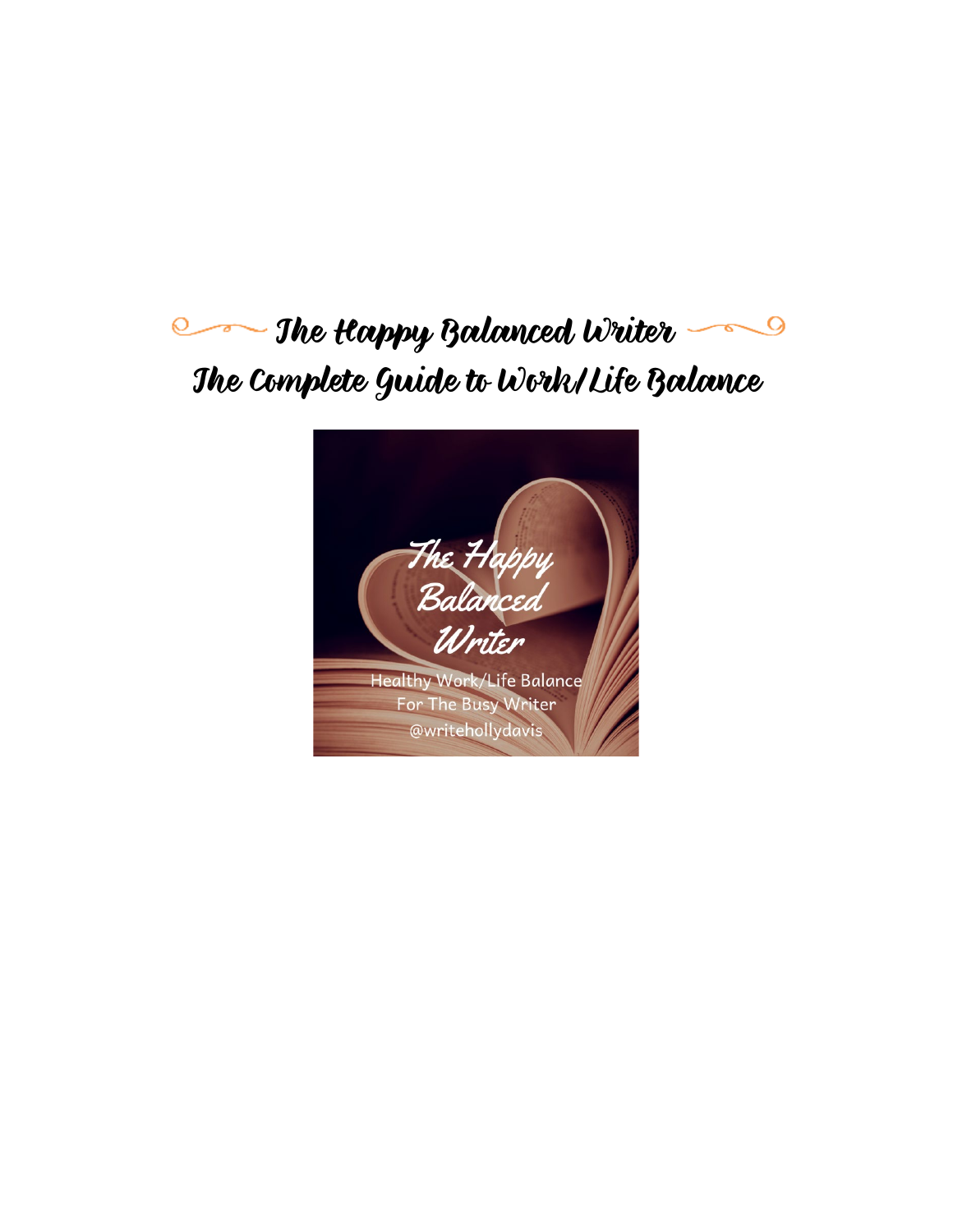**Communication** of Contents

**Disclaimer:** © Holly Davis 2019 All Rights Reserved — You do not have permission to share this document, or alter it with the purpose of sharing as your own creation, with anyone, for any reason.

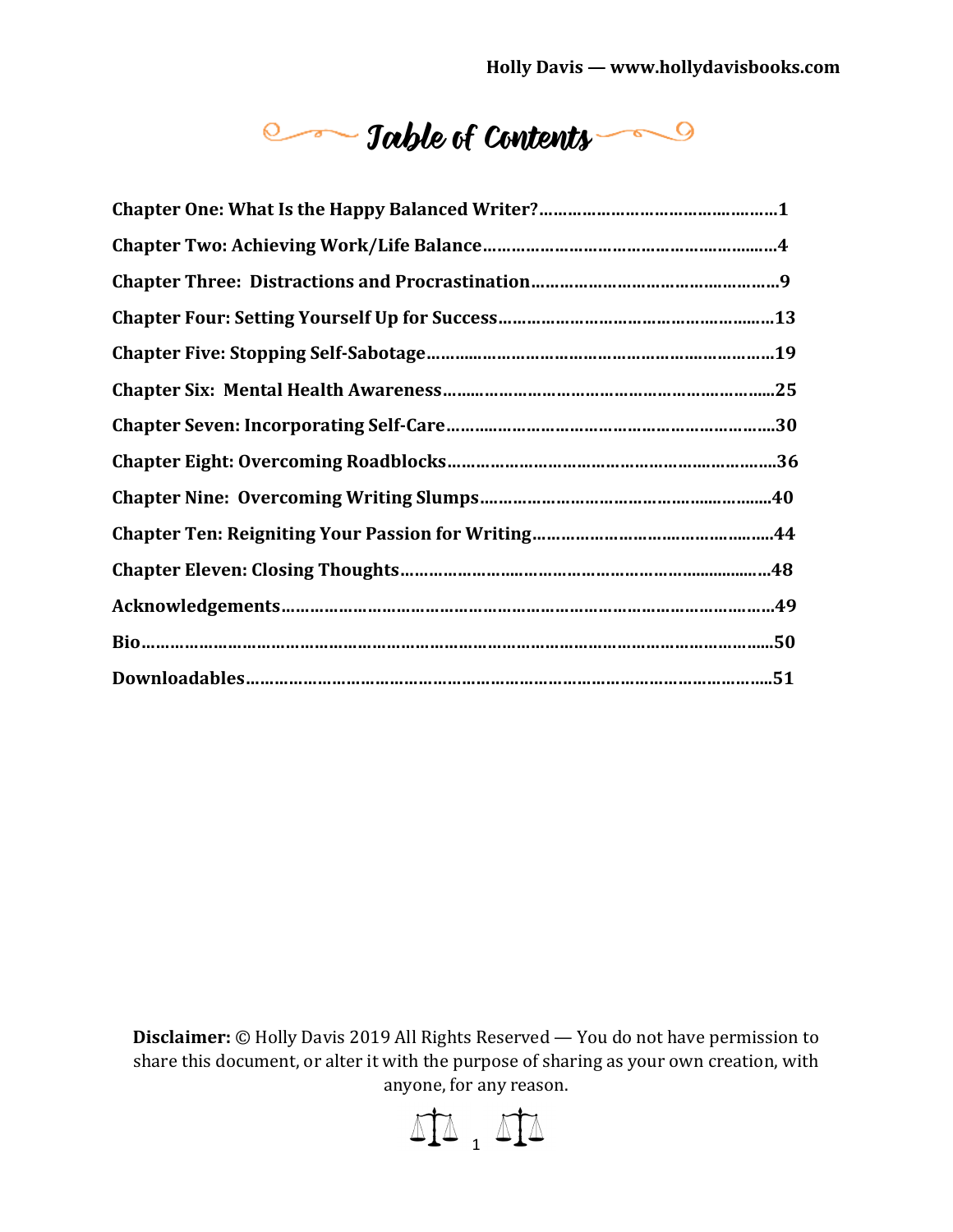#### Chapter One: What Is the Happy Balanced Writer?

"Never get so busy making a living that you forget to make a life." –Dolly Parton

#### $\circledcirc$  who *J* am

Hello and welcome to the Happy Balanced Writer! My name is Holly Davis, and I wear many hats. In real life, I work full-time as an outpatient physical therapist, drive forty minutes to and from work every day, take care of my fur babies, spend time with my fiancé, do household chores which include all things "adulting," spend time with my mom and older sister for "fam night" once a week, try to see various friends once a month, annnnnd that's it. Phew. Pretty busy life, huh? It seems like I don't have too much time for anything else.

But you see, I have a not-so-secret life as a middle grade/young adult fantasy writer aspiring to be a published author. This dream consumes most of my brain space as I try to squeeze my writer life into any spare moments I have.

"But wait, Holly, you just said you don't have much time for anything else."

Not quite.

What does my writer life entail? I outline, draft, and edit a novel about once a year; stay engaged and current on my social media platforms, which include Facebook, Instagram, and Twitter; post one or two videos a week on my YouTube channel (which includes scripting, setting up my recording space, filming, editing, making thumbnails, descriptions, etc); watch YouTube videos and read writing craft books to improve my craft and learn from fellow writers; read books both inside and outside of my genre; and work on side projects like this workbook! Okay, now what did I say about all that time I don't have?

Forget about needing more time. What about energy? What about needing to sleep, eat, relax, and just chill, so that I can do ALL of the things? The thing is, we're not meant to do all of the things. Trying to do all of the things will lead to you not wanting or being able to do very much at all.

Forget about everything else I'm doing on the writerly side of things. Let's say all I do is work on my novel. Well, that's still a struggle. It's hard enough to balance just work and

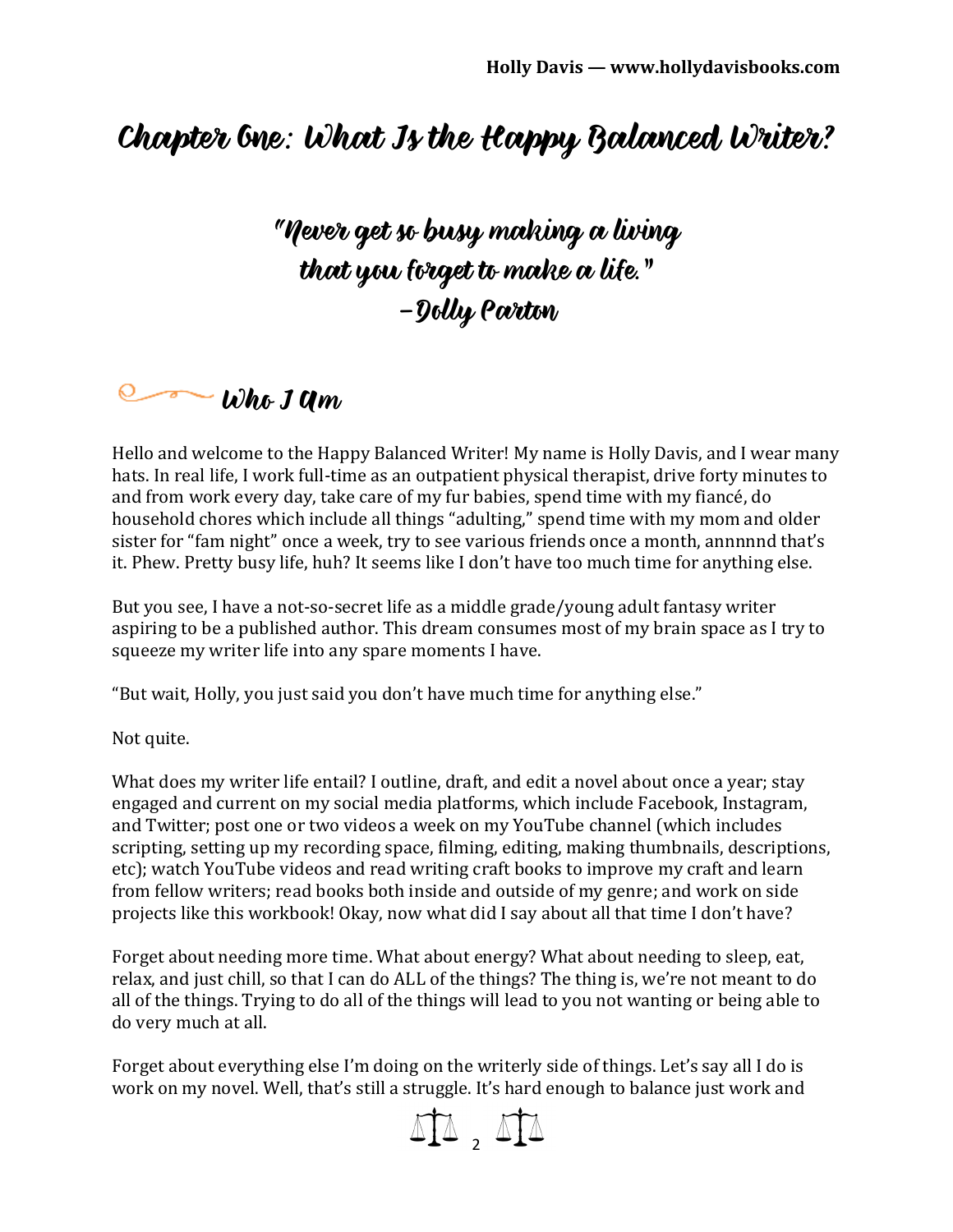writing, which is why I call writing my part-time job. Sure, it's fun, but it's also work! It takes time, energy, and talent. It also requires discipline, perseverance, and determination, all of which I've acquired (and tried to maintain) throughout the past four years.

### **Come Why I Created This Workbook**

I'm eager to teach you the strategies I've learned from my experiences in life as well as from those around me to help you achieve work/life balance and become a HAPPY BALANCED WRITER. I want you to find the time to write without neglecting your daily tasks, to be happy, fulfilled, stress-free, and productive. We already endure enough stress without all the craziness of the writer life. Stress, self-doubt, laziness, and fear are what stop people from reaching their dreams. I don't want you to be one of those people. I want every single one of you to have your book on the shelves, and I want every single one of YOUR books on MY shelf.  $\odot$ 

I, too, want to achieve Happy Balanced Writer status. I'm not always there. Sometimes I reach it, but I quickly fall back. I'm constantly faced with challenges which help me learn and grow. I'm not perfect, which is why I've created this workbook—not only to help you, but to help myself as well. Because I believe in these workbooks 100%. If you want to achieve Happy Balanced Writer status, keep reading. You'll be grateful you did.

## **Come Who This Workbook Is for**

This workbook is for:

- Full-time and part-time workers who write on the side
- Full-time writers looking to organize their life and increase productivity
- Students who try to balance classes and writing
- Writers looking to self- or traditionally publish
- Writers at all points in their journey towards publication
- People whose productivity suffer due to poor mental and physical health

#### $-$  How to Use This Workbook

I recommend printing out this PDF so that you can handwrite your answers. If you'd rather not print the pages out, you can always write your answers in a journal. Lastly, DO THE EXERCISES. You can read all about my tips, but if you don't apply them to your life, you can't truly implement these strategies and exact lasting changes. So, grab a pen, have a seat, and let's dive in.

 $\Delta T$  ,  $\Delta T$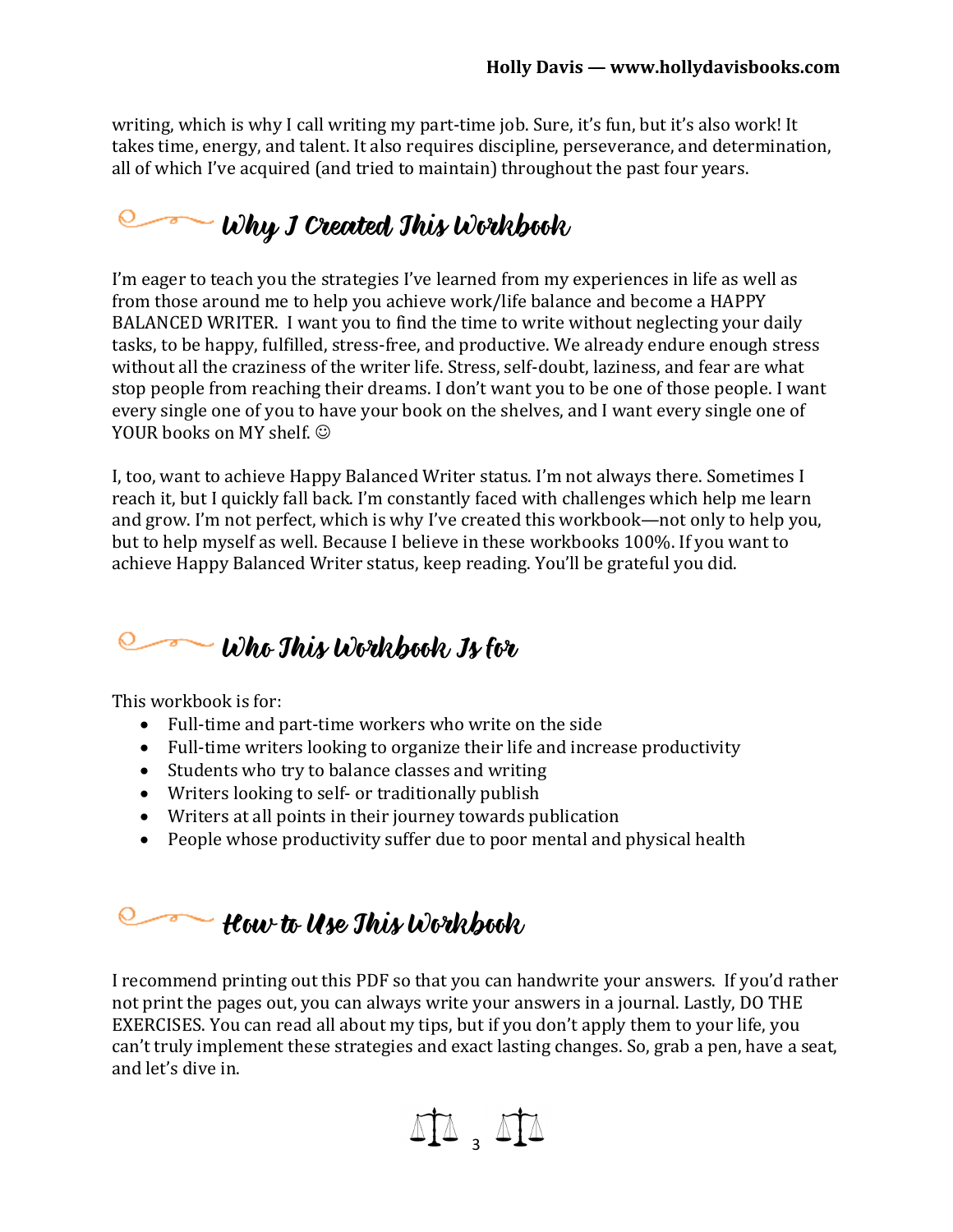## Chapter Two: Achieving Work/Life Balance

#### "You will never feel truly satisfied by work Until you are satisfied by life"  $-$  Heather Schuck

## Struggles with Work/Life Balance

So, you guys just read about all the things that occupy my time, and therefore, disrupt my balance of work and life. For me, and most of us, our lives are like tipped scales. We're giving so much to one area of our life (probably work) that we neglect other areas (probably writing). We get frustrated because, let's face it, we love writing, but we also want to make money off of our writing. We want to be able to write full-time and fully sustain ourselves off our writing. But we can't do that without time and energy. And thus, real life "gets in the way."

Here are some common things that take time and/or energy away from your writing:

- Working your full- or part-time job
- Caring for a family member (elderly)
- Caring for your children
- Spending time with your significant other
- Getting chores done
- Spending time with friends
- Cooking
- Working out
- Commuting

Now tell me, would you look at this list and say, "Well, guess I can't do the dishes or call my mom back because I have to write." No, of course not. You NEED to do the dishes. You need to call your mom back. But in your mind, you also NEED to write. That's why this workbook will help you find balance. It'll show you how to do everything you both want and need to do, all while staying sane and avoiding burnout.

Now that we know the things that take up our time aren't necessarily bad, but just a part of life, you might still struggle with that fact. This can manifest in many ways.

Your struggles might include:

- Not understanding the balance between discipline and rest
- Not giving things up to write instead

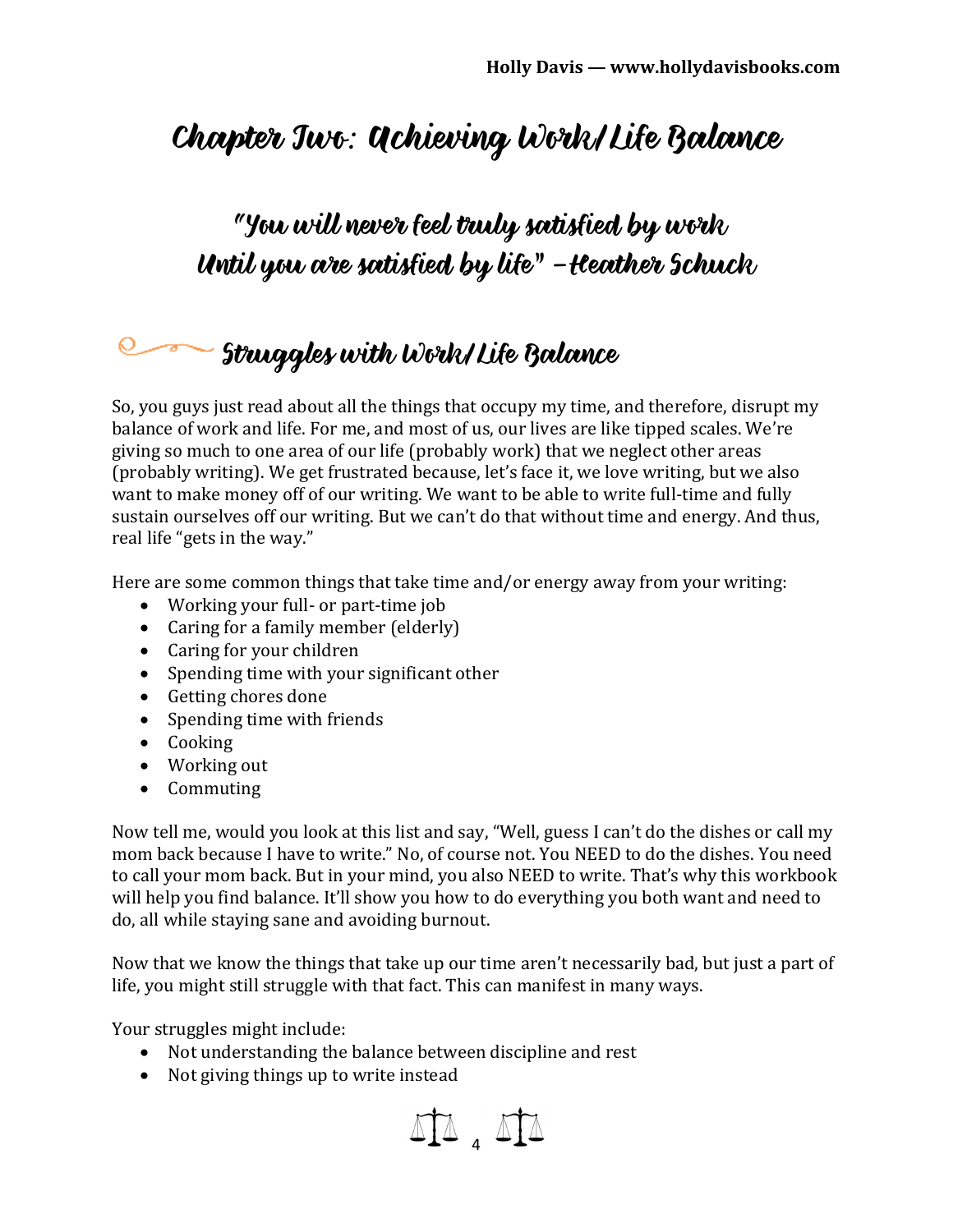- Not recognizing when to rest and refuel and when to be productive
- Not writing after a stressful, busy day at work
- Not waking up early enough to write
- Not giving writing the proper amount of time and attention
- Having a narrow focus and burning out quickly
- Resenting your job because writing is what you really want to do for a living
- Not getting enough sleep in order to get things done

#### $\Omega$ . How Having Balance Affects Your Writing

So, we see all the things that put us off balance. Well, some of those are things you need to do, like chores and work. They aren't going away anytime soon, so how can you find the time and energy to write despite everything else you've got going on? Part of it is realizing all the benefits of having work/life balance.

Having work/life balance leads to:

- Improved performance at work and in your writing life
- Higher quality of life
- Higher productivity
- Less stress
- Less fatigue
- Better health
- Better time management
- Ability to focus on the activities that make you happy
- Letting go of perfectionism
- Being able to unplug and let go of time-wasting activities

Okay, so now you know all the benefits of having balance in your life. How can you gain these benefits, crush your goals, and achieve Happy Balanced Writer status?

#### **Communists** We are the United States

Finding balance can be tough. That's why you need to evaluate your life and see what is taking up most of your time. Are you mindlessly scrolling through Facebook or Twitter in the morning, then scrambling to get ready for work and cursing yourself for not waking up earlier and writing? Then you come home after work and are too tired? Yeah, sounds familiar to me, too.

You can avoid these pitfalls by setting commitments for both home and work and sticking to them. When you write them in your calendar or in a list, you have a visual reminder of everything you must do, which can help ensure you don't overcommit or stretch yourself too thin on a project. It's okay to say no. You'll know that every day doesn't have to be a

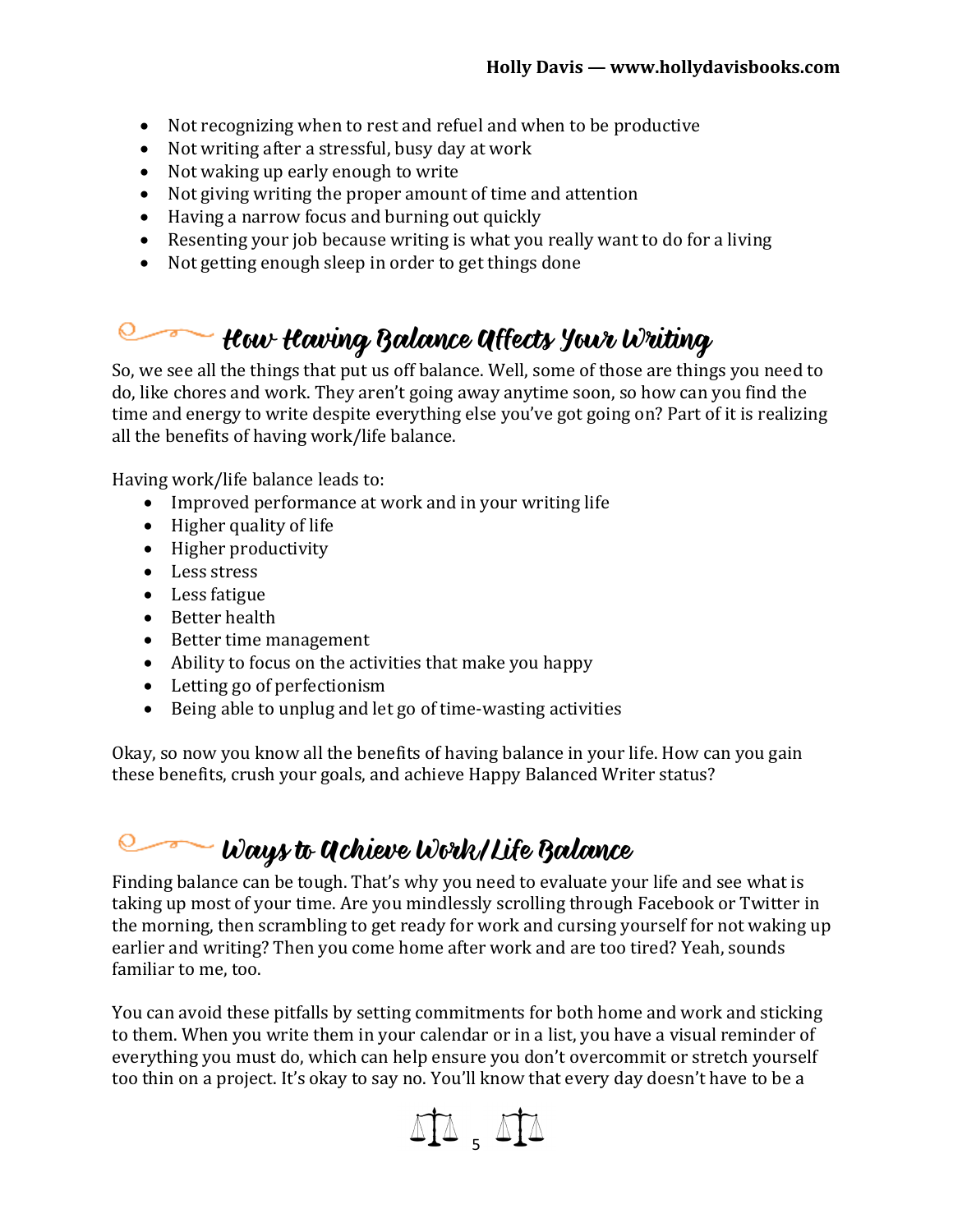writing day. You're going to be busier one day? Okay, then make that you're off day. Just make sure you've planned your next writing day/session. Setting priorities is the key to finding what you value most in life and where you want your time to go. Is scrolling social media not a priority? Then you can cut the time that you're on by posting your own post, engaging in a couple other peoples' posts, then moving on.

Part of sticking to your priorities—aka writing—is having the discipline to focus on that one task, even if you'd rather be binge-watching a Netflix show or sleeping in. It's all about regaining control of your life. But of course, you need that down time and can't always be "on." So find the times you're going to be in beast mode and the times you won't. In those downtime moments, you need to relax. Have a social life. Have "me" time. Enjoy the weekend. Take a vacation. This will leave you satisfied and not feeling like a work-a-holic with your job or writing life.

Interesting enough, another way to achieve work/life balance is to realize that there are going to be times you won't have work/life balance. You might be temporarily busier than usual, such as when moving houses or states, planning a wedding, getting sick, or dealing with the loss of a loved one. This is completely normal. When the craziness settles, you can jump back on the wagon with the tools you've gained from this workbook.

Remember, goals are things you have control over. Hopes are the things that you don't. So give yourself compassion.

"You'll have good days, bad days, overwhelming days, too tired days, I'm awesome days, I can't go on days. And every day you'll still show up." -Unknown

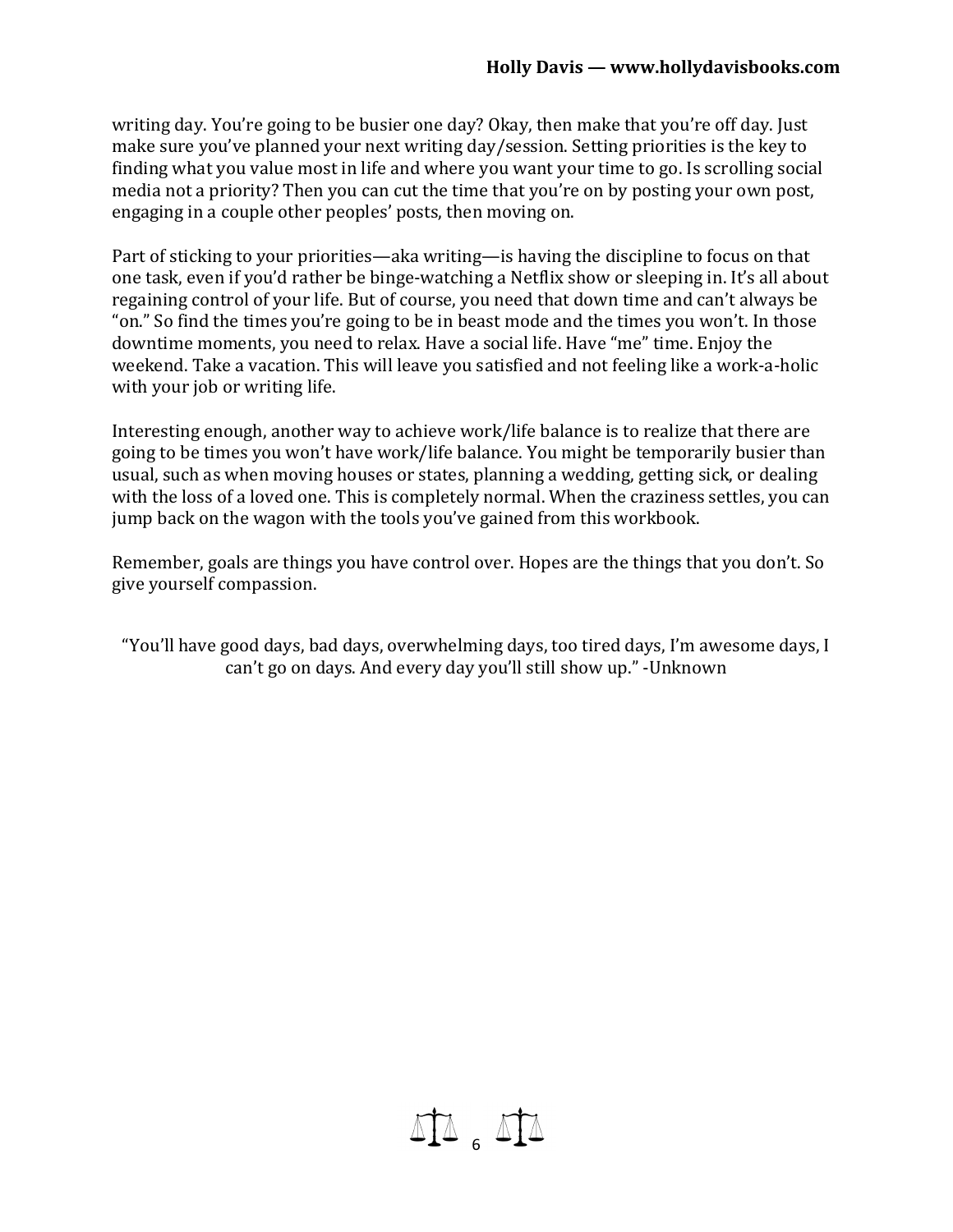**End of Chapter Exercises** 

What is your definition of work/life balance?

List the activities you do most often and how long they take

#### Are these activities necessary?

Is there something you can shorten time on or cut out altogether?

 $\Delta T$  ,  $\Delta T$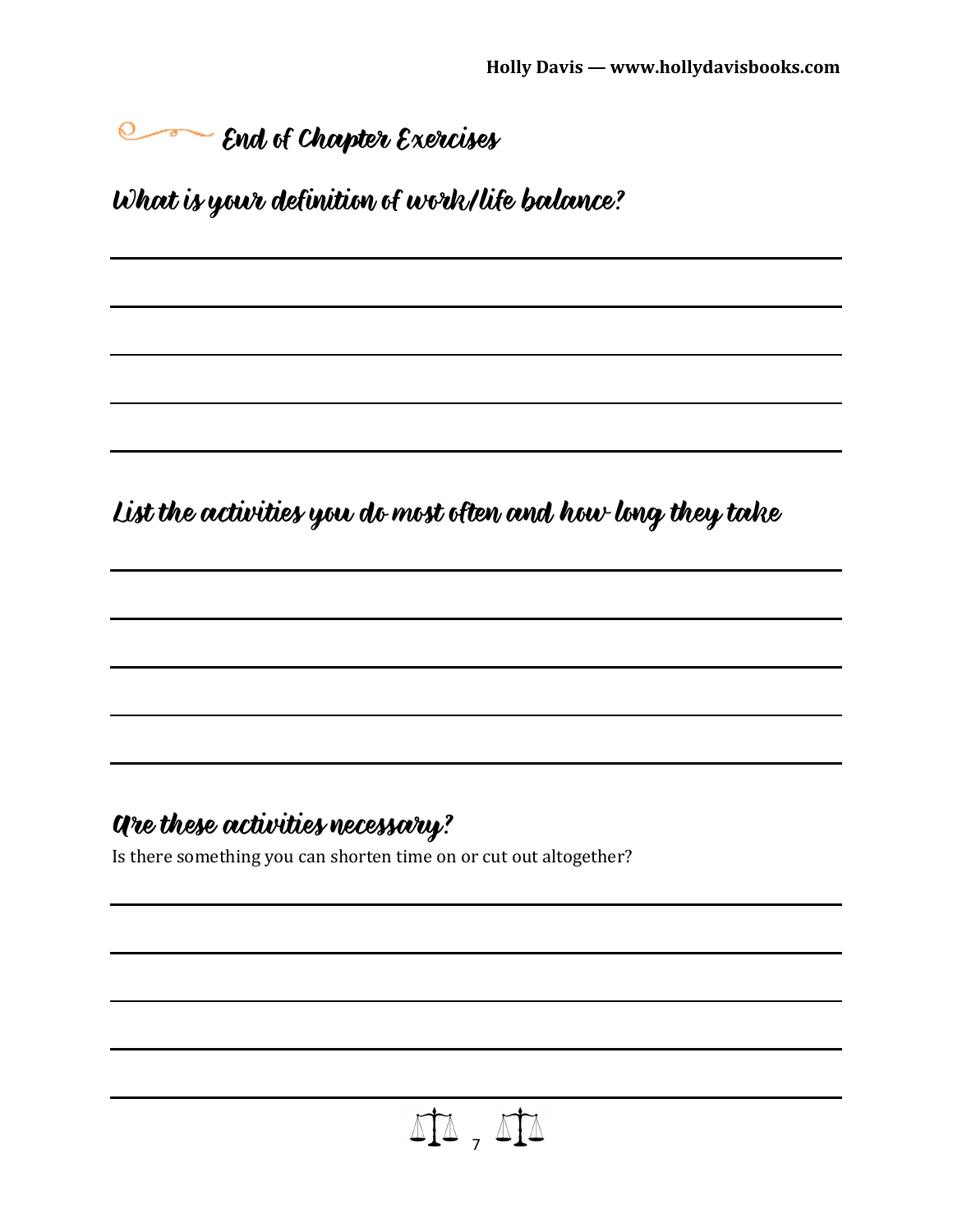List the top 5 priorities you want to focus on in life

How will you commit to these priorities?

How will you de-stress and avoid tipping the scales?

$$
\Delta \text{A}_s \text{A}_s
$$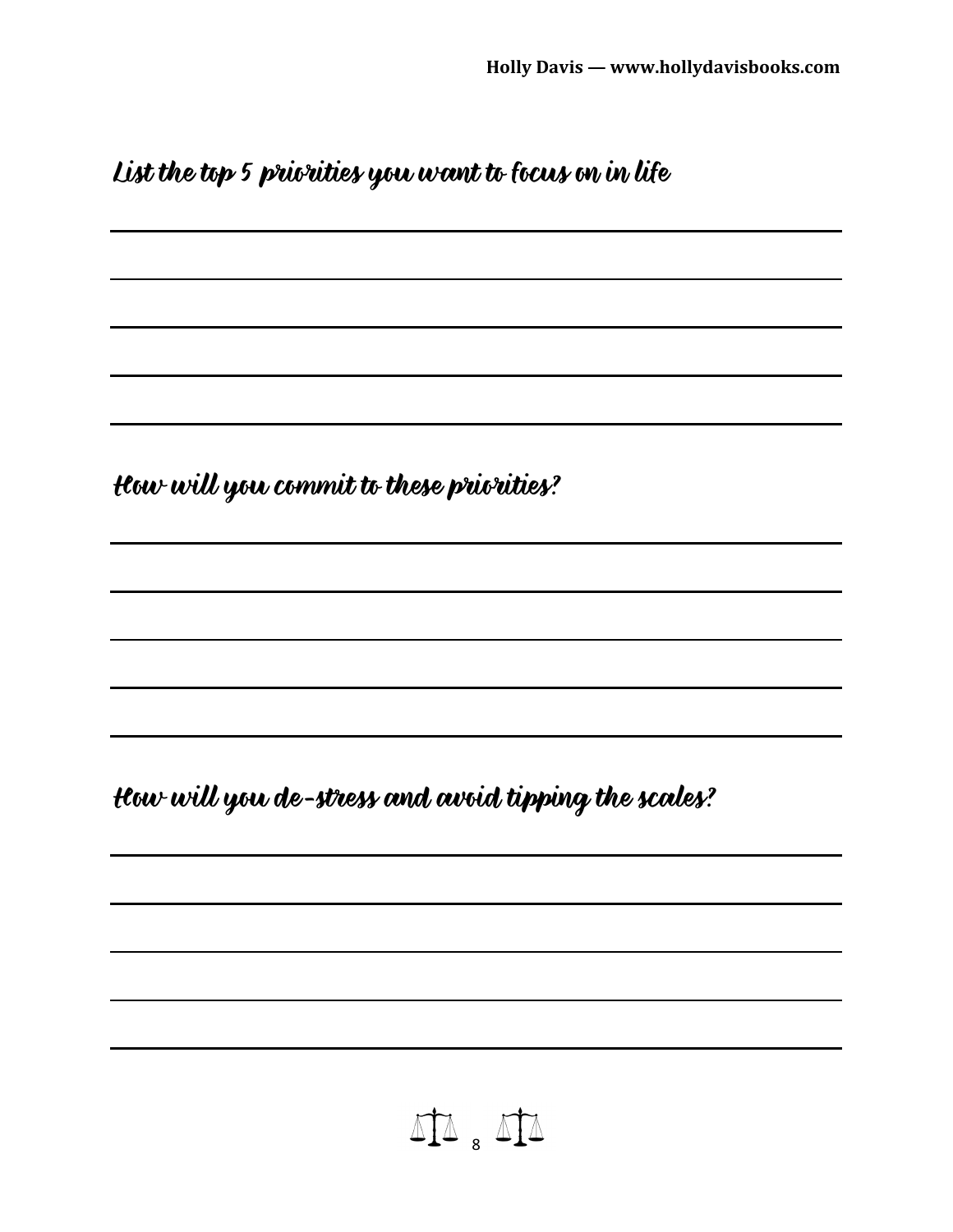## Chapter Three: Distractions and Procrastination

### "Never do tomorrow what you can do today. Procrastination is the thief of time." –Charles Dickens

## Common Distractions/Ways to Procrastinate

Oh technology, how I both love and loathe thee. Just kidding…kind of. Phones and computers are both a blessing and a curse, making everything accessible at our fingertips, yet also making it harder for us to stay focused on our goals because of the ease of falling into their time-consuming trap. Of course, technology isn't the only way we writers become distracted and procrastinate. Here are some common reasons besides the internet:

- Your own mental state (downward spiral from stress or anxiety)
- Not having a structured routine/not scheduling in writing time
- Managing your household/daily chores
- Taking care of your marriage and/or children
- Taking care of fur babies
- Sleeping in
- TV
- Wanting to read instead

Any of these sound familiar? Write your top distractions down below.

How does it make you feel when you procrastinate? Lazy? Undisciplined? Weak? Maybe you feel that way, but that doesn't mean you ARE that way. Don't beat yourself up because getting distracted is a common problem. That's why I included it in this workbook! Sure we all love writing, but sometimes it IS hard to sit down and get the words in. Sometimes it feels like work. And so, we're more likely to procrastinate. Let's see how it affects your writing.

 $\Delta T$  ,  $\Delta T$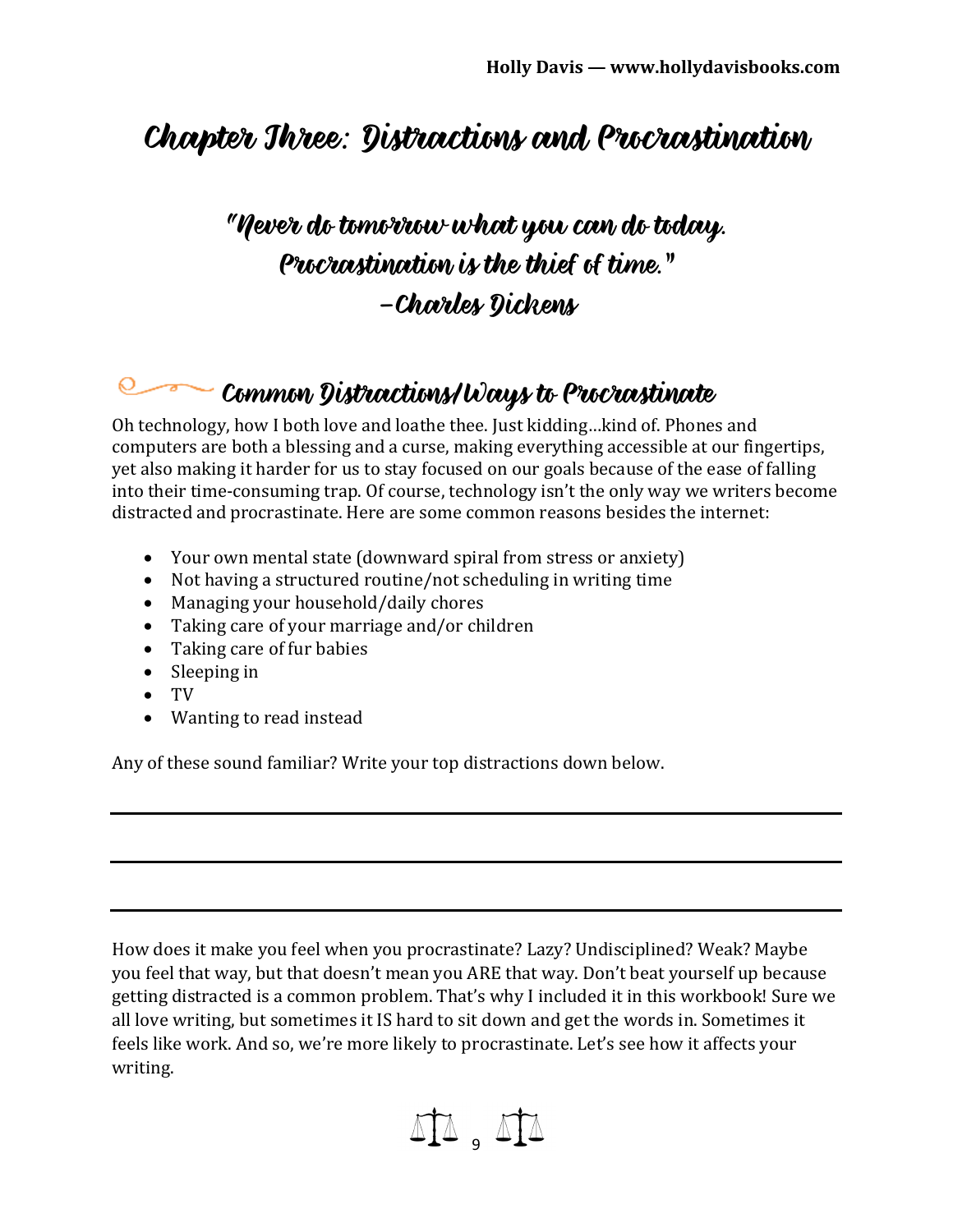## **Example 10** How Distractions/Procrastination Affect Your Writing

Obviously, if you're procrastinating, you're not getting things done! You're not meeting your word count, finishing that draft, sending your self-edited manuscript to beta readers, etc. This is going to shift your timeline and make it take even longer to accomplish your goals. This can lead to you feeling disheartened and cause a cycle in which you beat yourself up and don't write/edit even more.

#### $Q_{\mathscr{I}}$ Ways to Overcome Distractions/Procrastination

The first step in overcoming procrastination is to recognize that you're procrastinating. Once you notice you're not doing what you originally planned to do, ask yourself: What are the reasons you're procrastinating? Is it because you're bored with your current project? Are you feeling burned out? Once you find the root of your procrastination, it can help you determine next steps. Some people will realize they are just getting distracted per usual and will refocus on their desired task. Others will try and try to focus, but their minds keep wandering or their heads feel heavy and blocked. That's when you know you might need some structured down time to recharge and refuel before getting back to the words.

Other ways that will help include making a to-do list, whether on a physical calendar, in a planner, on Google calendar, on a post-it note, etc. Batch the activities so that you stay in the mindset for those tasks. For example, set aside a block of time to write, another block of time for chores, another block of time for your author platform, etc. This will keep you focused and in the zone.

Another tip is to set deadlines. If you set deadlines, it's easier to prioritize those tasks related to that project. And with a specific date in mind, you're less likely to become derailed by shiny new ideas or the distractions you listed above, because hey, who doesn't want to meet their goals and tell the world about it?

Speaking of prioritizing your activities, I learned this excellent strategy from my good friend, Savannah J. Goins. The gist is to write down two "mission criticals" each day, meaning if there are only two things you can accomplish that day, what would those be? This helps you zero in on what's really important and stay focused. When you complete your two mission criticals for the day, bam! You automatically feel like a BOSS. Then anything extra you accomplish is a bonus.

Avoiding distractions may be impossible in the environment you're in, no matter how disciplined you are. Therefore, it might help for you to change locations. If you get distracted by the internet, write outside, or in a place where you won't connect to the Wi-Fi. Getting interrupted too many times at home? Go to a café. If you must stay at home, is there a quieter place inside you can stow away to be less distracted? Maybe throwing a pair of headphones or even ear plugs can help you focus a little better.

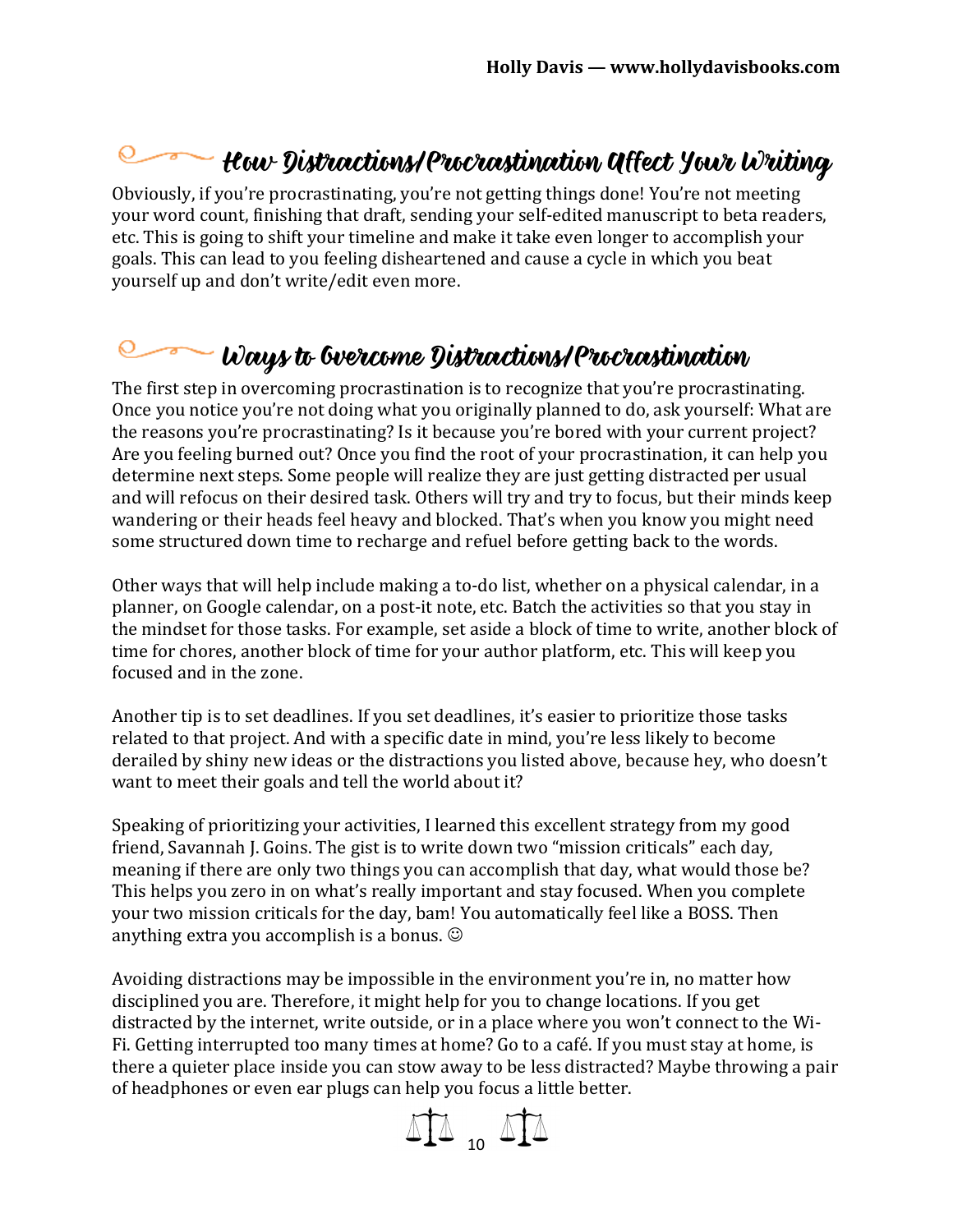And lastly, procrastination is not a self-control issue. You have self-control. It's your selfmanagement and emotions that can push you towards procrastination. Sometimes we push through distractions, but we're more so forcing ourselves to get back on the saddle instead of understanding our bodies need that small break. In this case, it might help to actually "unschedule" your time. Do something for 15-30 minutes to help you recharge that brings you joy. This can help you feel less overwhelmed by your to-do list and help you look forward to returning to your writing naturally and effortlessly.

#### **End of Chapter Exercises**

How do you procrastinate?

How can you overcome these distractions?

What are your top 3 goals you want focus on right now?

**11** .. 11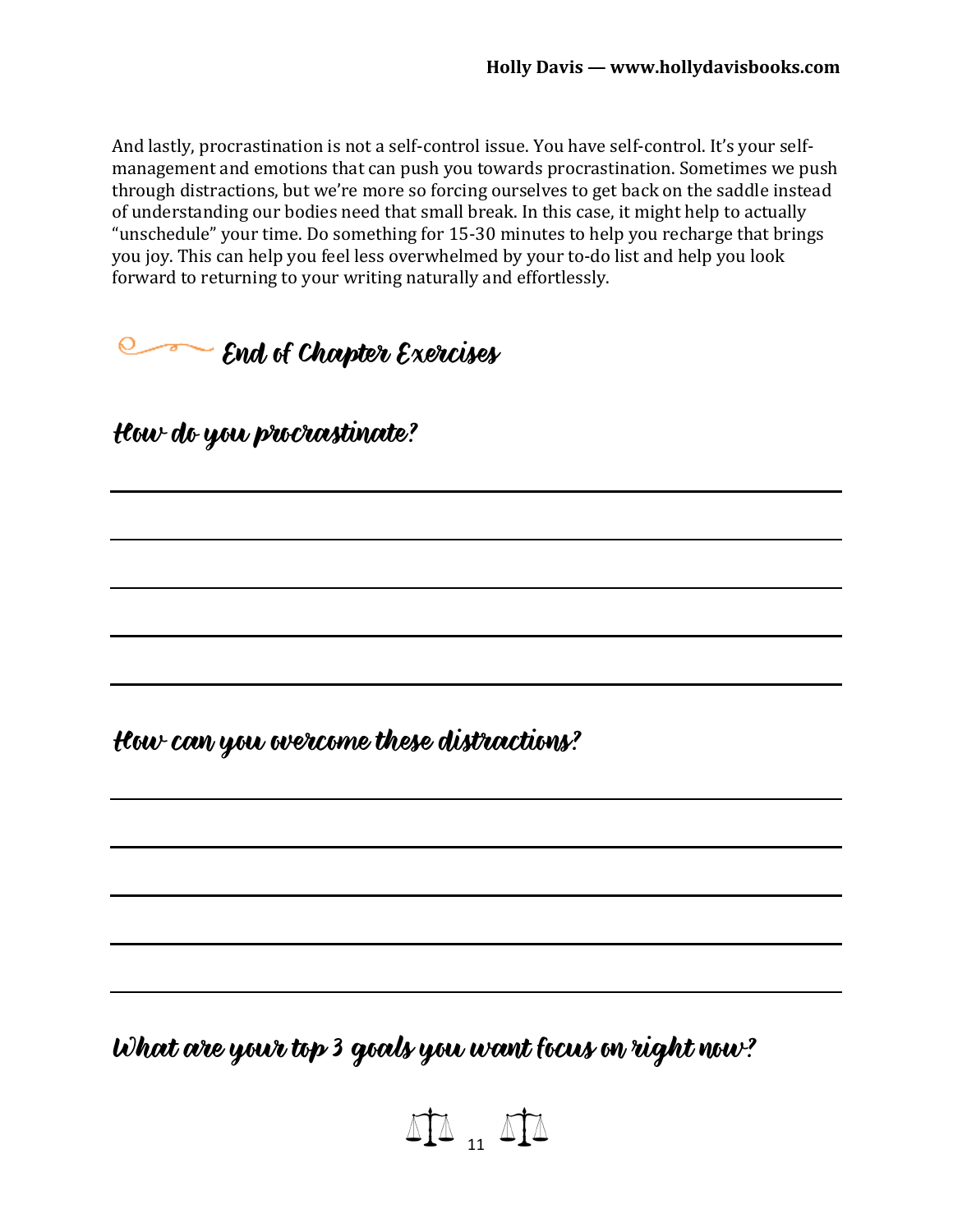How will you hold yourself accountable for these goals? When/how will you give yourself grace if you are distracted?

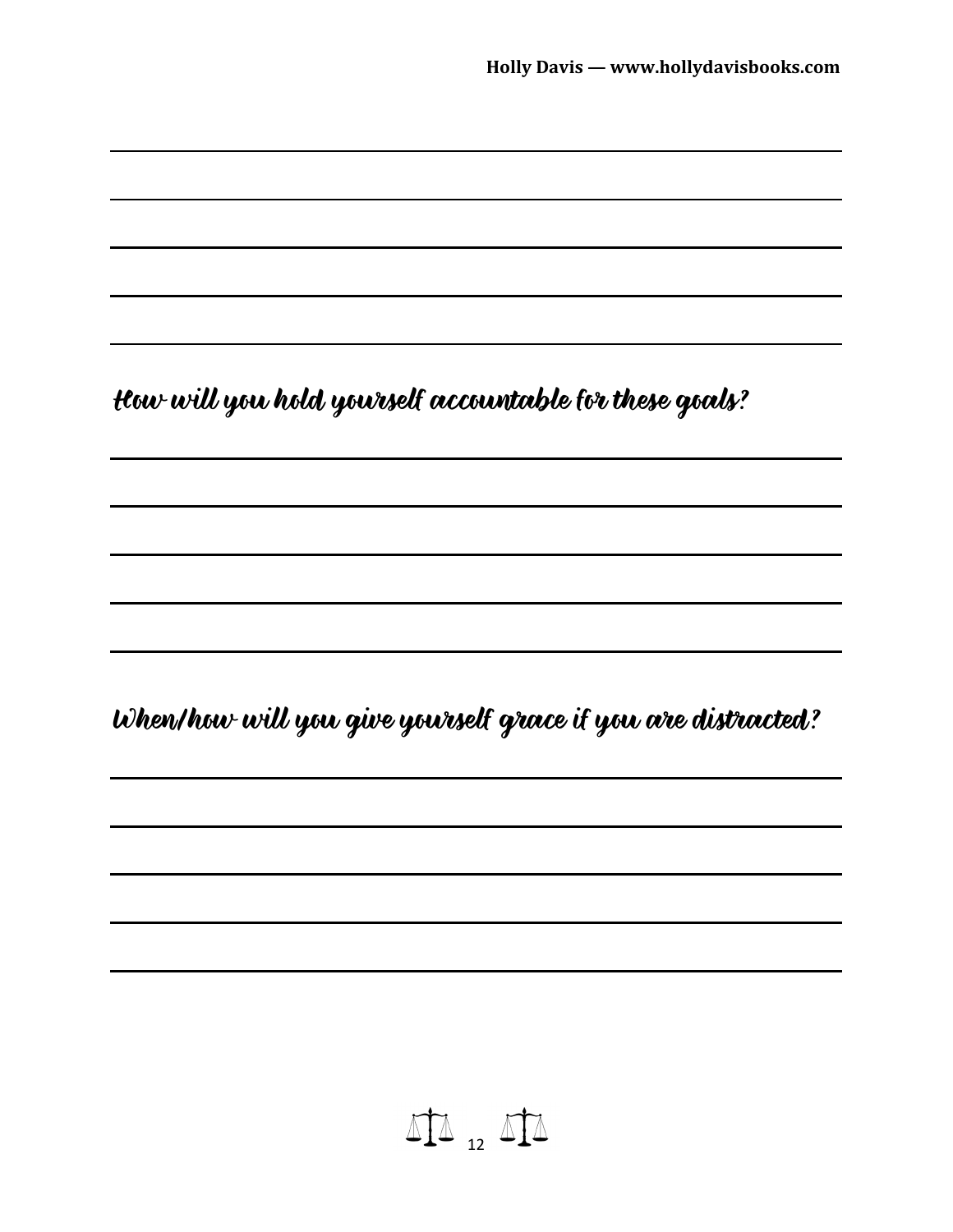### Chapter Four: Setting Yourself Up for Success

#### "Get out of your own way. Often, we're our own worst enemy when working towards our goals." –Robert T. Kiyosaki

### **Setting Routines**

Having a routine is the key to setting yourself up for success with work/life balance. Creating structure and planning your schedule will help you maintain a well-balanced life because you can specifically block the time you need for both work and relaxation, for both writing and your author platform.

So, do you have a routine/routines? If yes, what are they for? And if not, why not?

#### $\sim$  How Not Having a Routine Affects Your Writing

No routine can lead to a lack of direction, leading to procrastination and distraction, which we hopefully conquered in the last chapter. It can make you feel undetermined and unorganized. You need to have a clear direction for your goals just like you would for studying for a test or practicing for a sports competition. You prepare before you dive in. You need to do the same for your general life and your writing life.

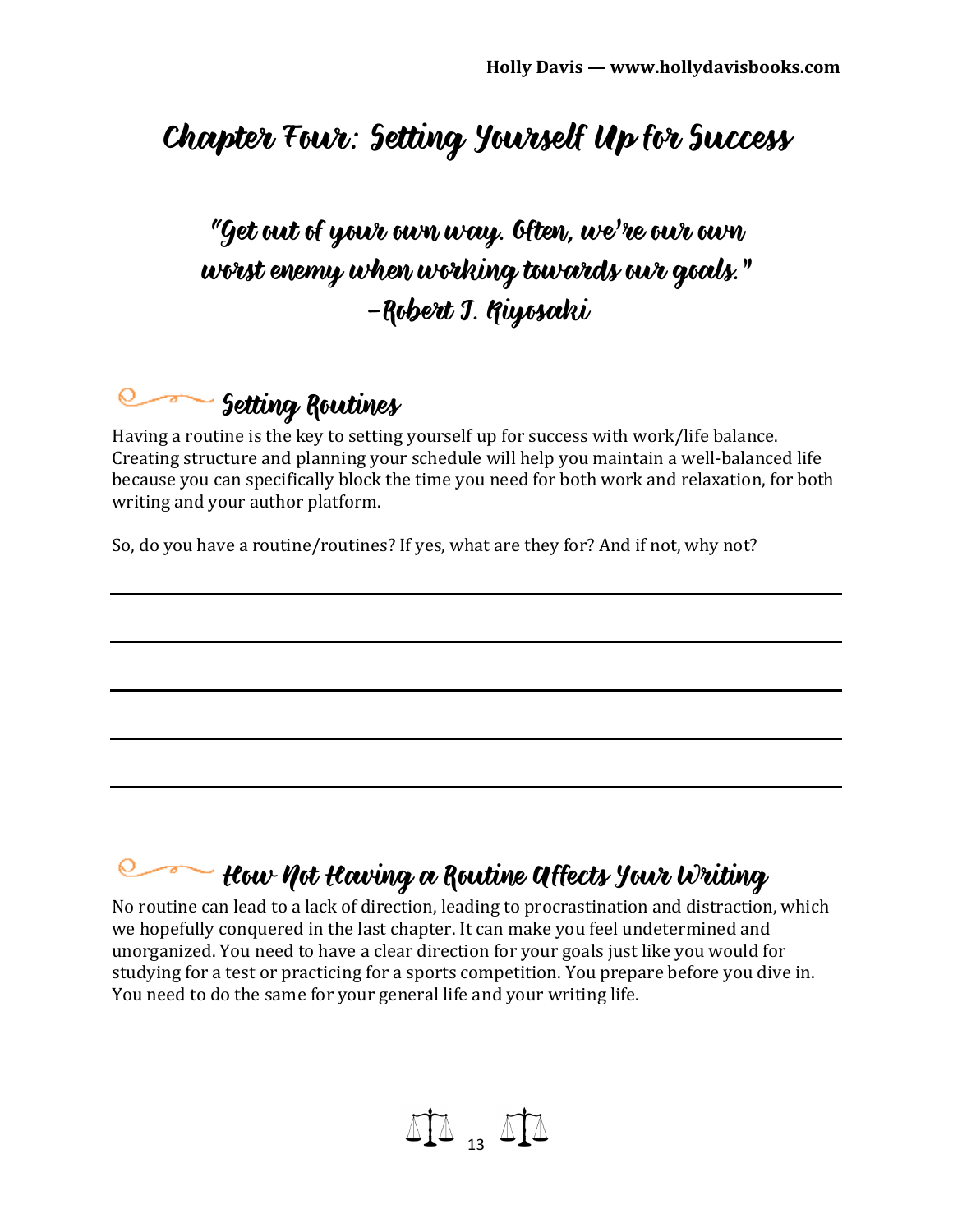#### $\circ$ Ways to Set Yourself Up for Success

Know that in order to accomplish your goals, you don't need to multitask if that doesn't work for you. Give whatever your number one goal is for that day your complete attention before moving on to the next task. On the flip side, if you're able to multitask, make sure you're multitasking activities that are easy to overlap. Can you brainstorm ideas for your manuscript or what you're going to write for your next session while doing dishes or driving home from work? Can you talk on the phone while responding to a couple emails? Find what works for you to get things done and free up your time.

Speaking of time, setting a routine and to-do list greatly increases the amount of time you have, because you're actually setting intention for the time you have instead of letting it waste away with something you didn't plan on doing (like sleeping in, watching more episodes than you wanted to, etc.)

Ways you can set a good routine:

- Put tasks on your digital or physical calendar
- Use digital or physical bullet journals
- Track small goals within larger goals for motivation
- Make a daily/weekly/yearly to-do list
- Set alarms
- Give yourself incentives in your routine
- Keep your planner out in the open so you can easily refer to and update it
- Create very specific checklists for each task
- Organize your to-do list by similar tasks

Another essential way to set yourself up for success for the day is to create a "wake-up" and "wind down" routine. Here's how mine looks:

Wake Up Routine: 5:15 AM

- Don't press snooze (and don't scroll on phone!!)
- Do some light stretching
- Take care of pets
- Make tea/coffee
- Make/eat breakfast and read daily affirmations
- Brush teeth
- Meditate
- Shower
- Get ready for work

Wind down routine: 8:30/9 PM

- Have nighttime tea
- Change into PJs
- Brush teeth

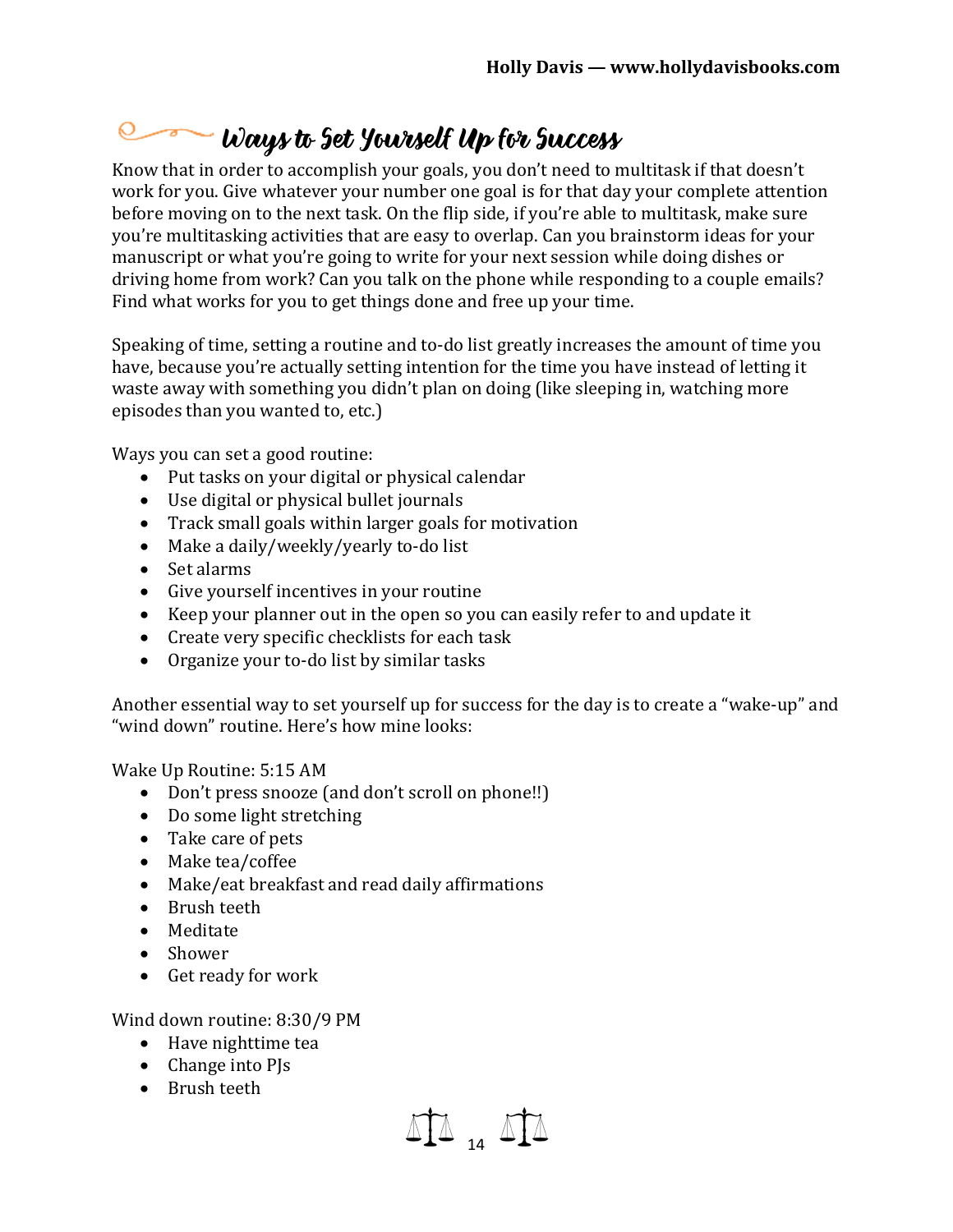- Prepare for next day (clothes, lunch, schedule)
- Read
- In bed by 10 PM
- Don't scroll on phone!!

Obviously, I have a wake up alarm, but I also have a "get ready for bed" alarm on my phone at 9 PM to remind myself to start winding down. This will ensure I don't stay up too late, mindlessly watching Netflix and playing games on my phone, then going to bed later than I wanted to, waking up groggy and crabby in the morning, and getting a rough start to my day. My alarm tells me, "Hey Holly, start on track!" In the morning, I start my day off feeling accomplished and refreshed, ready to tackle writing or work.

You'll want to choose consistent times for your routine, whether you're a morning or evening person. Then find your keystone habit, the one thing you want to get done that day that you will choose to do during your prime productive time, which will create a domino effect on other habits you want to instill.

Of course, you can also set alarms to remind yourself when you want to write. Set them according to your schedule each day, then when that music starts playing, get to your words!

Other ways to set yourself up for success include creating accountability. Whether that's finding a writing buddy to sprint with online or posting your word count on social media every day, find a way to be held accountable and responsible for your goals. It's okay to ask for help!

Lastly, make sure you have a kick-butt writing space. Make it your own, with positive quotes or character art on the walls, bookcases with an ever-growing TBR, plants, a nearby window for sunlight, a comfortable chair…the possibilities are endless! You want to enjoy your writing space, which will make you more likely to sit down and well, write!

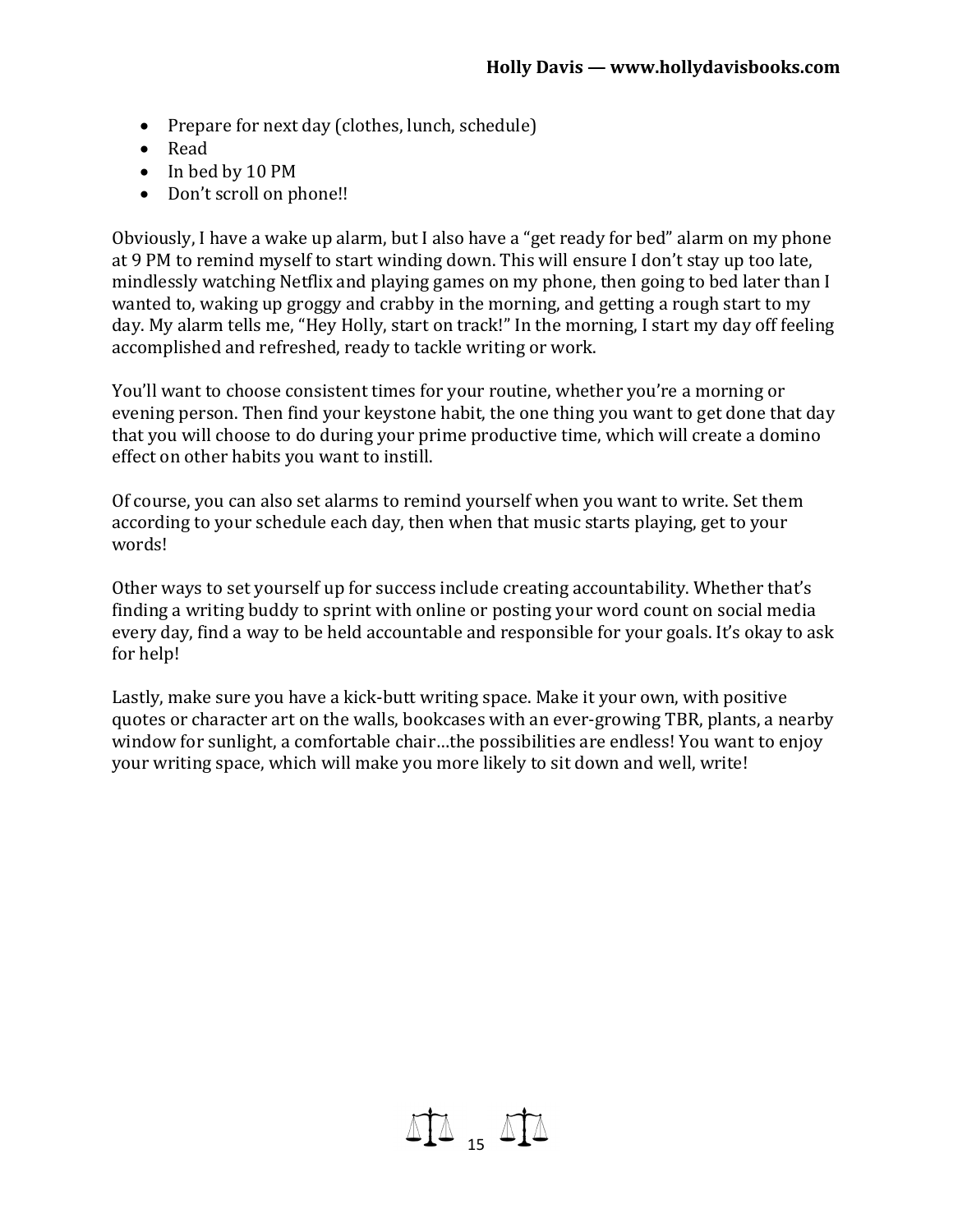## **End of Chapter Exercises**

What kind of routines do you want to adopt and why?

#### Plan your routines here! What will you do and when?

**Writing Routine:**

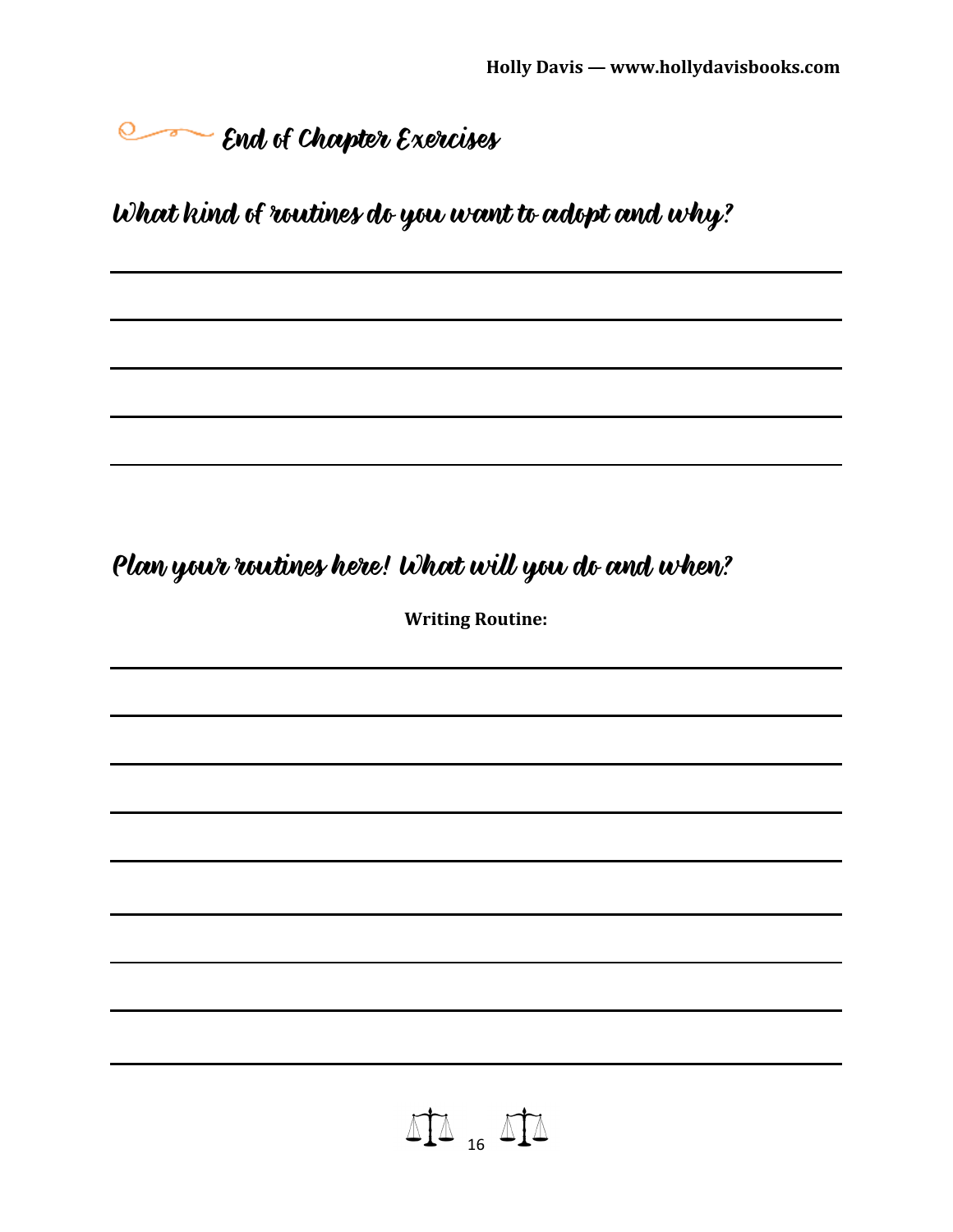| <b>Wake Up Routine:</b>                                                                                               | <b>Wind Down Routine:</b> |
|-----------------------------------------------------------------------------------------------------------------------|---------------------------|
| <u> 1989 - Johann Barn, mars ann an t-Amhainn an t-Amhainn an t-Amhainn an t-Amhainn an t-Amhainn an t-Amhainn an</u> |                           |
|                                                                                                                       |                           |
| <u> 1989 - Johann Barn, amerikan bernama di sebagai bernama di sebagai bernama di sebagai bernama di sebagai ber</u>  |                           |
|                                                                                                                       |                           |
|                                                                                                                       |                           |
|                                                                                                                       |                           |
|                                                                                                                       |                           |
| <u> 1989 - Johann Stoff, amerikansk politiker (d. 1989)</u>                                                           |                           |
|                                                                                                                       |                           |
|                                                                                                                       |                           |
|                                                                                                                       |                           |

Will you use a physical or digital calendar? Daily or weekly to-do list?

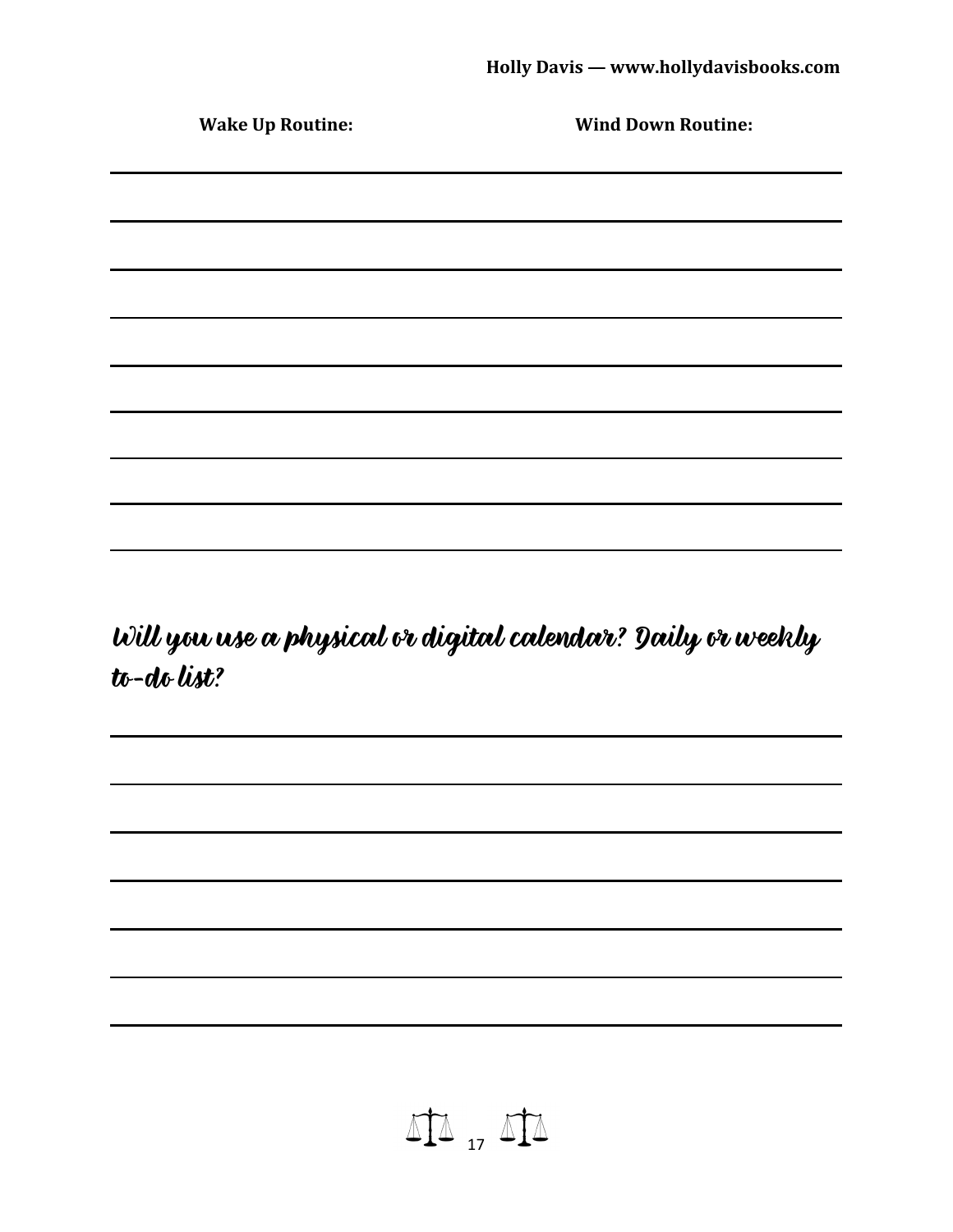### Space to brainstorm ideas (i.e. tasks you can multitask, alarms you'll set, accountability buddies, writing space, etc.)

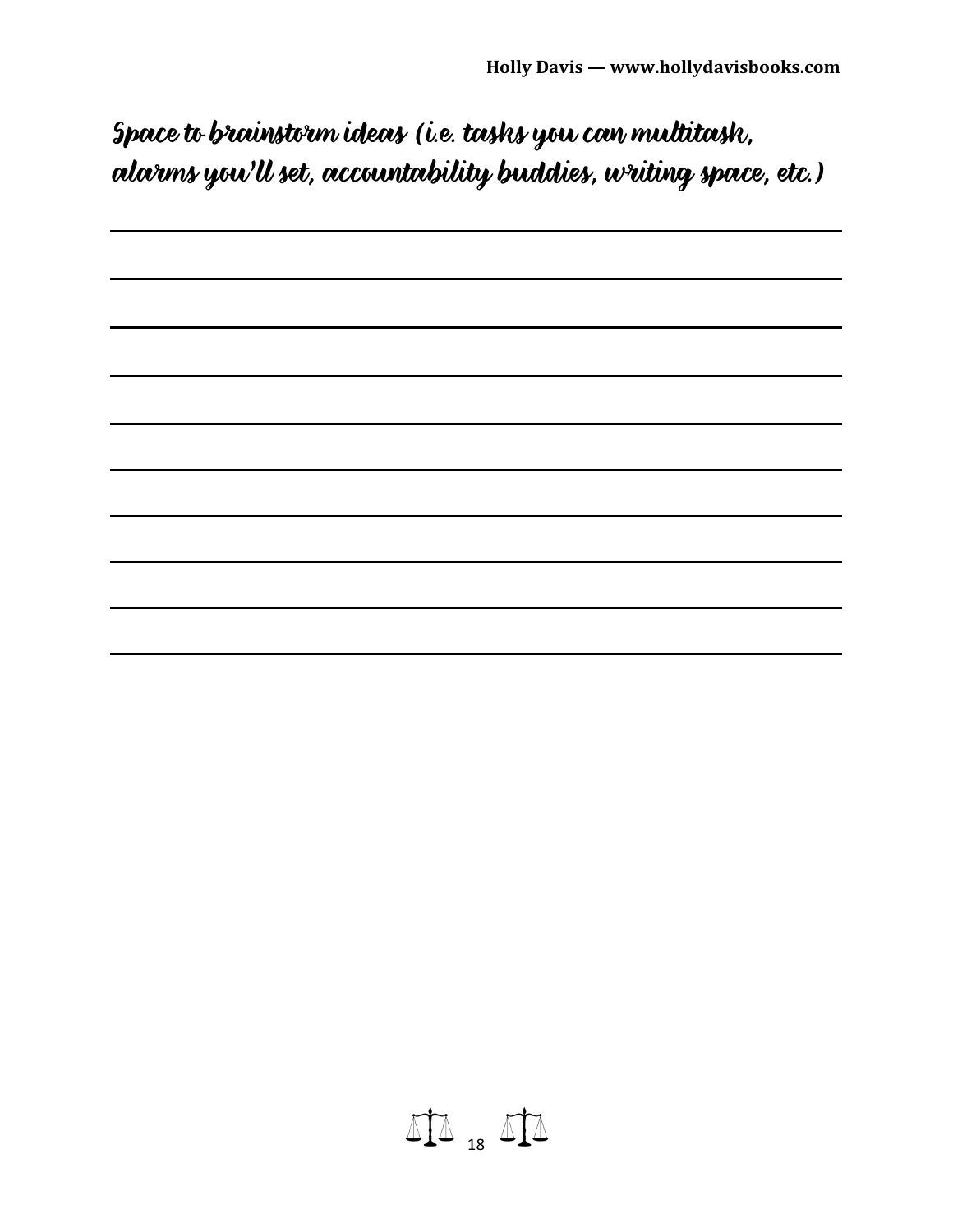## Chapter Five: Stopping Self-Sabotage

### "Get out of your own way. Often, we're our own worst enemy when working towards out goals." –Robert T. Kiyosaki

#### Common Lies You Jell Yourself as a Writer

I don't know why we writers are so mean to ourselves, but we are. We say horrible things that we'd never say to our writer friends. So, why do we do it? I think it's natural and normal for people, especially writers, to sabotage themselves with their own self-doubt. We know that this is a tough industry and that rejection is inevitable (even though we see success around us and know it can happen to us). But we get scared. We think it can't possibly happen for us. And so, the doubt remains.

It's crazy, how many dreams have been stifled because of a simple thought. That thought grows, that LIE festers, until we start to believe it as truth. Yes, you heard me. LIES. This isn't a list of things writers say to themselves that are sometimes true. They're never true. So read the list of lies below. Maybe you've said one or all of these to yourself at one point or another.

#### $Q_{\mathscr{F}}$  $-$  *List of Lies:*

- I'm not good enough
- I'm not doing enough
- No one cares
- I'll never publish anything
- I'm taking too long to finish
- I'll never reach my goals
- I'll always be a hobby writer
- No one will ever take me or my passions seriously
- Writing or editing for only ten or twenty minutes isn't worth it
- Nobody will like my writing
- My writing isn't interesting
- I'm not good, so why try?
- I'm not a real writer
- My story isn't as great as I think

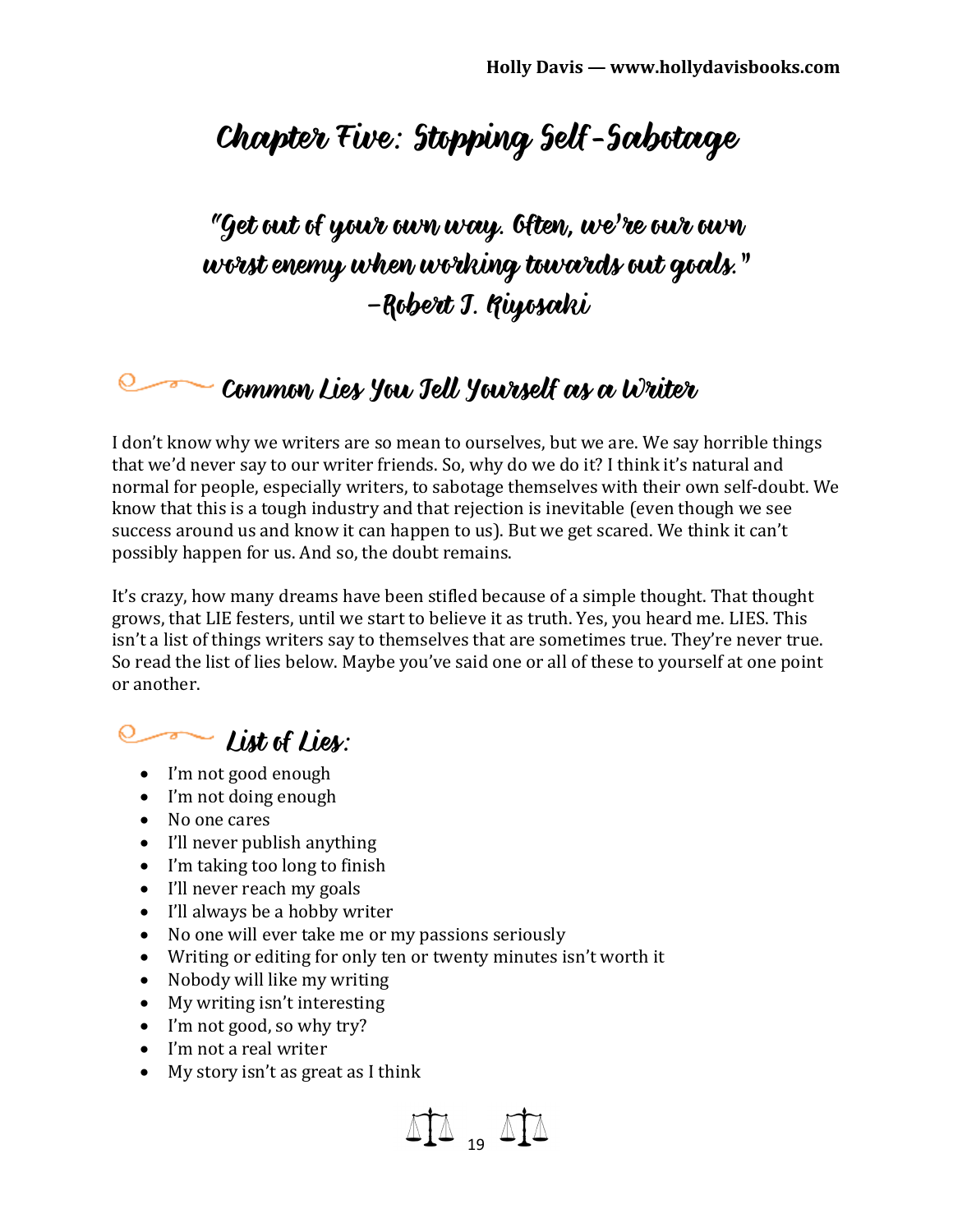## How Self-Sabotage Affects Your Writing Goals

Wow. I don't know about you, but that list of lies is quite the Debby-downer. Imagine saying all those lies to yourself day after day. You're going to start to believe them, right? And if you're telling yourself you're not good enough and that no one will like your writing, do you think you're going to continue writing? Probably not. Or it'll take you longer to finish your manuscript because you'll hold yourself back.

Your inner critic holds you back because you think you need to skip to the end when you're at the beginning or the middle. But that's not how this journey works. Writing is hard. No one said it would be easy. But you don't want to miss out on creating greatness just because it's difficult to do.

#### $\blacktriangleright$  How to Silence Your Inner Critic

Many times, self-sabotage comes from a place of jealousy and playing the comparison game. You see someone else succeeding and think that can't be you, too. But remember, you should not compete with other writers, only the writer you were at the beginning of your draft or your last manuscript. Reframe your envy in a positive way and use that as motivation and fuel to work on your novel. It's okay to be a beginner. It's okay to make mistakes and re-make the same mistakes. It's okay to go at your own pace. It's going to be hard, but hard is not impossible. If you stop, then you're getting in your own way. You are your only limit. Read that again.

#### *You are your only limit.*

Success takes hard work and sacrifice, but that doesn't mean you shouldn't do it. It's okay to learn along the way and grow with your WIP. The universe has given you permission. It's okay if you're a Work-in-Progress, too.

That leads into the other part of where self-sabotage comes from—perfectionism. Perfectionism sucks the joy out of living and creating. You tell yourself you aren't good enough, but even if you achieve "good enough" status, it won't be enough, because you'll still feel like you aren't perfect. You might even feel imposter syndrome and think you're in over your head, or that you were just one of the lucky ones who slipped through the cracks and don't truly belong here.

What I've found really helps to silence my inner critic and combat self-sabotage is to refocus with positive thoughts. I firmly believe affirmations and inspirational quotes will help you realize your full potential. If you ever need a pick-me-up, try reading these quotes for inspiration and to reframe your mindset:

$$
\mathbb{A}\mathbb{A}_{20} \mathbb{A}\mathbb{A}
$$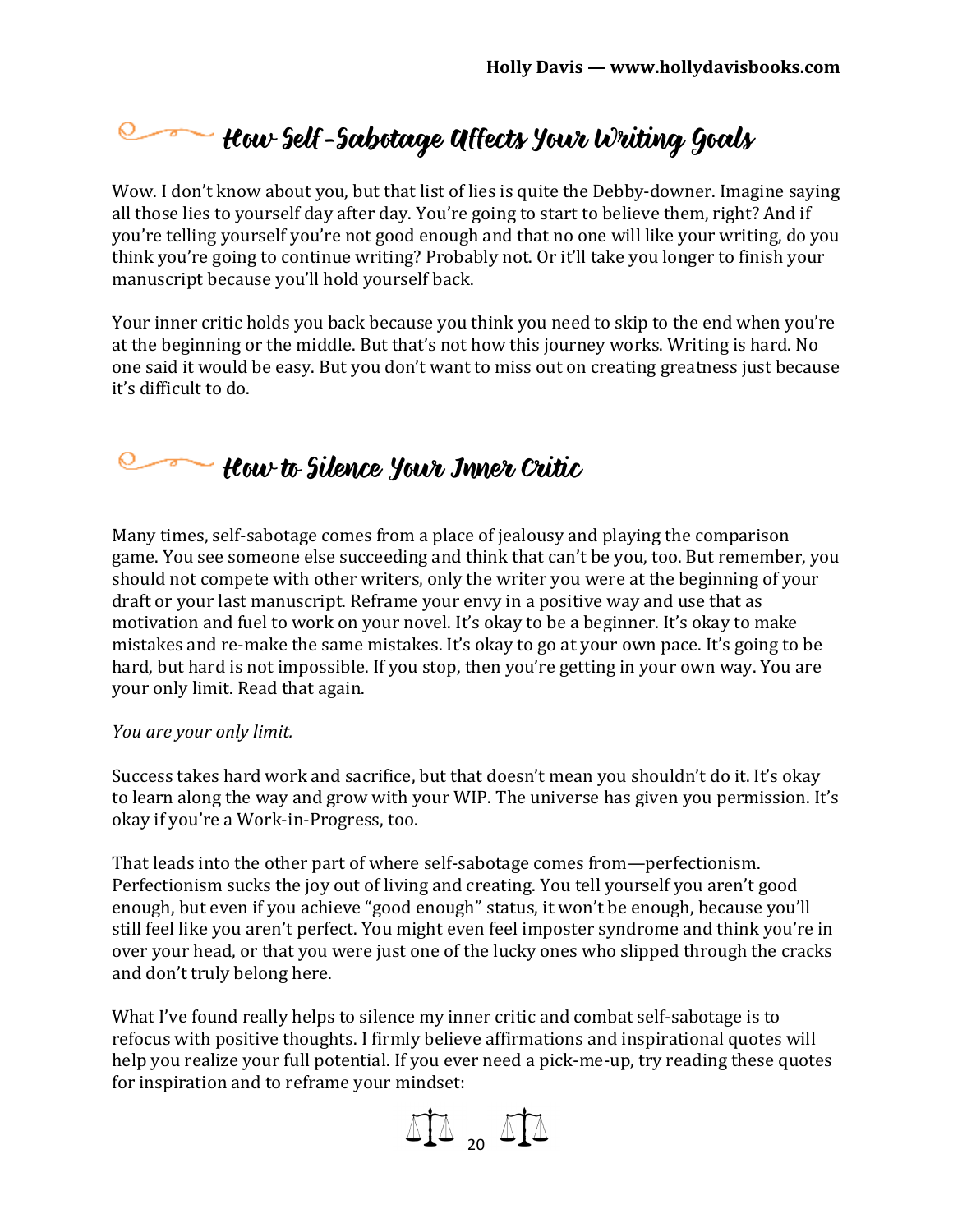"There are people less qualified than you, doing the things you want to do, simply because they decide to believe in themselves. Period." -Unknown

"You owe it to yourself to become everything you've ever dreamed of being." –W.H Murray

"Many of life's failures are people who did not realize how close they were to success when they gave up." –Thomas A. Edison.

"Worry is a misuse of your imagination." –Curiano

"Remember that guy that gave up? Neither does anyone else." -Unknown

"Thinking 'here goes nothing' could be the start of everything." –Drew Wagner

"The thing is—fear can't hurt you any more than a dream." –William Golding

"We all have our moments of doubt, but how we react and overcome is what defines us as writers and as human beings." –Sara Francis

"Knowing is not enough. We must apply. Wishing isn't enough. We must do." –Johann Wolfgang Von Goethe

If you believe it will work out, you'll see opportunities. If you believe it won't, you will see obstacles. –Wayne Dyer

"I do not regret the things I've done, but those I did not do." –Rory Cochrane

"Success is not final, failure is not fatal: it is the courage to continue that counts." –Winston Churchill

"Magic happens when you do not give up, even though you want to. The universe always falls in love with a stubborn heart." –I.M. Storm

"Your faith can move mountains and your doubt can create them." –Ryan Medina

"Please ask yourself: What would I do if I weren't afraid? And then go do it." –Sheryl Sandberg

"Life is short. If there was ever a moment to follow your passion and do something that matters to you, that moment is now." -Unknown

"Never give up on a dream just because of the time it will take to accomplish it. The time will pass anyway." –Earl Nightingale

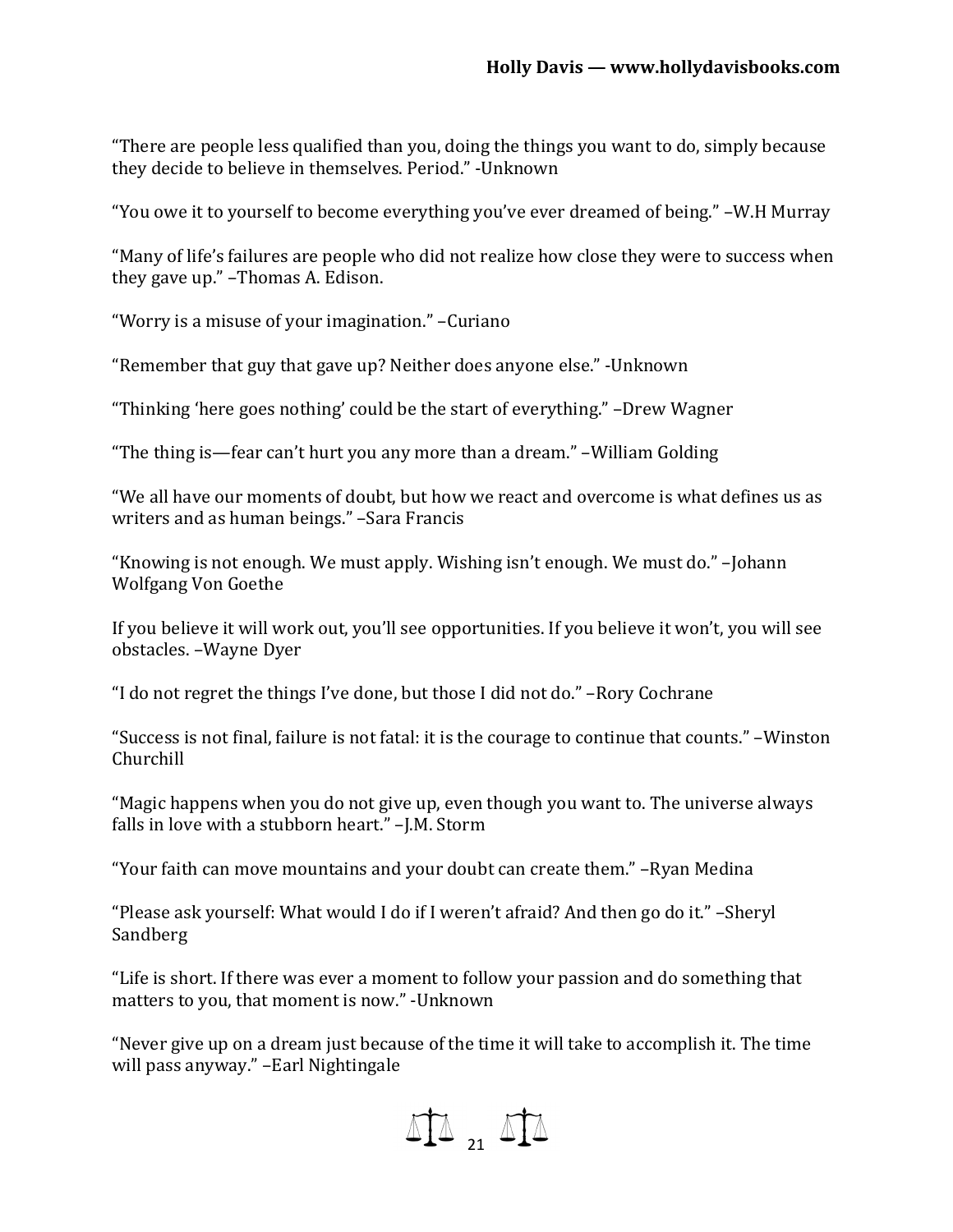"Start where you are. Use what you have. Do what you can." –Arthur Ashe

"A professional writer is an amateur who didn't quit." –Richard Bach

"We tend to forget that baby steps still move you forward." –Raison Dexist

Wow!! How do you feel after reading that? Inspired? Empowered? Write your feelings down now:

What about those lies you told yourself earlier? Do you believe them anymore?

 $No?$ 

I thought so. You've begun to stop believing the lies. It won't be easy and it will take time. You've been subscribing to them so long. But you can break past the negativity and false talk.

Remember, words have power. Give them the right power. You were born to be real, not perfect. You are not your negative thoughts. You are not your lies.

Choose 1-2 quotes each week that you'd like to focus on to internalize these truths and sustain lasting effects. Write them in your planner, on your calendar, or leave a post-it note on your desk. Or you can make the quote your computer or phone background! In fact, I've chosen my three favorite quotes to combat self-sabotage and made images for you to use if you'd like to make them your phone background. See the last page of this workbook for all the awesome graphics! Cause we all know how much we check our phones. Imagine seeing these inspirational quotes every time you do!

 $\text{M}$  ,  $\text{M}$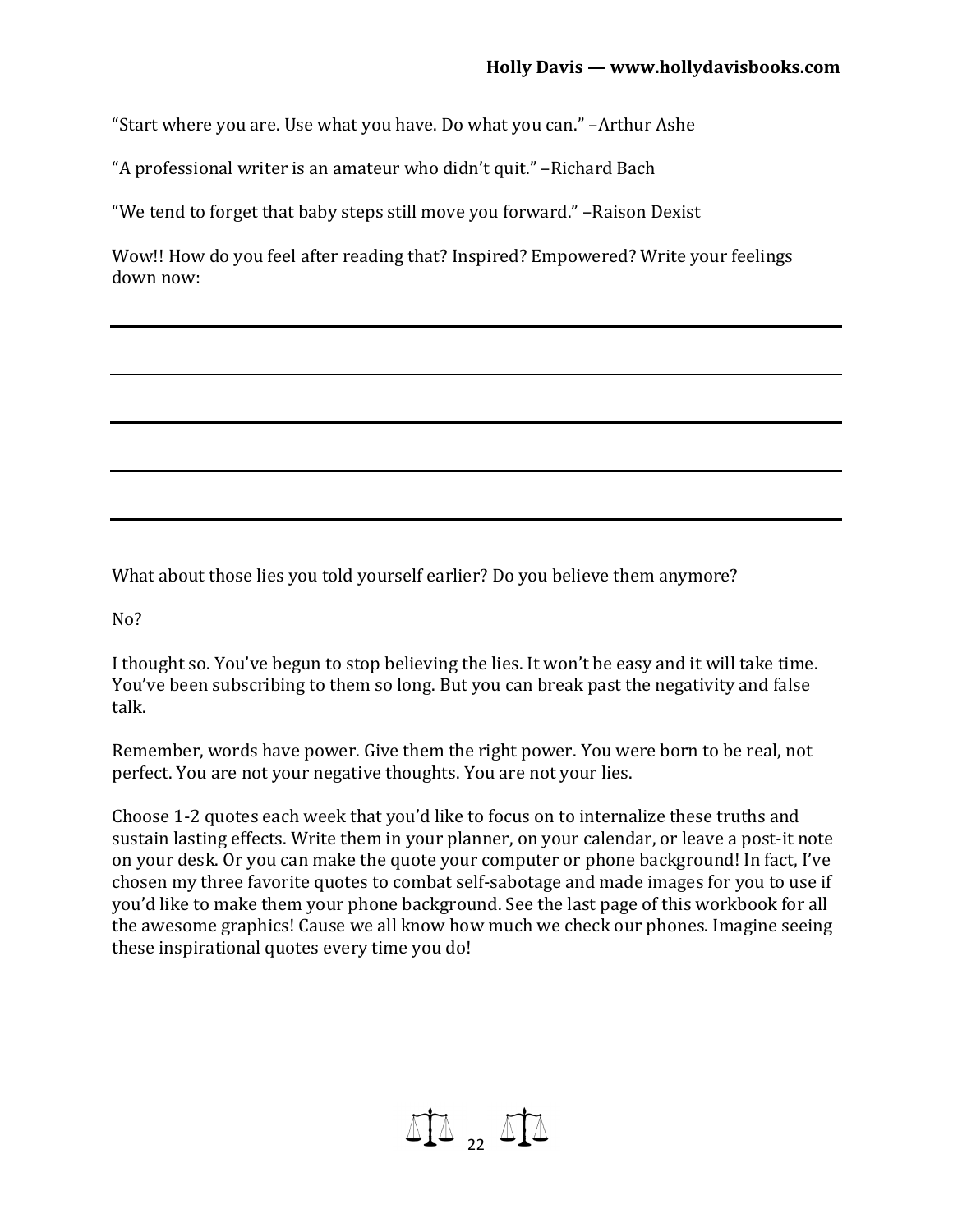## End of Chapter Exercises

Which 1-2 quotes will you focus on this week?

What lies do you tell yourself?

#### Turn your Lies into Truths

Example: "I'm flawed" becomes "I'm growing" "I'm not good enough" becomes "I'm evolving and improving"

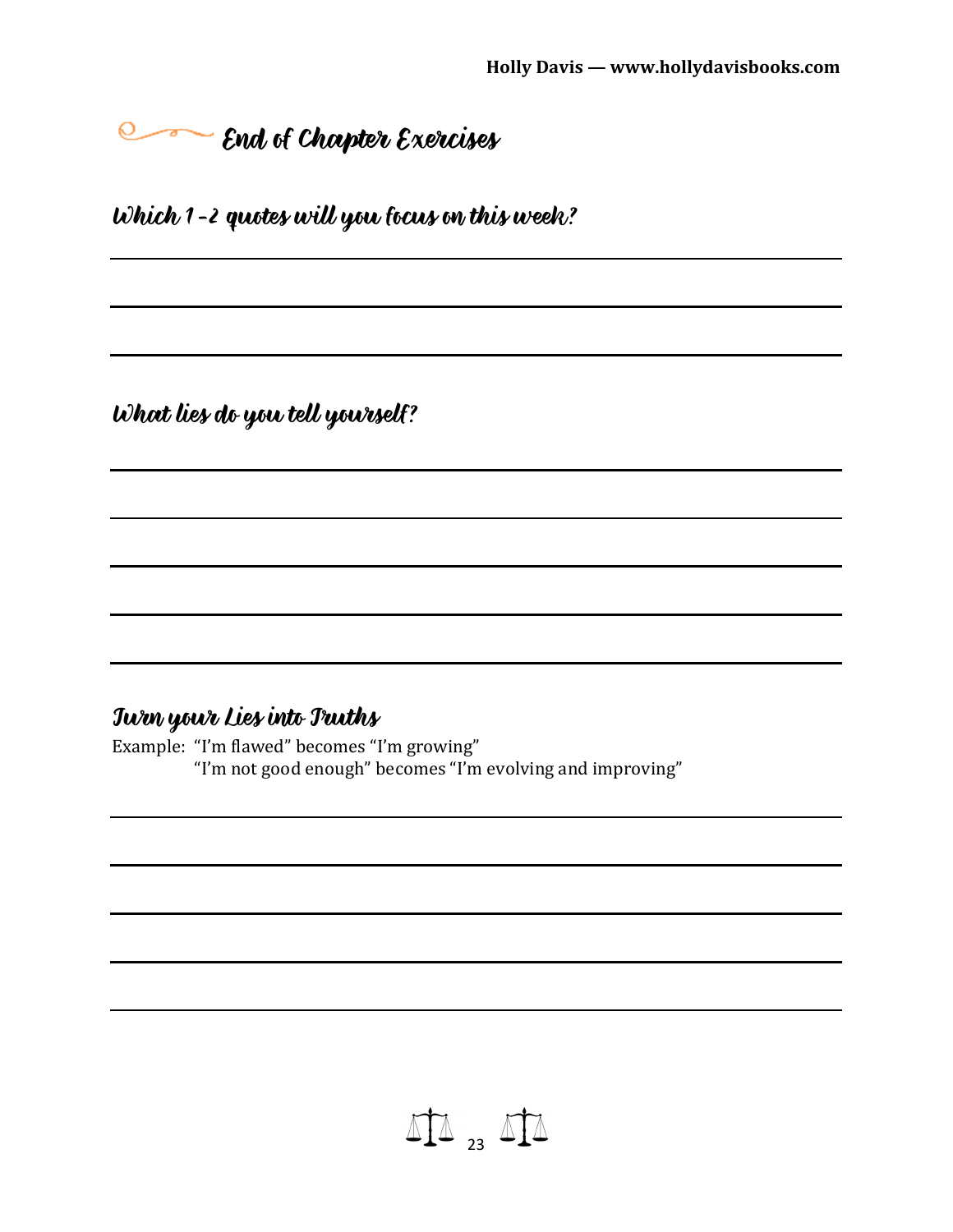Analyze where your inner critic comes from. Are you a perfectionist? Do you play the comparison game?

What will you do when you hear your inner critic tell you lies?

#### Implement the Power of Yet

Write down the most common lies you tell yourself. Take a deep breath. Then add a "yet" at the end of your sentence.

Example: "I can't do this" becomes "I can't do this yet"

"This doesn't work" becomes "This doesn't work yet"

 $\text{A}^{\dagger}_{\text{A}}$  and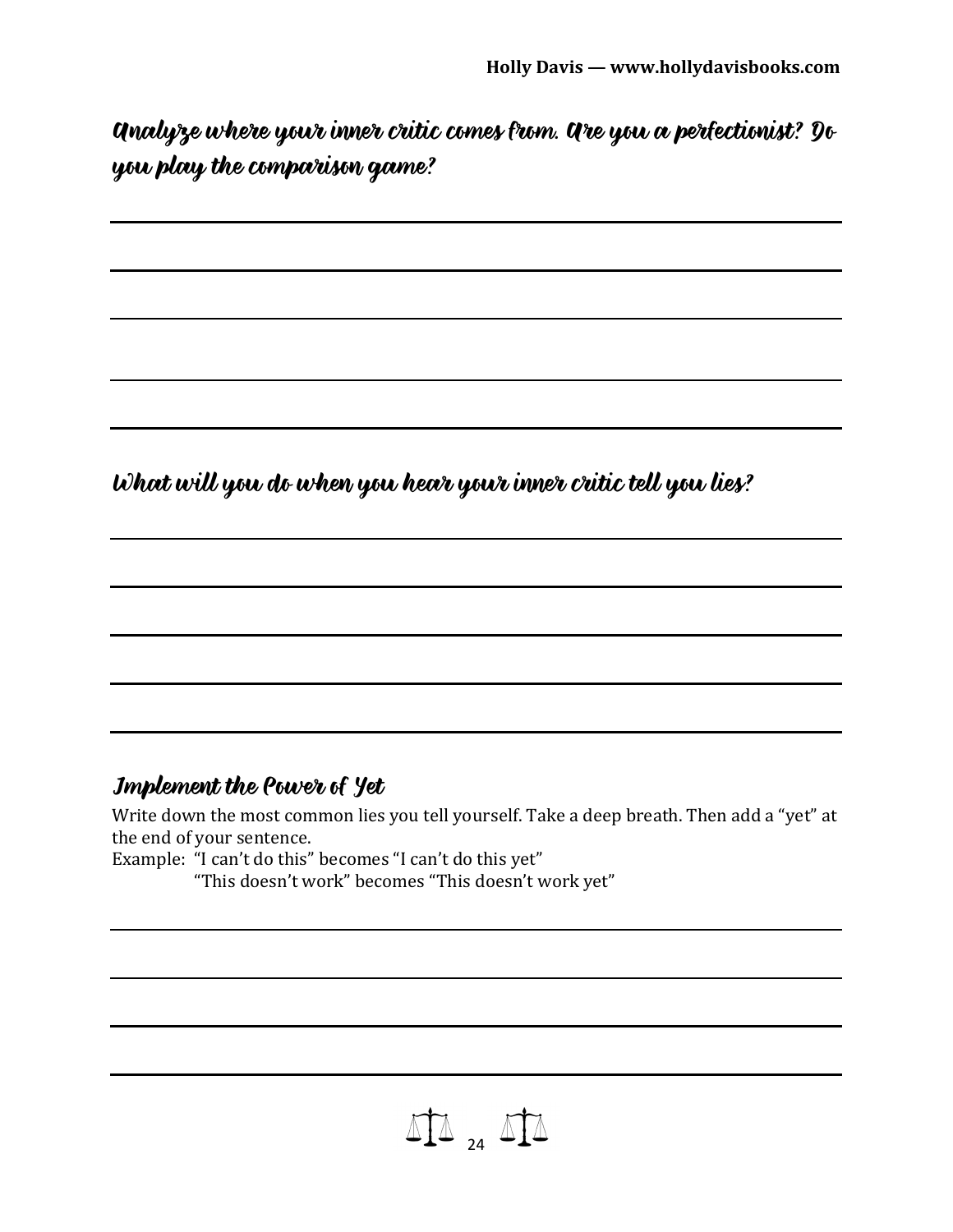## Chapter Six: Mental Health Awareness

## "We are all broken…that's how the light gets in." -Hemingway

#### Common Mental Health Illnesses

We've heard people call all writers introverted hermits, depressed people, and starving artists. Stereotyping writers into these categories is a huge fallacy that needs to end. But, that doesn't mean that some writers aren't struggling with mental health issues—some severely life-altering, while others are mild, less frequent, and easier to combat. Here are a few common disorders:

- Depression
- Anxiety
- Obsessive-Compulsive Disorder (OCD)
- Schizophrenia
- Attention Deficit Disorder (ADD)
- Bipolar Disorder

Psychologists and researchers have found a positive correlation between artists, writers, poets, and musicians and mental illness. And yet many successful creatives have no evidence of a disorder. Therefore, everyone must realize that their lives are different. Some writers struggle with mental disorders, while others do not. If you do, know that of course, you're not alone, and most importantly, that it does not define you.

### — My Mental Health Illnesses

This section is all about my mental health story. I want you to know where I'm coming from as I give you advice, though my experiences are only about anxiety and depression. I was diagnosed with mixed anxiety and depressive disorder a couple years ago. I believe I always had these underlying conditions, yet they revealed themselves more and more as my writing journey evolved.

When I realized I wanted to finish my first novel in fall 2015, I only suffered from crippling self-doubt. I'd say to myself, "What do you think you're getting yourself into?" and "You're

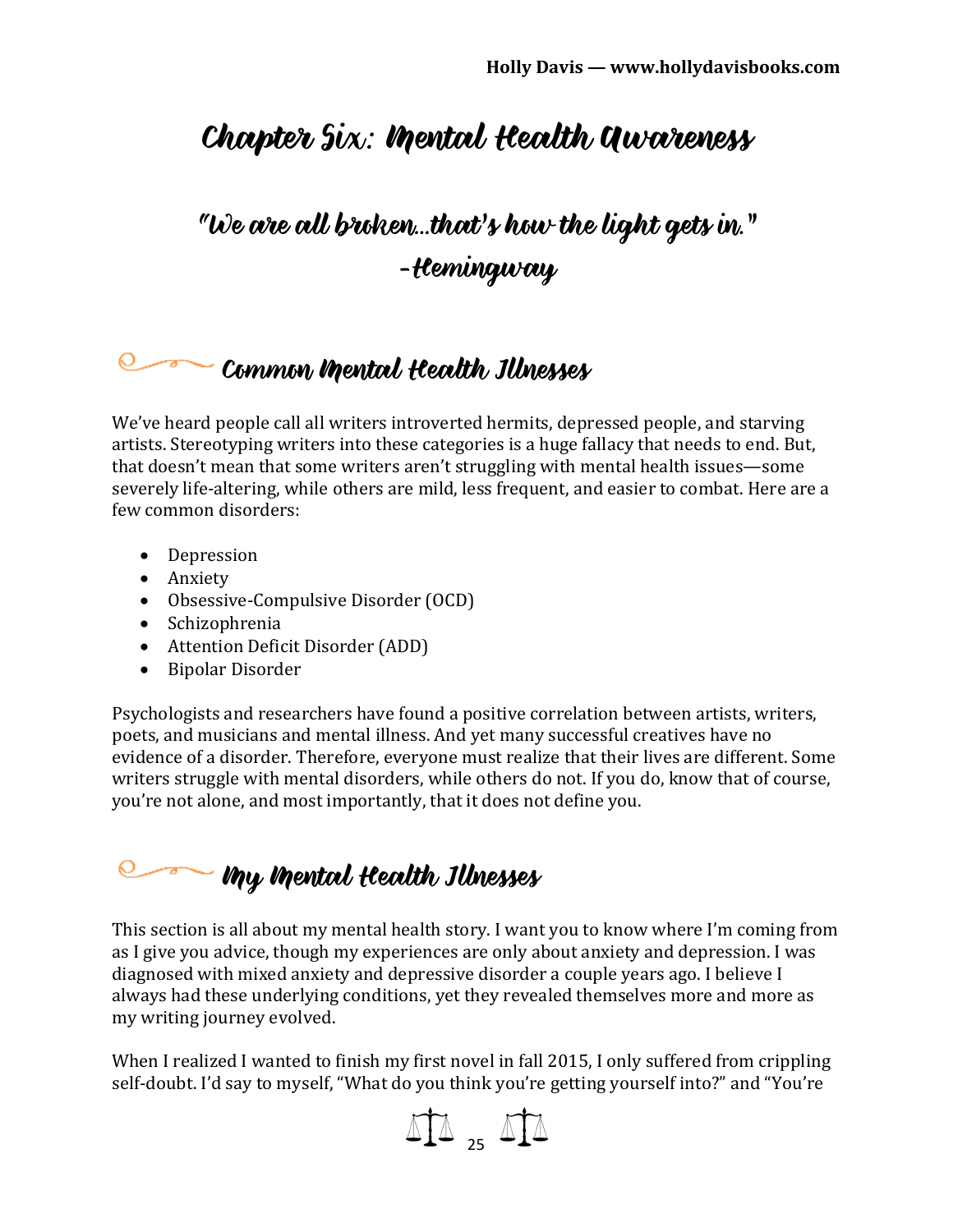in over your head." Pretty much I said all the self-sabotage talk we discussed in the previous chapter.

As I went through periods of rejection and success, this ebbed and flowed. The one thing that only got stronger was my passion for writing, and my dream of becoming a traditionally published author. Thus, my anxiety and depression reared its ugly head. If I didn't write or edit one day, or one week, I'd beat myself up about it. I was a failure in my eyes. Getting upset at myself for not writing only made things worse, because then it felt like a mountain too high to climb and took even longer for me to get out of my slump and back into the groove.

I am now on medication for my mixed anxiety and depression. It's helped a lot, and I've been able to cut down my medication to half a pill a day, but I still get mad at myself that I even need that medication to function. The days I have tried to wean myself off are the worst. I fall into a borderline panic attack and can't stop crying. It's prevented me from going to work a couple times because I become stuck in my own head, and then I get so upset that I can't get out of it.

Something I haven't done yet is speak with a psychologist or licensed clinical social worker. I have seen one in the past for other issues, but never for my anxiety and depression. I will look into this in the future, but for now, I am managing my illness with my medication and self-care strategies (see the next chapter!).

## $-$  How Mental Health Uffects Your Writing Goals

Okay, so now that you know what you're struggling with, how do you know if it's even affecting your writing? Is it truly putting a dent in your goals? For many people, it does. Mental health disorders put people into writing slumps and ruin your momentum of writing and reaching your goals. The times I have fallen into a depression and couldn't write or edit or do anything productive, it's taken me over a month to get over it and back into a routine. That messes up my flow and pushes my timeline for editing and publication even further away. Of course, some people's depression lasts shorter, others longer. In any case, it can lead to those lies our inner critic tells ourselves.

With anxiety, you might think that everything you write is bad. With depression, you might become paralyzed and unable to write, or you might not even want to write. OCD, schizophrenia, and bipolar disorder can also add to one's self-doubt and cause people to panic when things don't go as planned. Mental health illnesses stifle our dreams and suffocate our creativity. They can cause us to focus on the negative and not even see the beautiful things happening around us and all that we ARE accomplishing.

But it doesn't have to be that way. And if you end up there, you don't have to stay. Your mental illness is not your home.

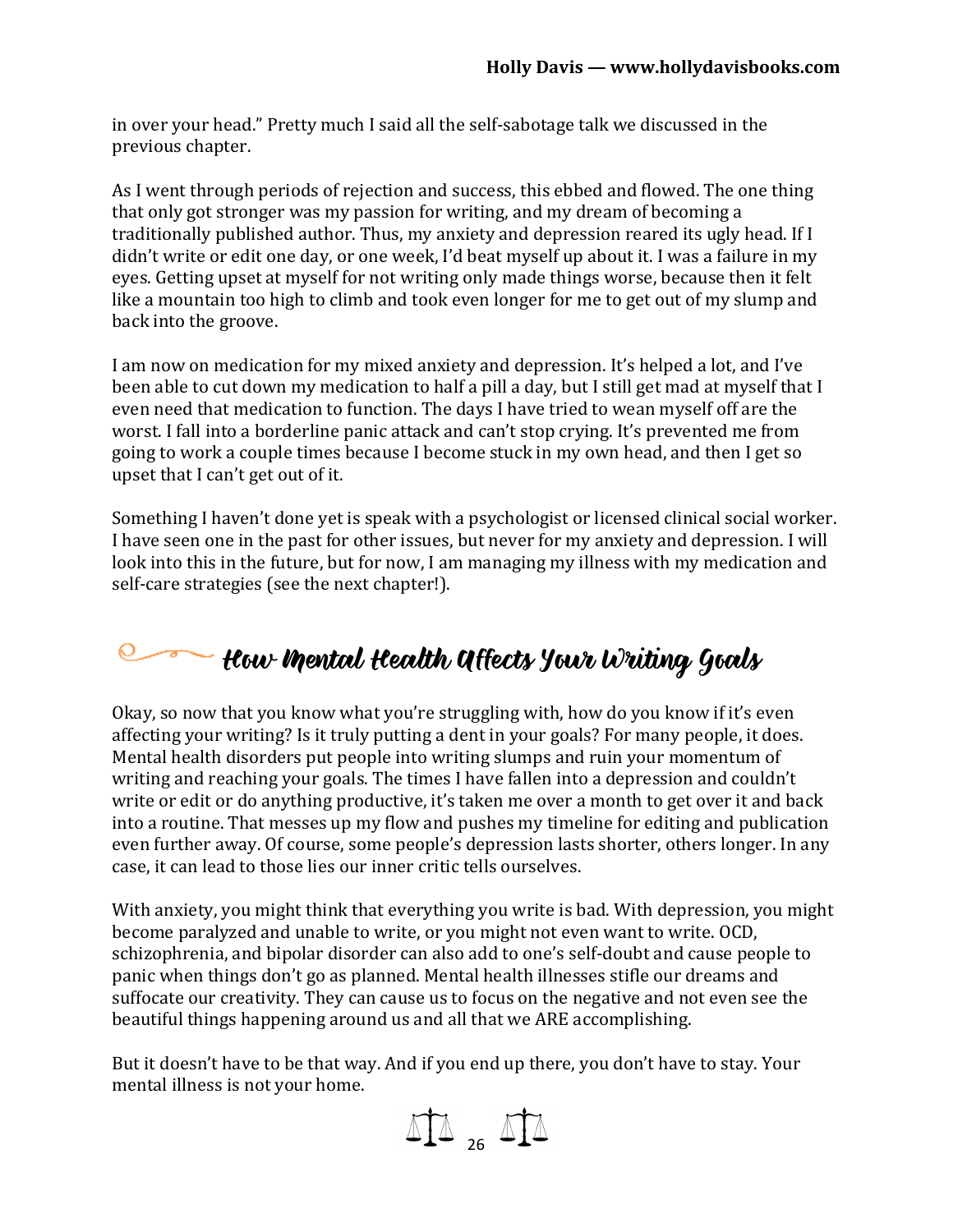#### $Q_{\neg \neg \neg \neg}$  $\sim$  Ways to Gvercome **M**ental Health Issues

First things first, if you have not spoken to your doctor or been diagnosed for your mental health disorder, I would urge you to see your doctor. They can direct you to the best forms of treatment, whether that's medication, seeing a psychologist, etc.

No matter the severity of your illness, you'll want to combat it yourself as well. You don't want to solely rely on these other things. So before we begin, I want you to realize two things:

- You must be gentle with yourself AND
- You're doing the best you can

It's only when you give yourself grace for your falls can you pick yourself back up and start again. There's beauty in the breakdown, because you learn from yourself each time and come out stronger than before. So whenever you feel caught inside yourself, read these reminders:

- You're more than what you make
- Your productivity does not determine your value
- It's okay to do nothing sometimes
- Not everything you do has to result in a product
- Not everything you make has to be important, significant, or even good

 $\text{M}$  ,  $\text{M}$ 

- You can make things just for yourself
- You can keep secrets for yourself
- You're allowed to say no
- You're allowed to rest

Which two reminders will you choose to focus on this week?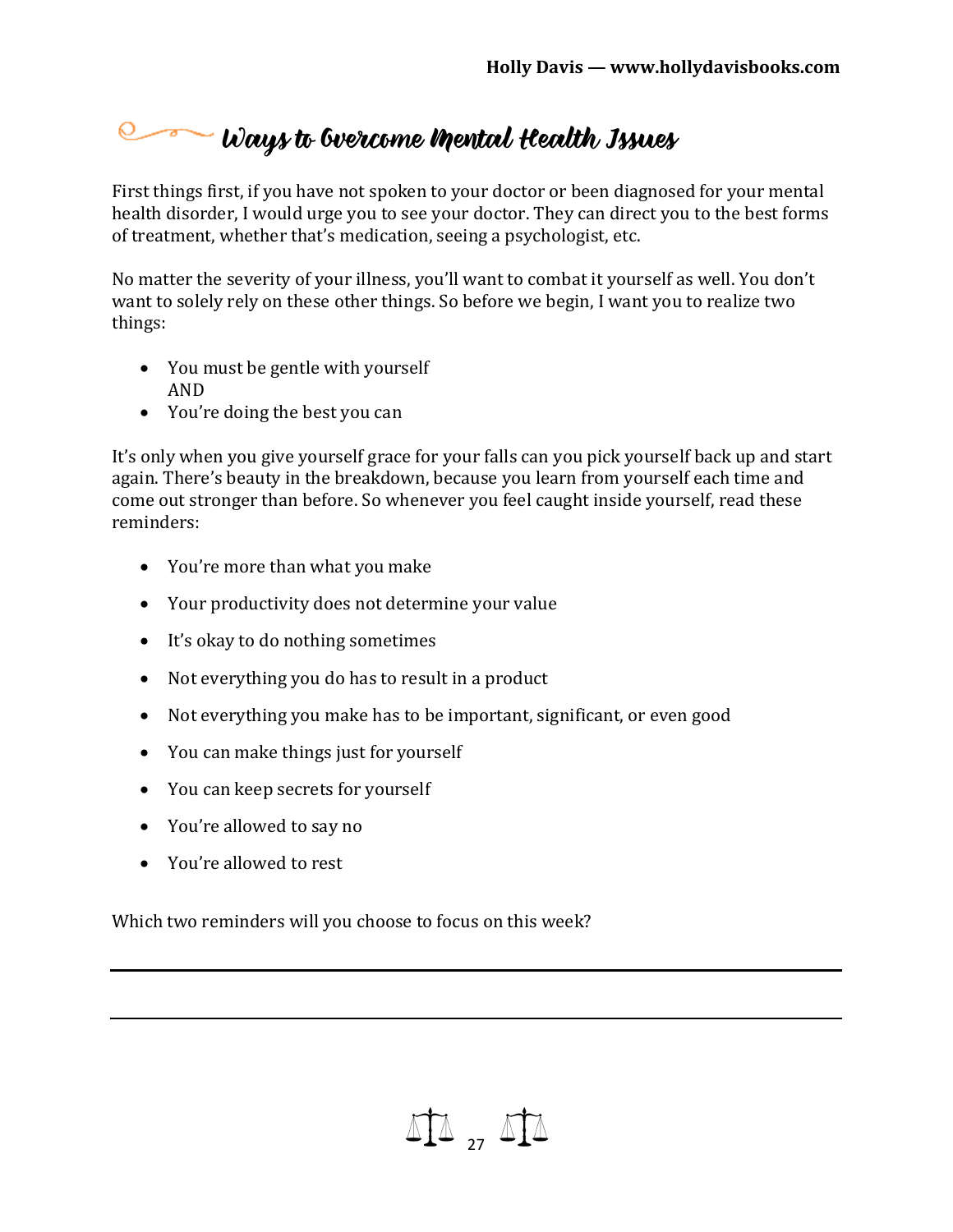Another way to combat mental illness is to perform self-care. The next chapter will guide you through creating your ultimate self-care routine to take care of your body, mind, and spirit.

**End of Chapter Exercises** 

What mental health illnesses are you fighting to overcome?

How do they affect you and your writing specifically?

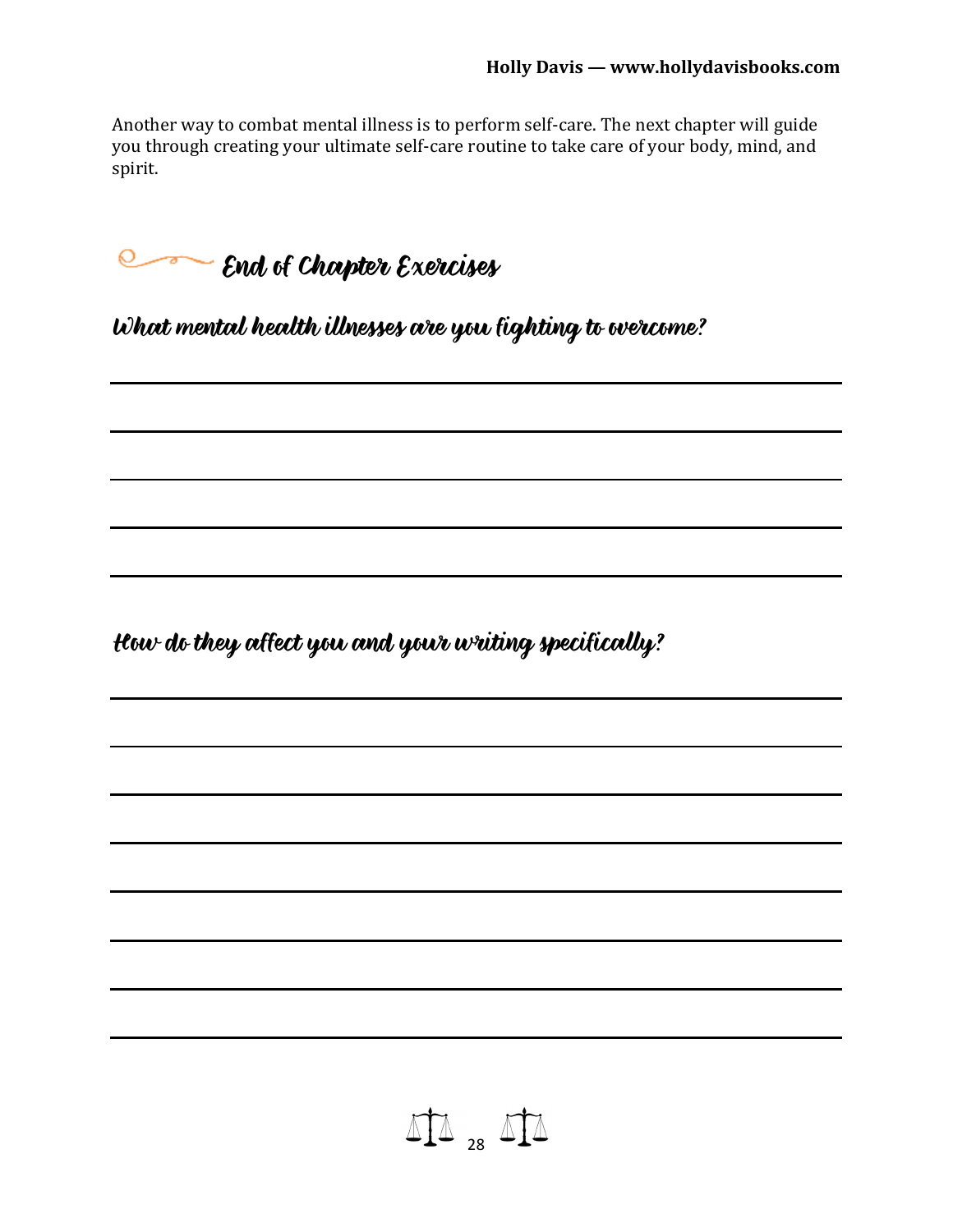#### How can you spin these issues to help you with your writing?

Example: "I am too emotional" becomes "I can write real, emotional scenes that my readers will connect with"

 "My illness gets in my way" Becomes "I am more empathetic with people going through what I am going through. I can support others in the writing community and in turn gain support myself"

How will you overcome your mental health illnesses?

Decide when and where you will seek this help. Be specific!

$$
\mathbb{A}\mathbb{A}_{29} \mathbb{A}\mathbb{A}
$$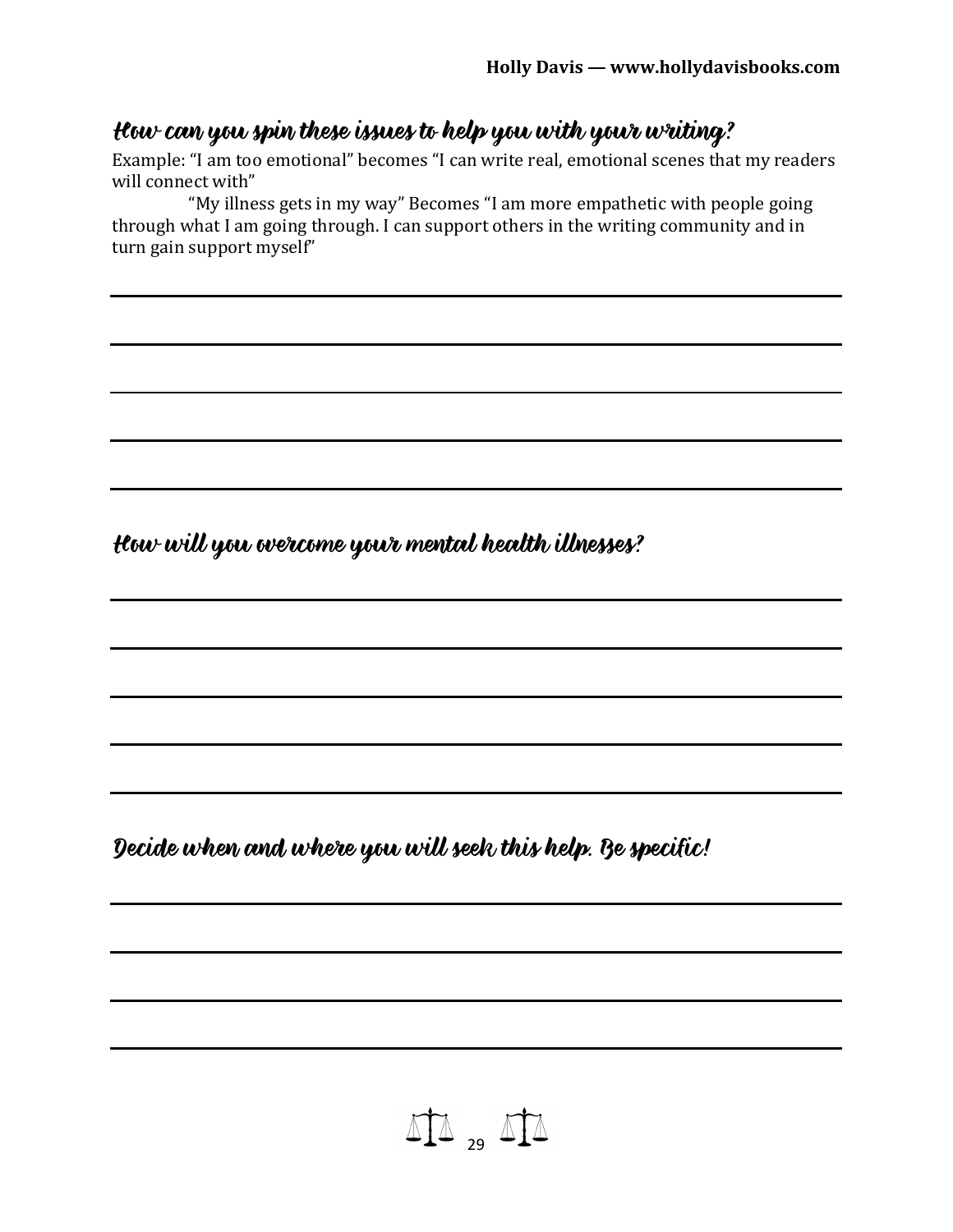## Chapter Seven: Incorporating Self-Care

## "Self-care isn't selfish" -Ashley Judd

#### **Self-Care**

Self-care is a hot topic nowadays, but I think it's because it's bringing to light just how important it is for us, especially as writers, to slow down. We are ambitious people, motivated, determined, full of dreams and goals. We know that we will finish our book with hard work, and hopefully, become published. Or become a full-time author. Or whatever we hope for in life. But so many of us don't take enough time for ourselves each week to relax, to breathe.

We think, "I can't spend time for myself. That's selfish." But the above quote rings true.

Self-care isn't selfish. Self-care is a priority and a necessity, not a luxury, especially for the work that we do, and especially if we have others we are caring for in our lives, whether it's babies, fur babies, family, significant others, or friends. Yes, it's okay to care for others. But you must also take care of yourself. You come first in your life.

Remember, self-care means giving the world the best of you instead of what's left of you.

## **Example 2014** How Lack of Self-Care affects your Writing

What happens when we lack self-care? It means you're always in go-mode. You're always "on." This can lead to severe burnout. You try to do everything and end up leaving nothing for yourself, for your soul. That can lead to worsening mental, physical, and emotional health.

When you don't take the time away from your projects, you can't fill your creative well. Then when someone asks one more thing from you, it's like trying to pour from an empty cup. You have nothing left to give. You become spiteful towards anyone or anything that "wastes" your time and takes away from your goal.

But I believe that is an exhausting and sad place to be. I was in this place last year. I didn't take care of my body. I fell into two depressive writing slumps last year because I was too

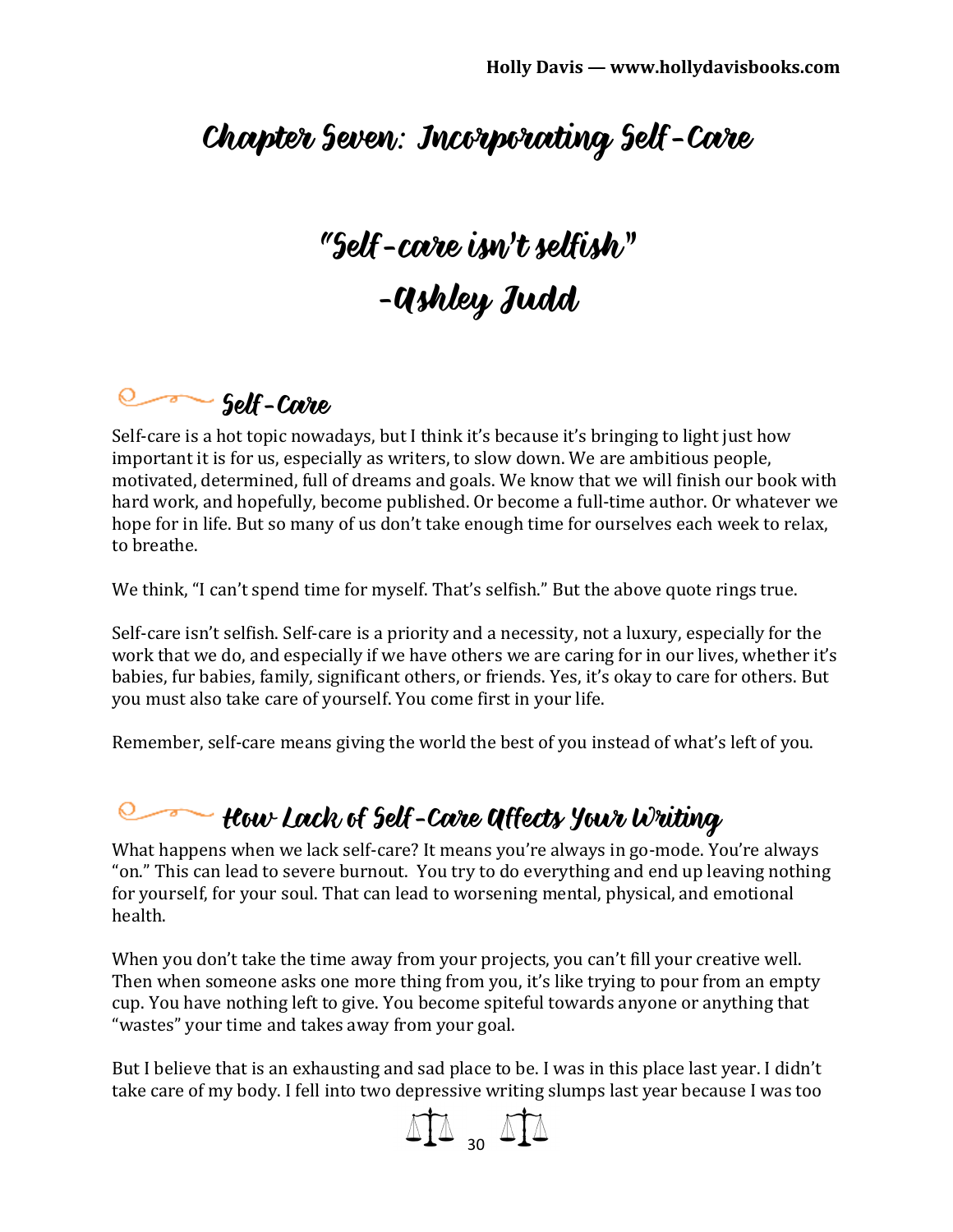ambitious with my goals and didn't give myself enough self-care time. I gave myself one day a week to relax and focus on myself, but I didn't realize that I needed a bit of time each day to do at least one thing for self-care. I needed to work out more. I needed to eat healthier. I needed to stretch in between writing sessions and walk. I needed to meditate and live in the moment instead of always reaching for the future.

For some people, when they finally take some time for themselves, however that may look, they might feel guilty because they're not used to it. They think about all the things they could have been doing instead to be productive and check another box off their to-do list. But that's just crazy. Don't feel guilty for taking the time to re-charge and make yourself a priority. You should be at the top of that list.

#### $\mathbb{C}$ Ways to Incorporate Self-Care

"Health does not always come from medicine. Most of the time it comes from peace of mind, peace in the heart, peace of soul. It comes from laughter and love." -Unknown

Self-care looks different for each person. That's why I gathered a long list of ideas for you (that aren't writing)! Find what works for you and is your ideal "me" time. It might take some trial and error to find what you like best (and that's okay!):

- Go for a walk outside, near a park, trail, or body of water
- Draw
- Color in an adult coloring book
- Journal
- Play board games or video games
- Cook/bake tasty and healthy foods
- Work out (home or gym)
- Do crafts
- Read
- Have a date night
- Take a shower
- Take a bubble bath or Epsom salt bath
- Light a candle or fireplace
- Use a face mask
- Paint your nails

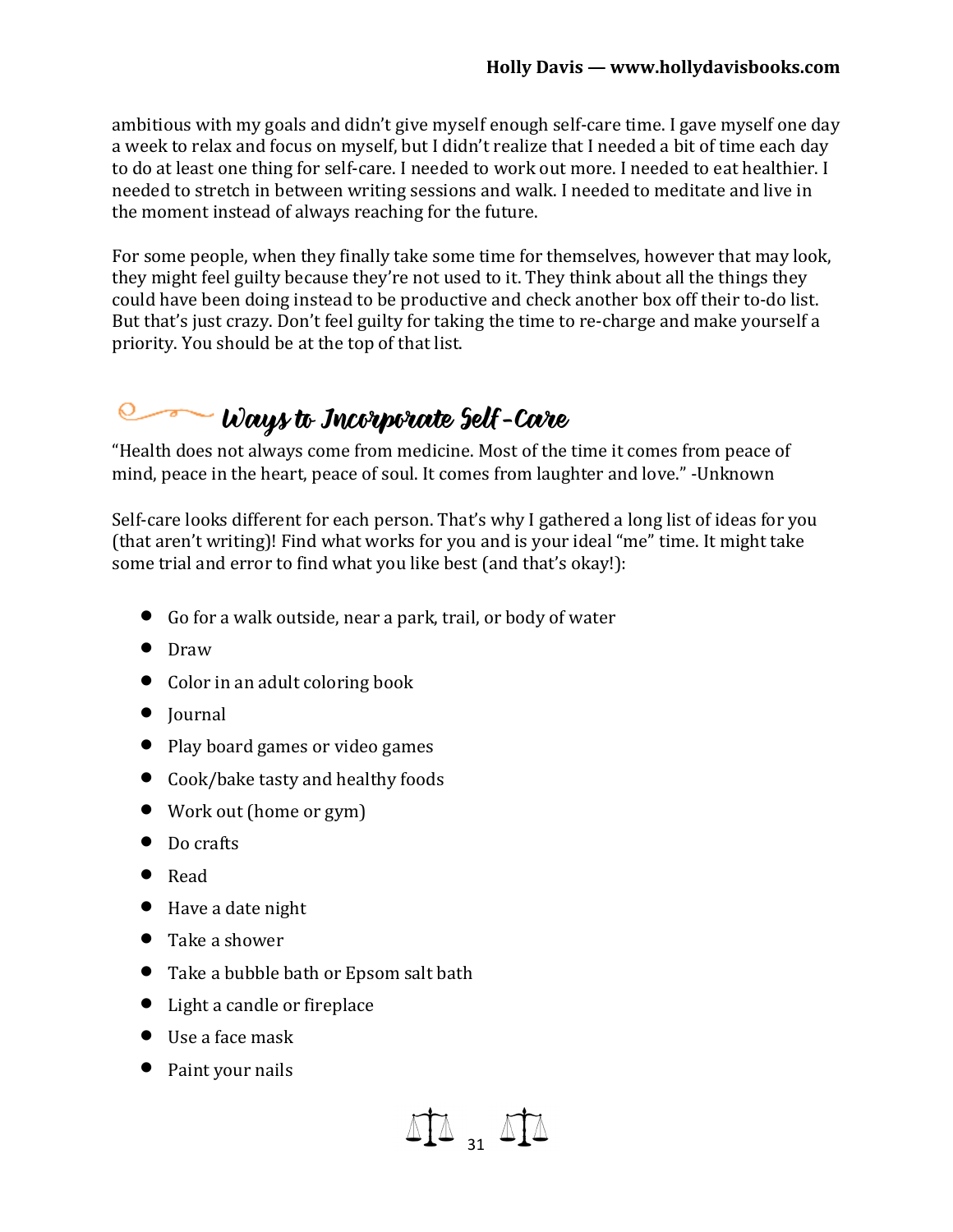- Watch TV/movies
- People/nature watch out the window
- Take a short nap
- Get a good night's sleep
- Drink a cup of tea/coffee
- Drink enough water
- Take a day off work to relax and focus
- Take photos
- Call/talk with friends or family
- Play with your pets
- Take your dog to the dog park
- Meditate
- Do yoga
- Dance to your favorite music

Getting sleep is an important part of self-care. Writers tend to sacrifice sleep to be more productive, yet that leads to a foggy brain during the day, resentment at your job or tasks that don't involve writing, and physical fatigue. I recommend setting "get ready for bed" and "go to bed" alarms to remind yourself each night when to start winding down. Research has shown that meditating or doing yoga before bed increases your ability to achieve a good night's sleep. It also shows that you sleep worse when you're on your phone. So place your phone in the next room and get an actual alarm clock so that you're not tempted to stay up late mindlessly browsing social media. Instead, here are a couple ideas of things you can do before bed that promote a good night's sleep:

- Headspace app
- Simple Habit app
- Audible (free meditation guides)
- YouTube videos (search meditation or guided sleep)
- Instrumental music
- Body scans
- Read (a physical book!)

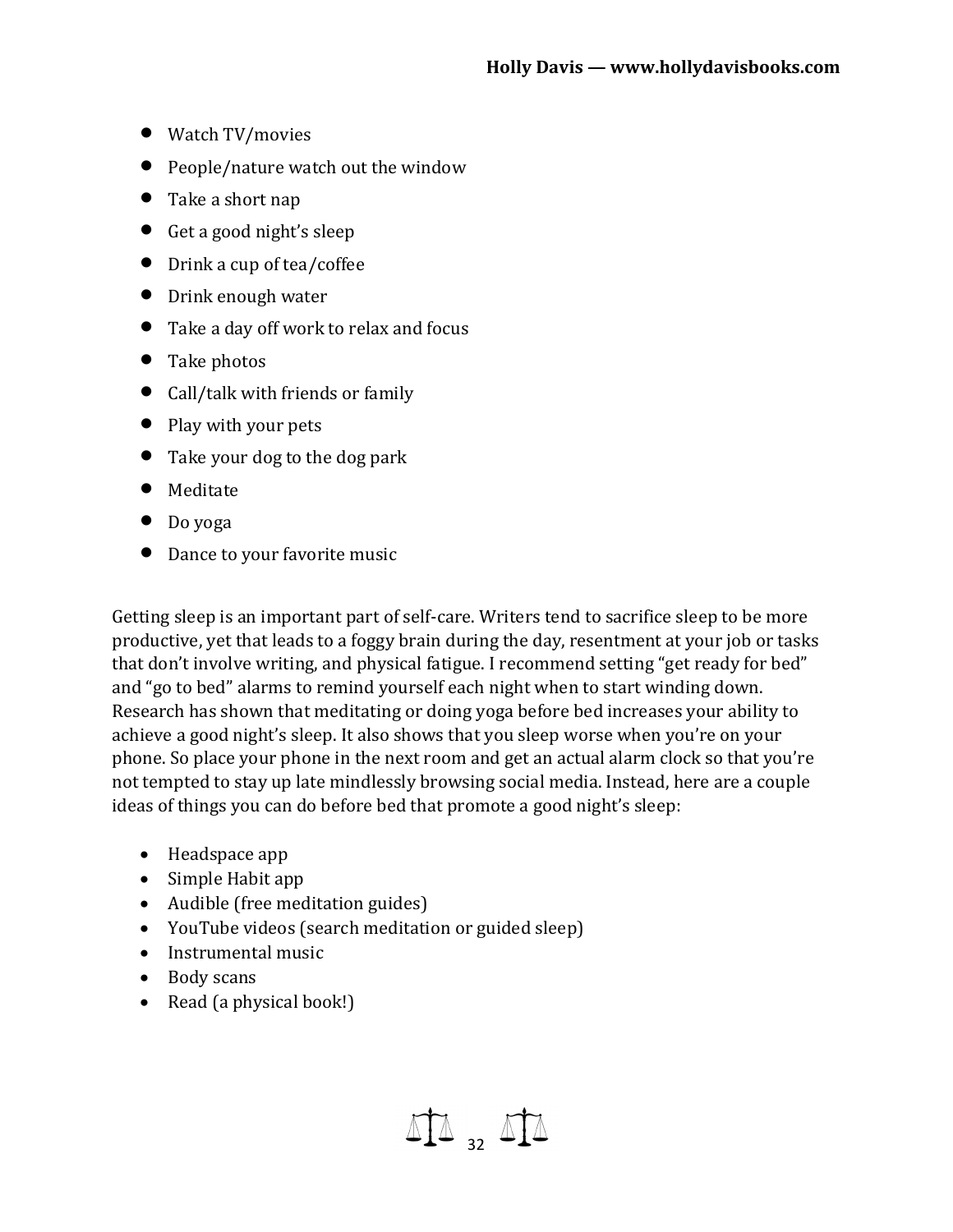If you're a fellow "self-spa day" lover, I wanted to let you know that I'm an affiliate with Story Salts, a company that makes bookish bath salts and facial scrubs for fellow writers and book lovers for their self-care routine! Check out the products at [https://storysalts.com/.](https://storysalts.com/) If you're interested in anything, use my code WRITEHOLLYDAVIS to get 10% off your order!

Want to work out but don't know what to do? Although I love gym memberships, they can be pricey and it can be hard to motivate yourself to leave the warmth and security of home. That's why I love free, at-home workouts. Check out some of my favorite YouTube channels:

- The Fitness Marshall
- Yoga With Adriene
- POPSUGAR fitness
- Blogilates
- The Betty Rocker
- MadFit

If you DO like gym workouts, I can't sing the praises enough of any of the New Rules of Lifting books by Lou Schuler and Alwyn Cosgrove. Their routines are amazing!

And last but certainly not least, here are some of my favorite YouTube channels for healthy recipes:

- Tone it Up
- Liezl Jane Strydom
- Liv B
- HealthNut Nutrition

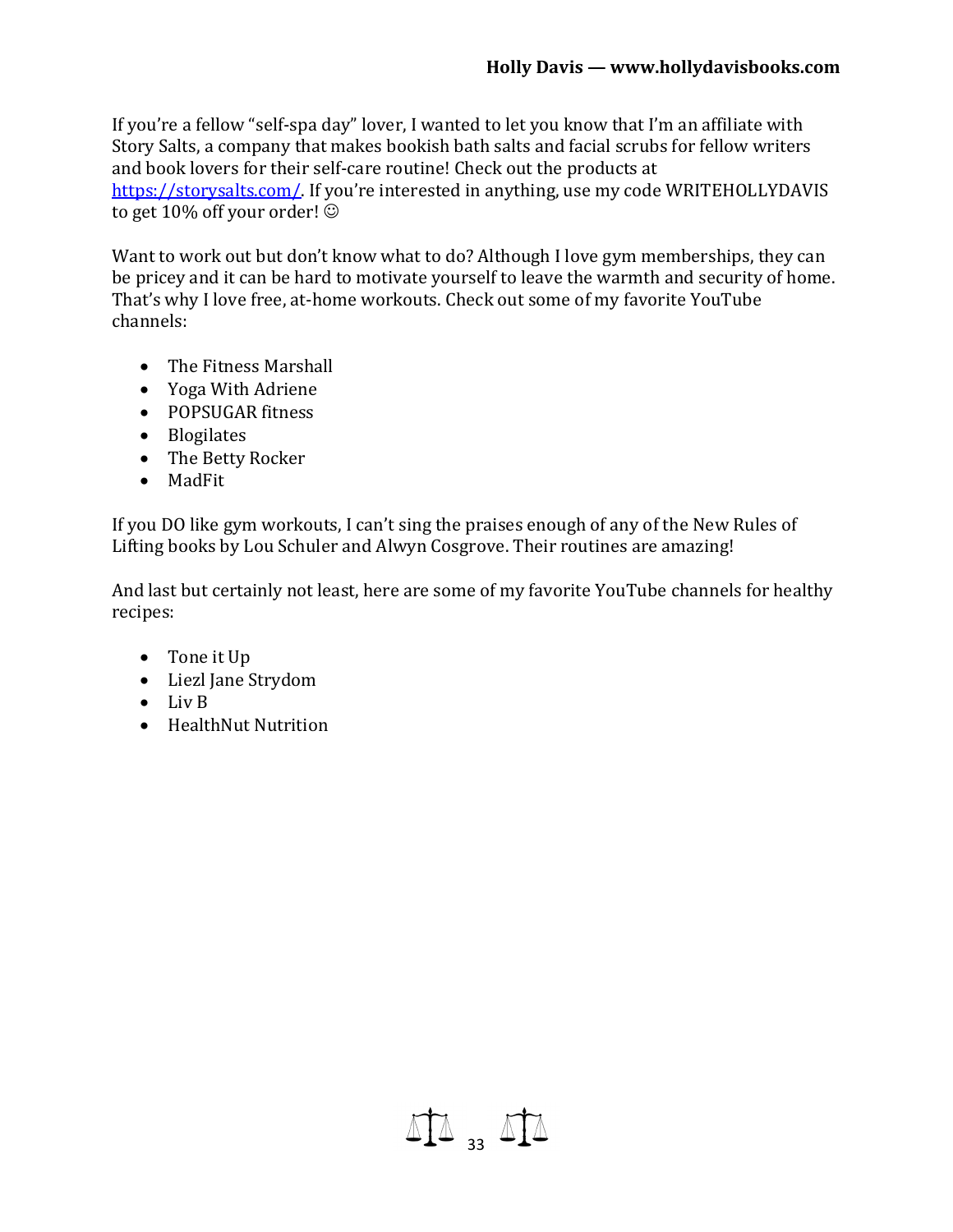## End of Chapter Exercises

#### Your Self-Care Plan:

#### Who?

Is there anyone you'll include in your self-care? Who? Why do you want to include them?

#### What?

What will you do for self-care? Choose from the list above or come up with your own!

#### When?

When will you incorporate your self-care routine? Decide whether to do a little every day as a daily routine and/or set aside one day a week.

 $\text{MA}$  and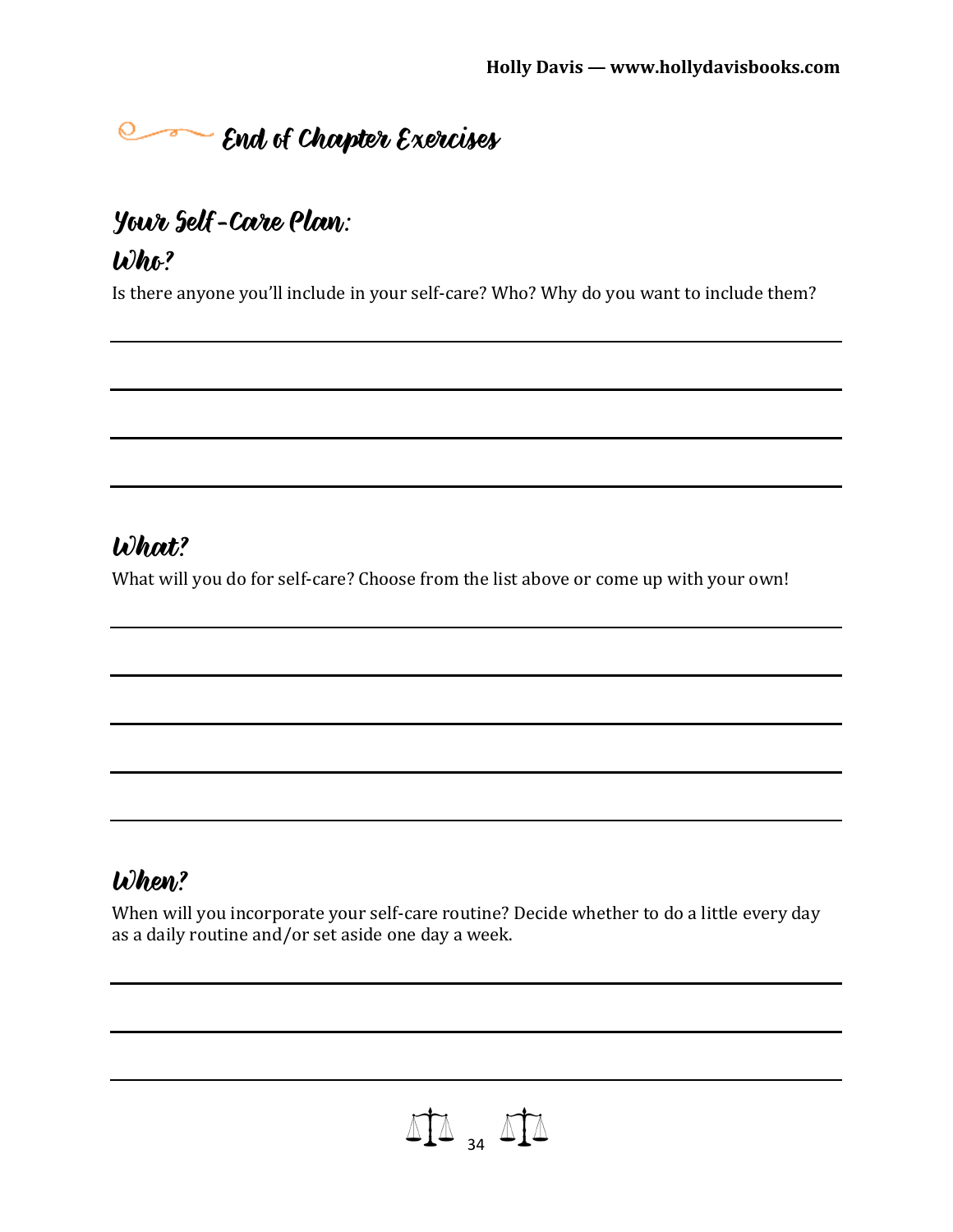#### Where?

Where will you incorporate your self-care routine? Will you have to plan to drive somewhere? Plan your locations to set yourself up for success!

#### Why?

Why did you choose this self-care routine for yourself? What do you hope it will do for you? Look back on your "why?" when you find yourself straying from self-care.

## Changing Habits

What healthy habits will you adopt to promote a healthy life and a good night's sleep?

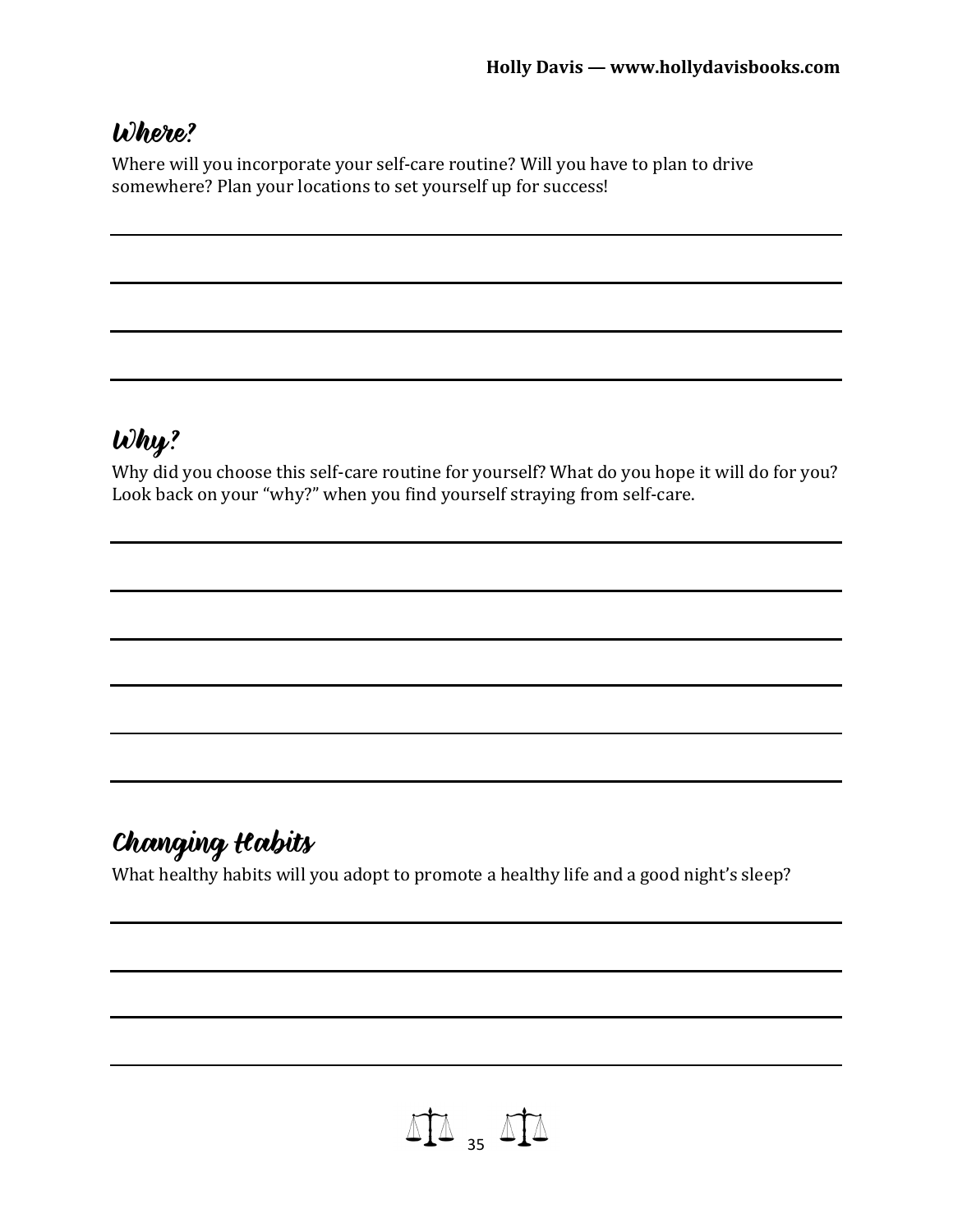## Chapter Eight: Overcoming Roadblocks

### "Obstacles are put in your way to see if what you want is really worth fighting for." -Unknown

#### Common Roadblocks to Writing

Whether you peg yourself as a writer, aspiring author, debut author, or seasoned veteran, we all need a boost every now and then to put butt in chair and hands on keyboard. We all know it—writing is hard. If it weren't, then everyone would be doing it. Some people give up. They call it quits and throw in the towel (pen?). Why does that happen?

Many times it's because of roadblocks they encountered in their writing life that they deemed too high to overcome. But that's not going to happen to you. I can feel it. You have the determination and the drive to push through any obstacle to reach your goals. That's why you're here, reading this. Go you!

Okay, so we know roadblocks will come and that we are willing to fight them. But let's identify the stumbling blocks we might encounter along our writer journey:

- Life responsibilities
- Having too many ideas
- Laziness
- Wasting time with other activities
- Never completing your writing goals
- Self-doubt/insecurities
- Negative self-talk
- Overwhelm
- Lack of support from family/friends
- Not feeling like writing
- Lack of time (or feeling like you don't have time to write)
- Lack of money
- Procrastination
- Being good at making excuses for not writing
- Lack of discipline
- Lack of energy
- Feeling stuck with your writing (plot holes, drained creative well, etc)

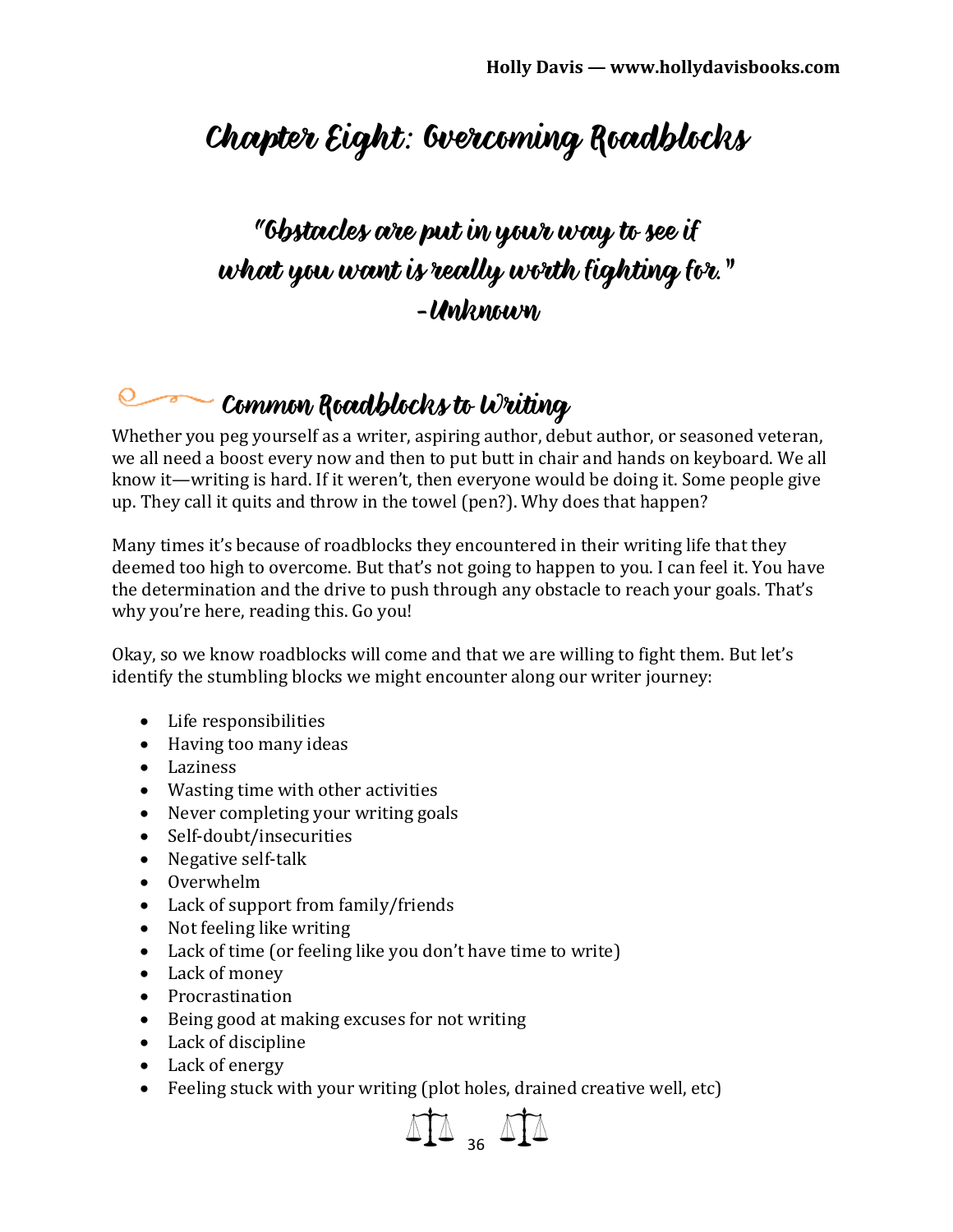Well…those certainly sound like totally legitimate reasons to stop writing. Wait, huh?

That's right. Those are all perfectly legitimate reasons to stop writing. BUT. That doesn't mean that you should. We've already tackled self-doubt, procrastination, lack of discipline, lack of time, and more. So what does that mean? It means that just because we are confronted with these obstacles does not mean we turn around and walk the other way. No, if you see the light at the end of the tunnel, the top of the hill, the finish line, why would you ever turn around? Why would you ever stop?

If writing is truly your passion and your dream, whether it's to do this part-time or fulltime, you need to make writing a priority. And that means climbing over these obstacles.

#### $\circ$ Ways to Overcome Roadblocks

First things first, you need to acknowledge when you're being lazy. If you set a schedule for yourself, it will be instantly recognizable and you can nip it in the bud and get back to your routine. You also need to recognize the difference between being lazy and needing to rest and refill your creative well. Have you been working nonstop for a week? You probably need a break. But if you were watching Netflix all day and then realized at 6 PM you need to write but don't want to? You probably got bit by the lazy bug.

What about life responsibilities? If those are scheduled into your day, then you should know the free moments you have when you can schedule in your writing time.

You don't need money to write. You don't even need a computer. Just a pen and paper. What about lack of support from family or friends? Why do you need that to write? You are carving out time for yourself, and that will include writing. It's a part of you, likely similar to breathing if you're like me. So, wouldn't you do anything to breathe?

What about feeling overwhelmed and doubting your creativity to implement the vision you have in your head on paper? Hmmm…I think I see a trend here. Most of these roadblocks are mental roadblocks. We build them up in our minds to be so legitimate. We peg them as truth. But they're just excuses we've learned to tell ourselves to get out of what feels uncomfortable. Writing after a long day at work? No, that doesn't sound like fun. But I bet you've written when you were tired and thought you couldn't write. And I bet you wrote a lot of words. I bet you were proud of yourself and thanked yourself for pushing through and getting the words in. And so, the obstacle was of your own creation. So write for five minutes or write twenty words. I'm sure you'll surprise yourself and write more.

Imagine all the times a successfully published author hasn't felt like writing. Well, if you only wrote when you felt like it, it'd take you a really long time to finish that novel. The muse will come if you provide the time and space for it. As Ernest Hemingway once said, "There is nothing to writing. All you do is sit down at a typewriter and bleed." People who

 $\Delta T$  37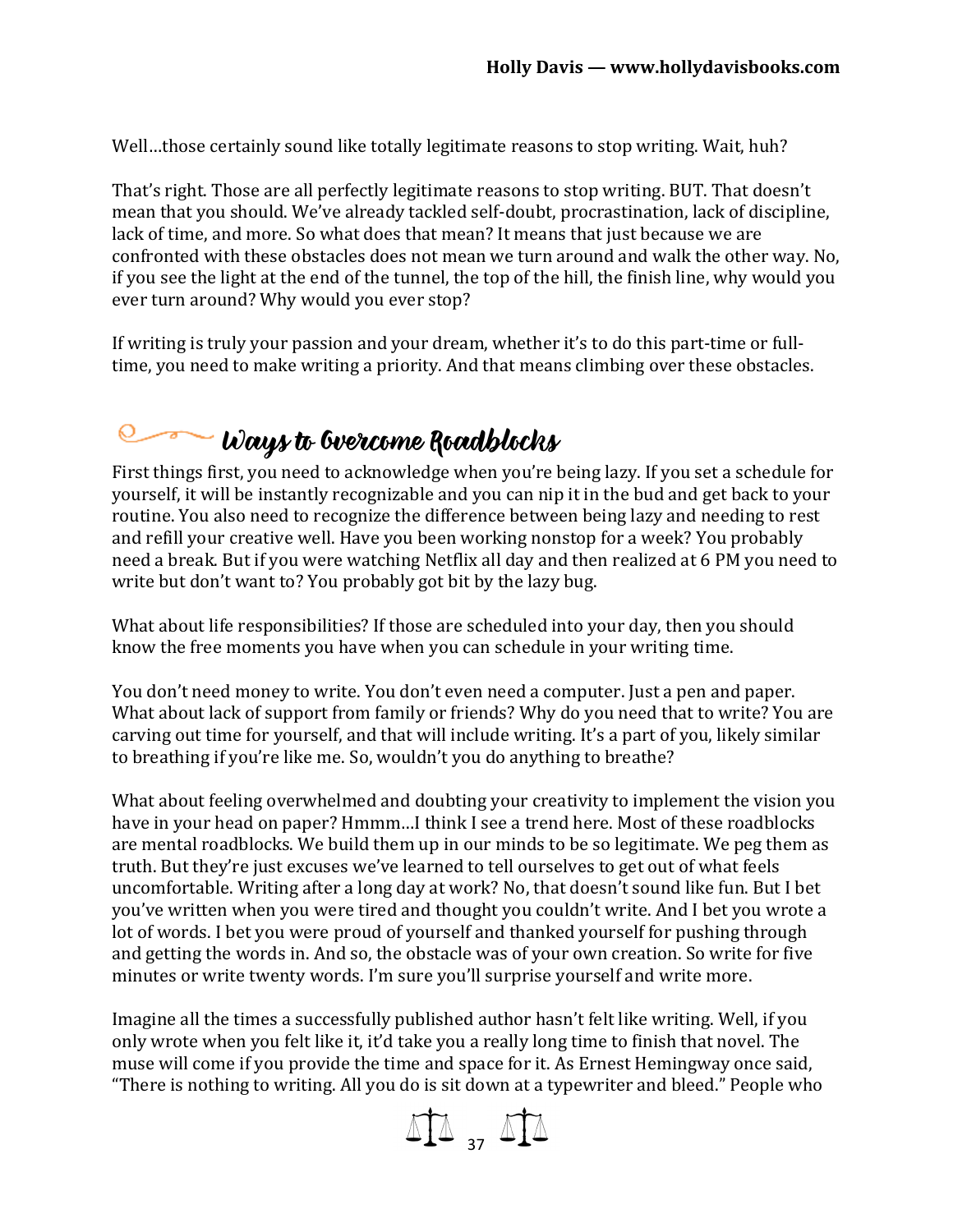persevere and finish their novel often talk about their novel being written with blood, sweat, and tears. Hm, I see another trend here. Sounds like these writers had discipline and self-control. They wrote when they were tired. They wrote while raising a family. They wrote when they'd never finished any other manuscript before. They wrote scared. And so they wrote strong.

You can do it, too. It's all about adopting a positive mindset and being confident in your abilities. You're still worthy of holding your published novel in your hands despite knowing there's so much more you can learn and how much more you will grow as a writer. You're still worthy despite giving in to these roadblocks every now and then. The trick is to get back up. To know that every master started off as an amateur, and that many of these obstacles are of your own creation. So don't get in your own way. Successfully published authors could do it before they became successful. Why can't you?

 $\sim$  End of Chapter Exercises

# What roadblocks keep you from writing?

Debunk these roadblocks. How many are of your own creation?

 $\text{MA}$  .  $\text{MA}$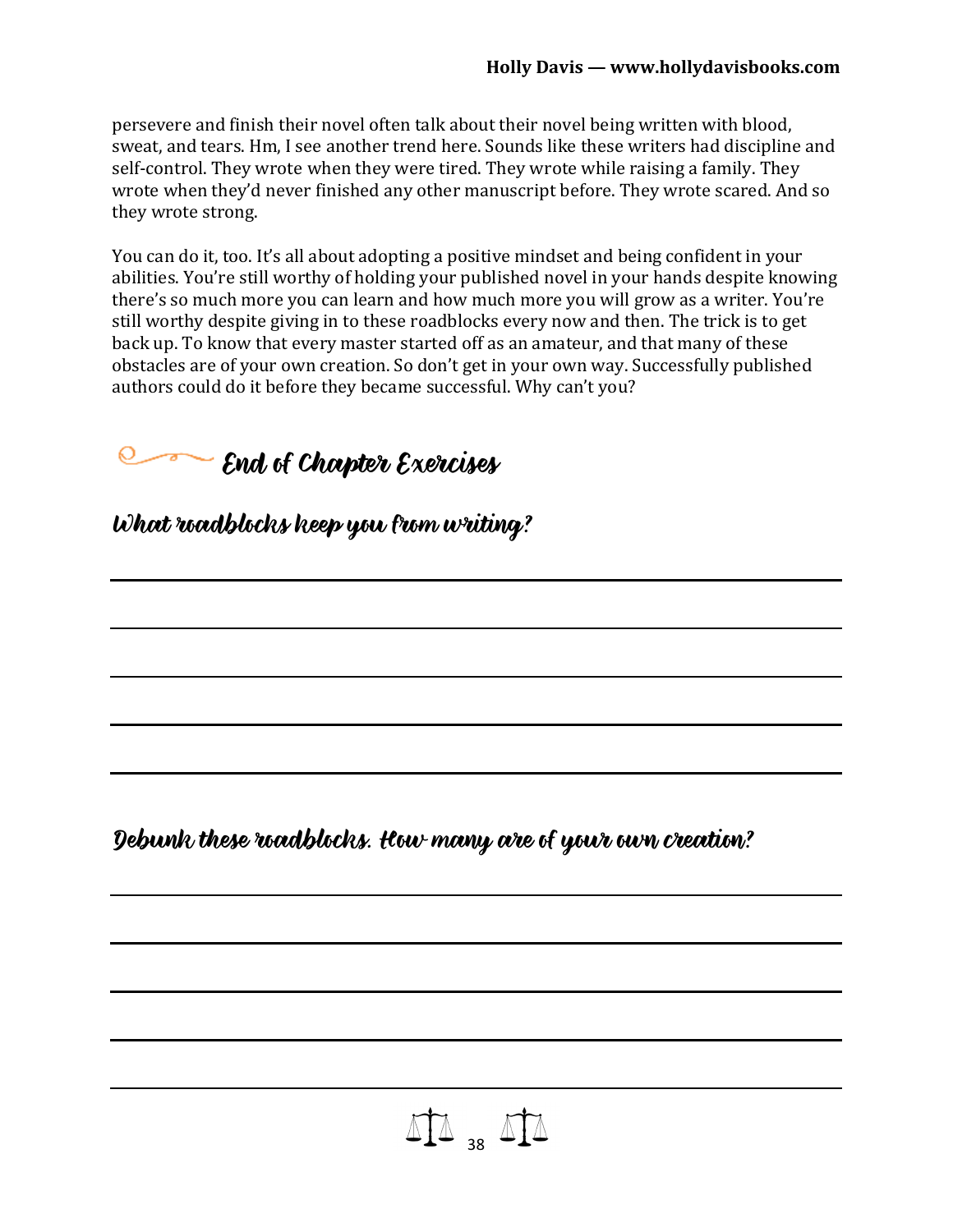Create a game plan to combat these obstacles when they come up.

Write down your long-term goals as a writer and some of your favorite affirmations. When you don't feel like writing, return here and read these first. Do you feel like writing now?

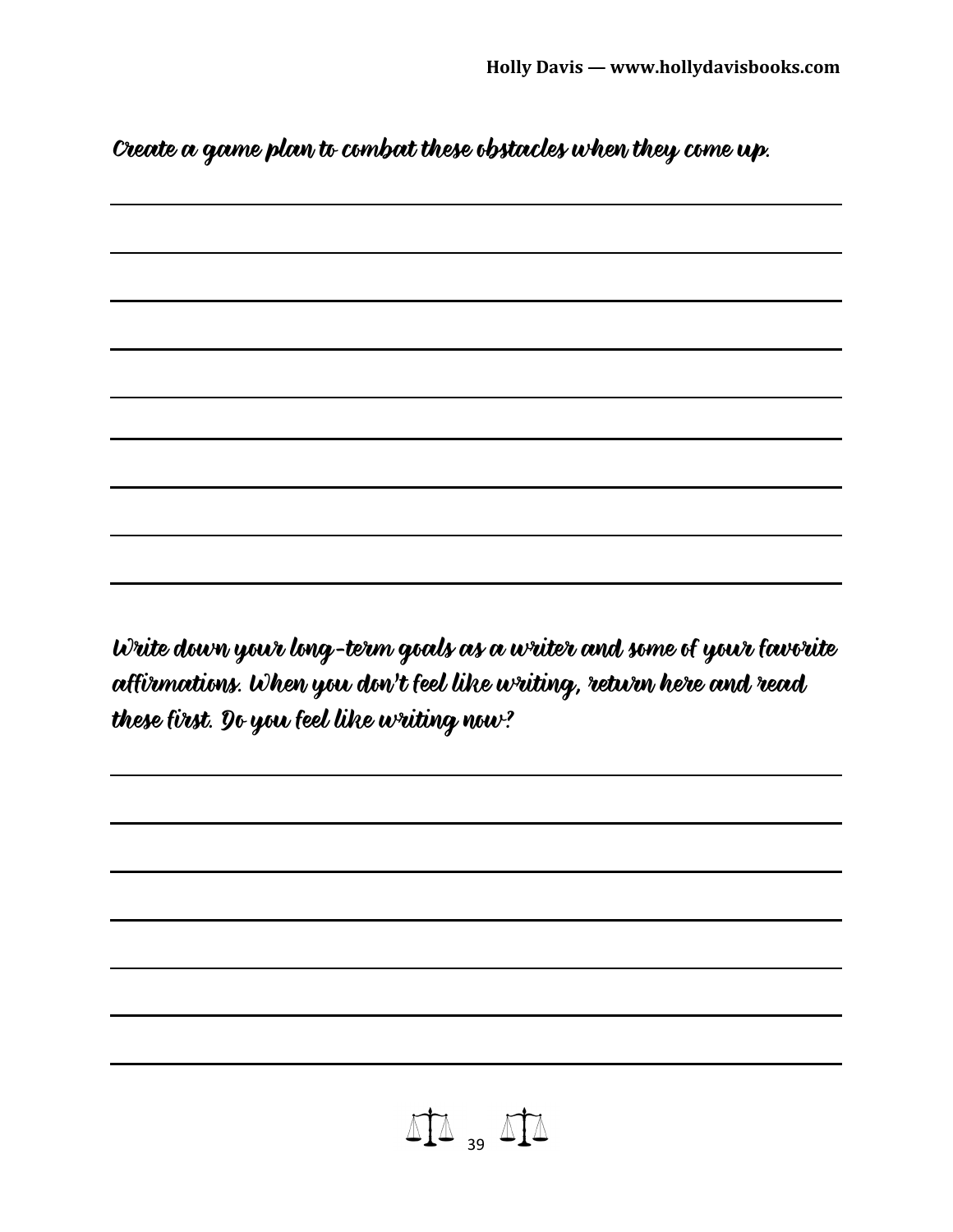## Chapter Nine: Overcoming Writing Slumps

#### "There is no failure except in no longer trying." –Elbert Hubbard

### Writer's Block and Writing Slumps

I'm just going to say it right here. Writer's block is real. Writing slumps are real. I've been in them multiple times myself, and I think every writer will encounter this at some point in their life. But, the causes of these ruts and ways in which they manifest can look different for everyone. Some people don't write as much as they usually do. Others don't write every day like they used to. And others won't write at all. For days. Weeks. Sometimes months.

When that's the case, you need a healthy dose of positivity and self-care (ahem, Chapters 5- 7, I'm looking at you!). Slumps can be caused by real life stressors, depression, overworking yourself, exhaustion, and more. No matter the reason, there's a way for you to overcome it.

#### O -Ways to Overcome Writing Slumps

Here are my go-to writer's block busting tips:

- Switch up your writing method and where you're writing
- Set a timer to write for at least 10 minutes
- Talk to your inner critic and tear down the lies
- Do writing sprints with friends online or in a writing group
- Refocus with positive thoughts
- Talk to a friend or family member
- Talk it out with an alpha reader or critique partner
- Push through if you realize it's laziness OR
- Take it as a sign to rest and take a break to refill your creative well (cook, play games, work out, go for a walk)
- Write a different part of your story (new chapter, new act, or even the ending!)
- Read (both in and outside of your WIP's genre)
- Watch a TV show or movie to get your inspired and motivated for your own WIP
- Find inspiration (positive beta feedback, positive reviews, inspirational quotes)
- Watch AuthorTube videos
- Silence imposter syndrome
- Pretend you're doing NaNoWriMo and bust out those words!

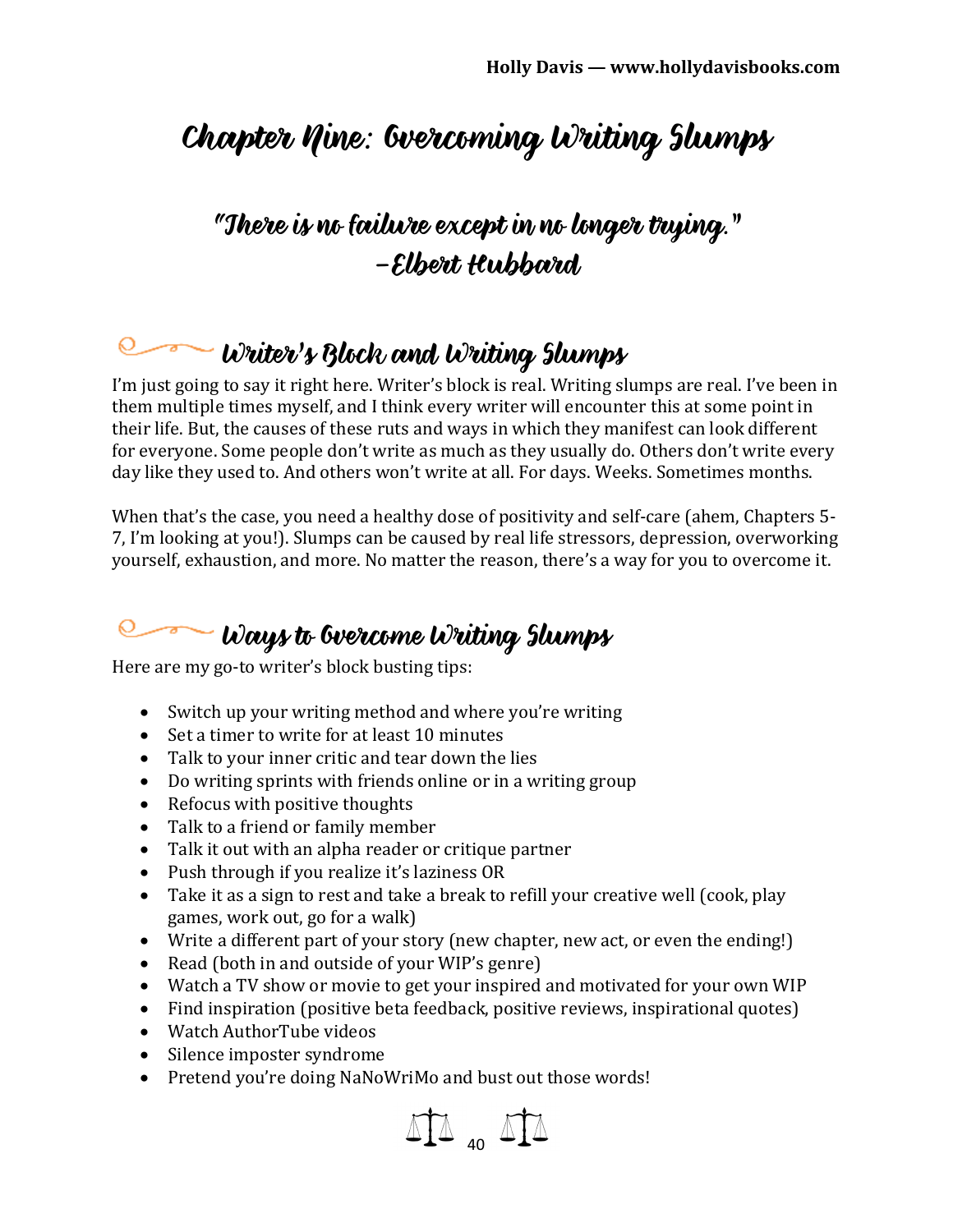- Revisit your outline. Do you need to change a scene, character, or plot point?
- Fix that plot hole. Yes, right now, don't leave it for later. You'll thank me
- Read a writing craft book
- Leave editing for later if you're drafting. Just get the words down OR
- If you're currently editing, tell your beta readers when they should expect your edited draft to give yourself a deadline and accountability
- If you're editing, realize you're making your book baby the best it can be, and that everyone has to edit and improve their manuscript for multiple rounds
- Get into a routine
- Use your creative energy first (aka in the morning before you do anything else or before you get tired at the end of the day)
- Reward yourself for even small accomplishments (they're actually bigger than you think!)
- Revisit your writing goals (or if you don't have any, set short- and long-term goals to give yourself a vision for the future)
- Give yourself grace and pace yourself. Don't go running through the gates and expect to bounce back from a rut right away. It might take some time (and that's okay!)

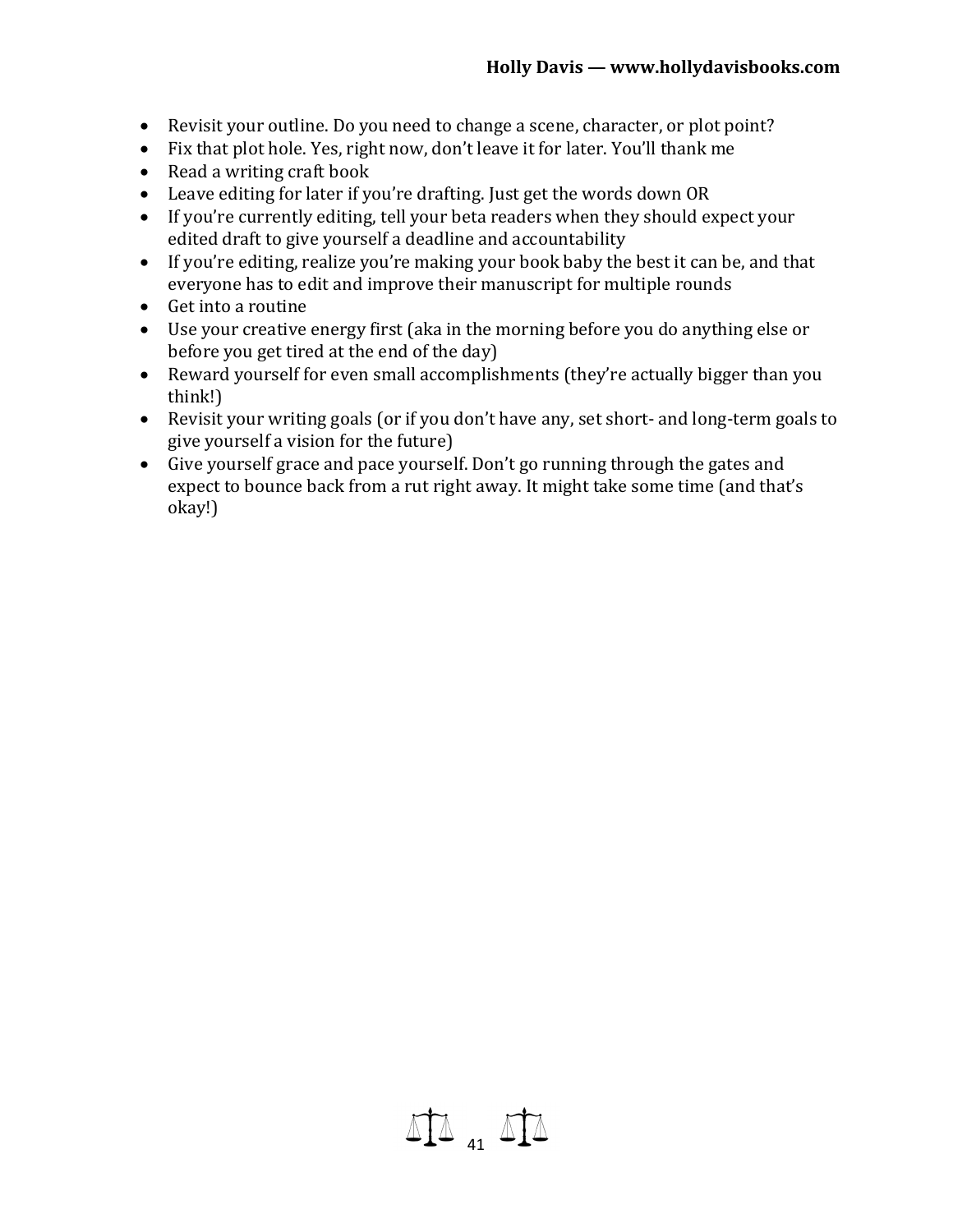## **End of Chapter Exercises**

What does writer's block look like for you?

How will you combat these slumps when you're drafting?

Choose at least five ways in which you'll combat writer's block from the previous list.

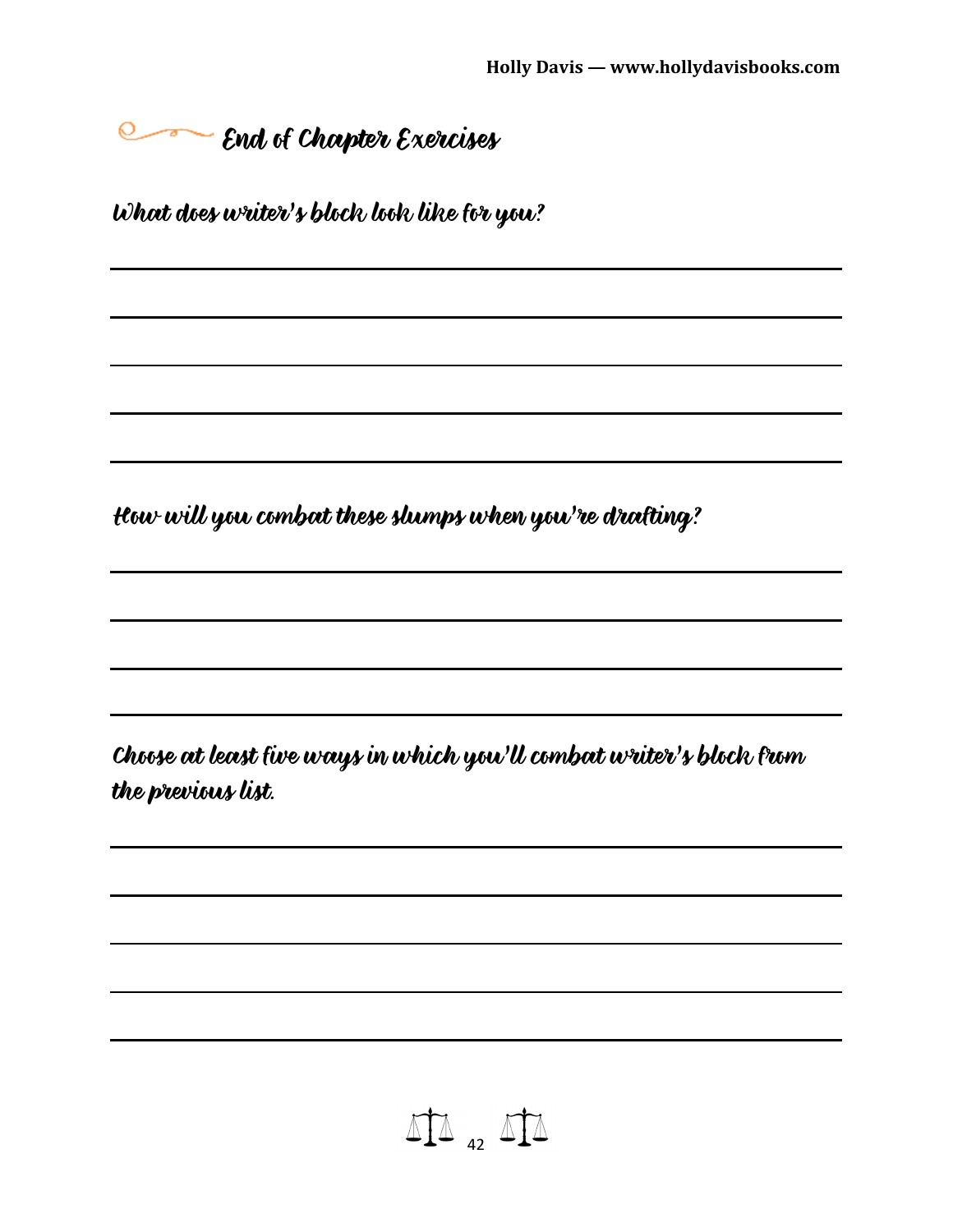Come up with your own ways to combat writer's block!

Who will you contact to help pull you out of your slump?

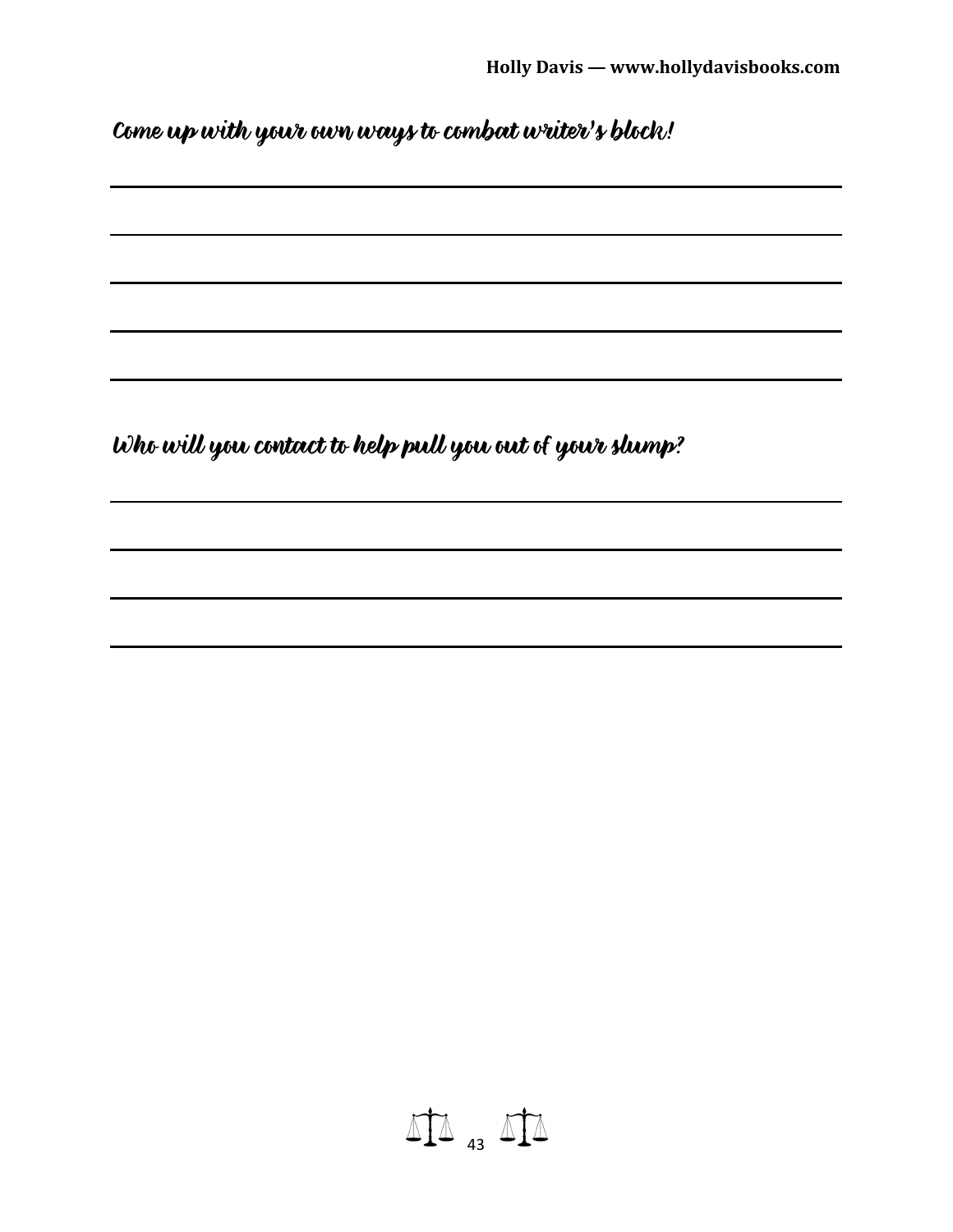## Chapter Ten: Reigniting Your Passion for Writing

#### "Follow your passion. It will lead you to your purpose." –Oprah

#### Ways You Might Lose Your Passion

Losing your passion for your WIP or writing in general is similar to getting into a writing slump, but it's something that's more short-term and easier to get out of. This is when you've been pushing on and triumphing, but are reaching a point of burn-out. You've been doing too much for too long and are starting to resent it. You might even start to dread every single writing session.

In this case, you need a little oomph to get those juices flowing so you feel motivated to return to your WIP. It also allows you a break from writing but is still productive to your writing and your novel. Sounds a bit like having some write/life balance, doesn't it?

## How to Reignite Your Passion

Make writing fun again! Sure, we all love writing. But sometimes it DOES feel like work. So, are there ways you can still be productive in your writer life while also reigniting your passion, whether it be for your current WIP or writing in general? You betcha! Here are a ton of fun things you can do to get that fire burning again:

- Create aesthetic boards for your WIP
	- o Characters
	- o Setting
	- o Quotes
	- o Relationships
- Create a WIP or writing playlist
	- o Specific songs related to scenes in your WIP
	- o Songs that vibe with the theme and feel of your WIP
	- o Songs that get you pumped to write (without distracting you)
- Draw your characters or commission character art
- Draw a map of your world
- Create a story binder or series bible
- Find actors and actresses who'd play your characters in a movie or Netflix series :P

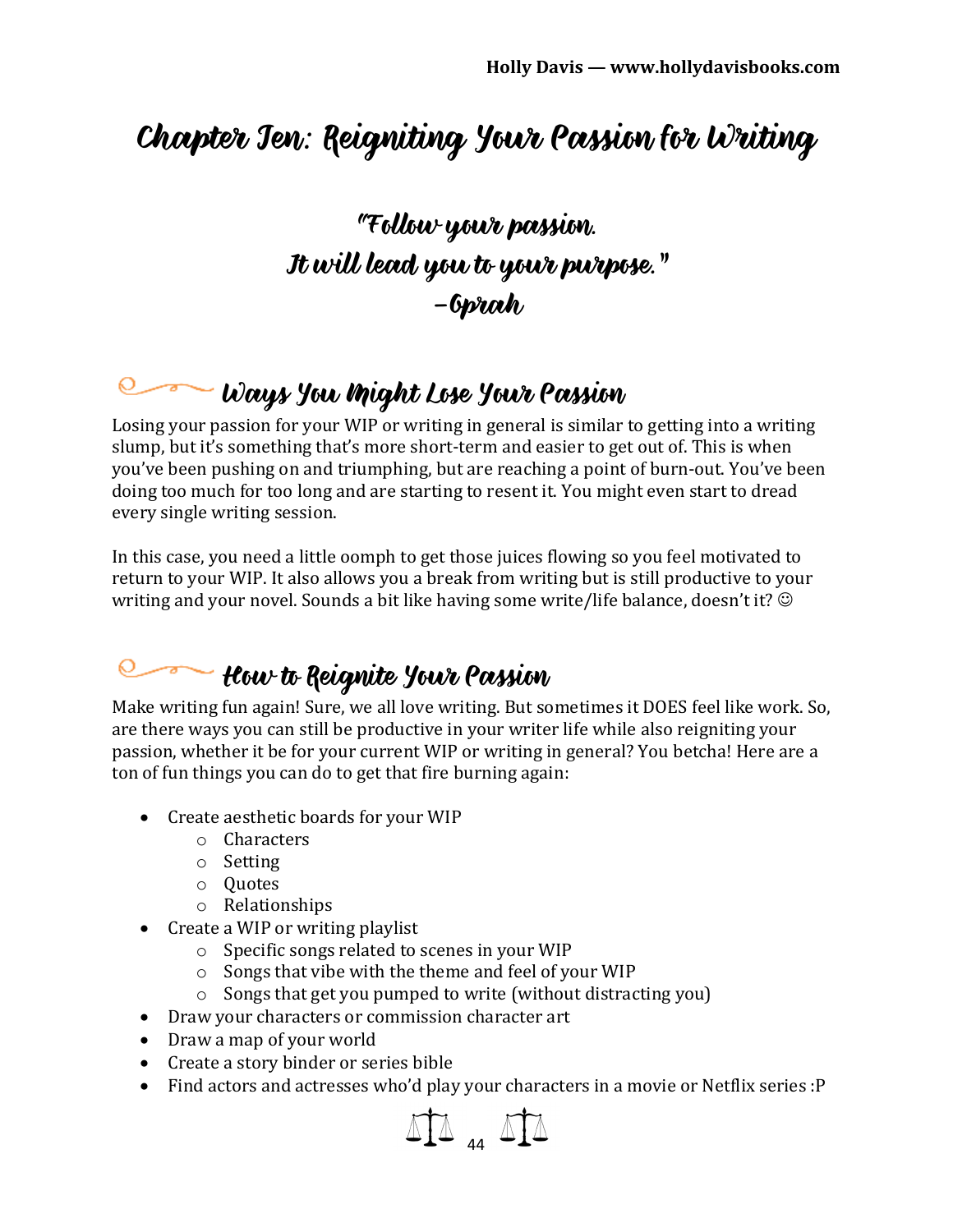- Create Pinterest boards
- Create a physical WIP board or wall in your writing space
- Write a prequel scene to your novel
- Write from a side character's POV
- Act out a conversation between two of your characters
- Write down all the things you love about your WIP
- Write down all the things you love about your writing

#### **Website/Application Resources:**

Aesthetic boards: [www.Canva.com](http://www.canva.com/) [www.Sparkpost.com](http://www.sparkpost.com/) [www.Picframe.com](http://www.picframe.com/) [www.Pinterest.com](http://www.pinterest.com/) [www.Unsplash.com](http://www.unsplash.com/) <https://pixlr.com/express/>

Quotes: [www.quotescreator.com](http://www.quotescreator.com/) [www.Canva.com](http://www.canva.com/) [www.Sparkpost.com](http://www.sparkpost.com/) [www.Quozio.com](http://www.quozio.com/)

Music Playlists: [www.Spotify.com](http://www.spotify.com/) [www.YouTube.com](http://www.youtube.com/) [www.Itunes.com](http://www.itunes.com/)

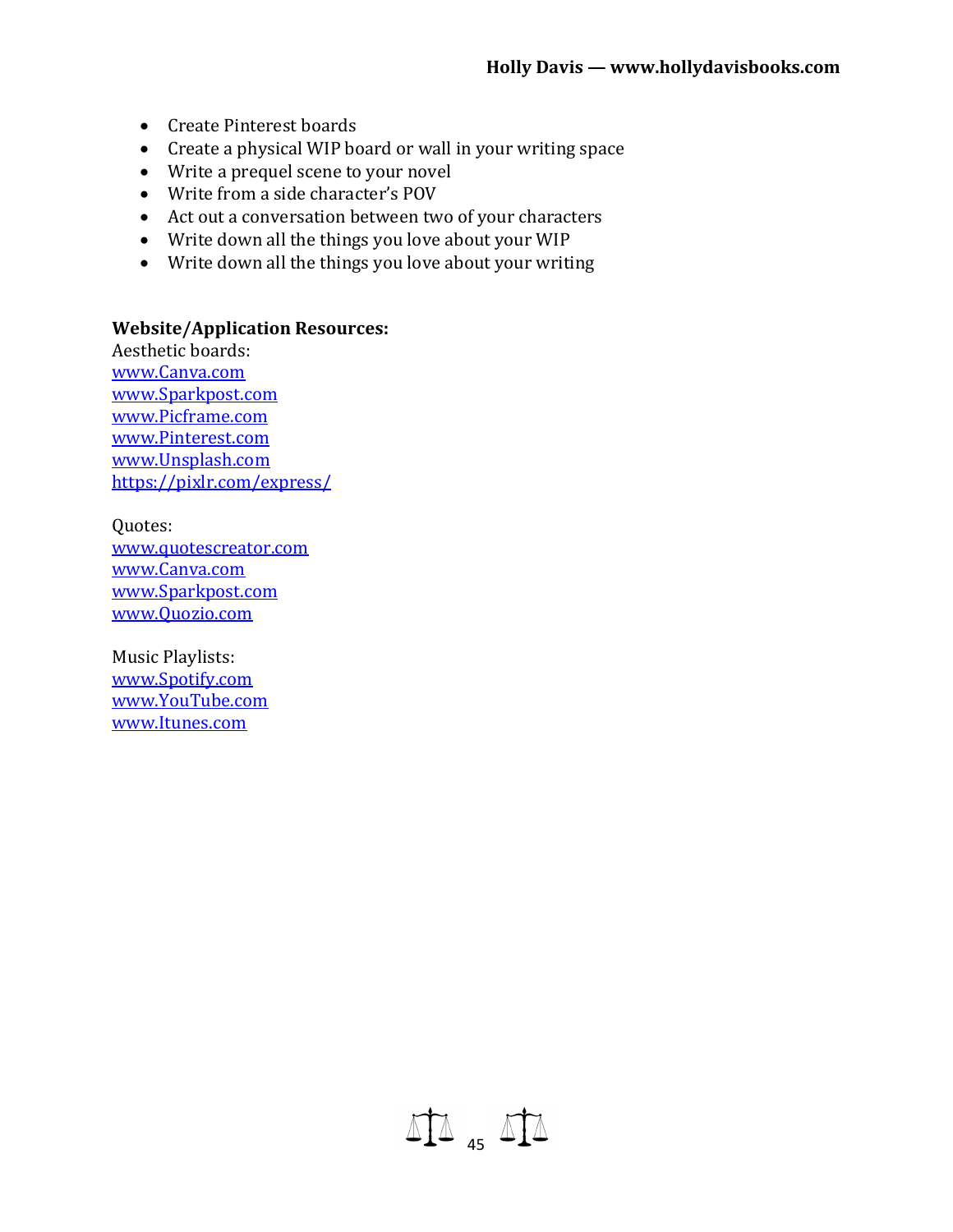**End of Chapter Exercises** 

Have you ever lost your passion for writing? What happened?

What did you do to find the spark again?

What will you do if you lose your passion for writing in the future?

 $\Lambda$ 146  $\Lambda$ 14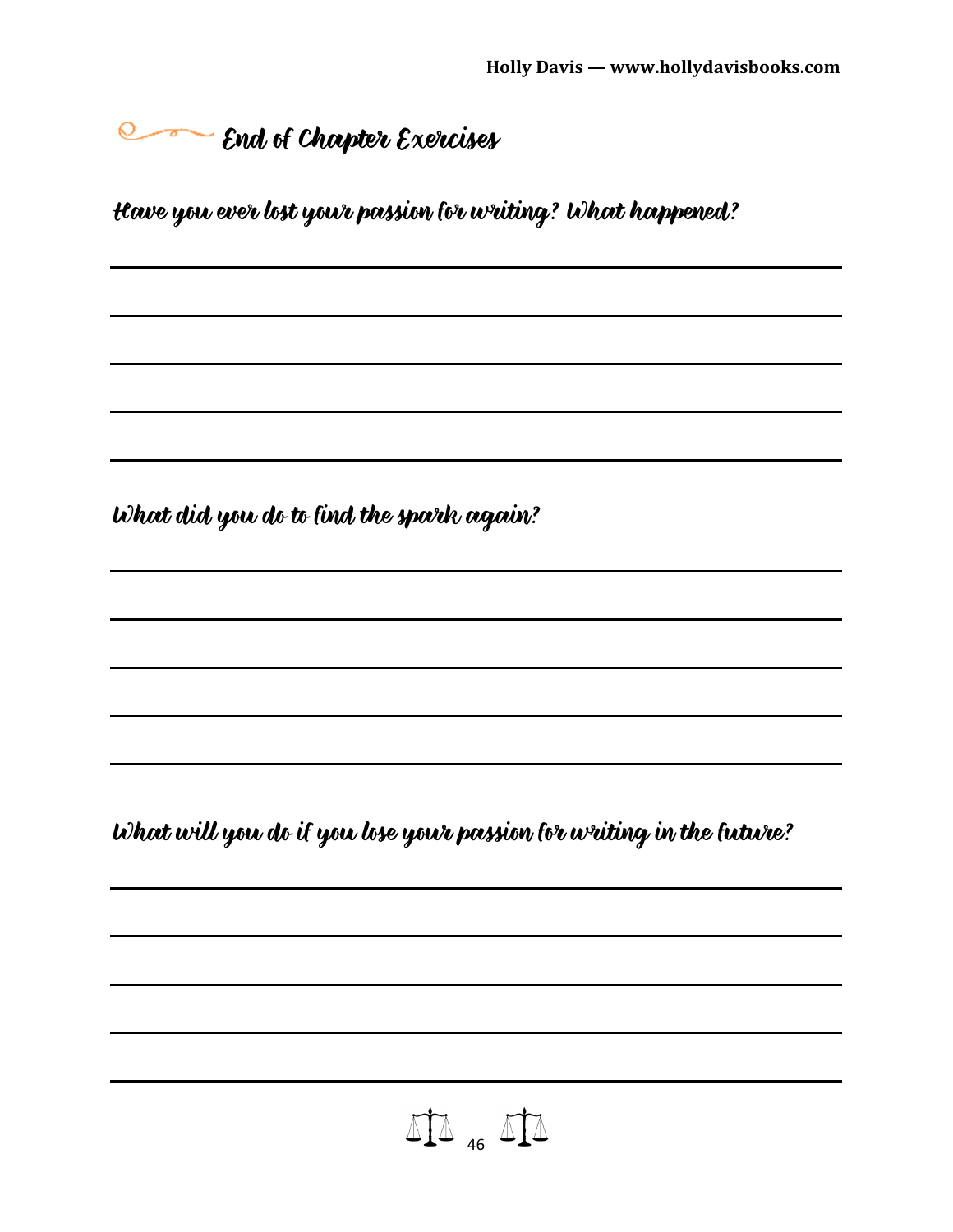List websites and applications you'll use to bring the fun back to your writing life! Update your favorites as needed.



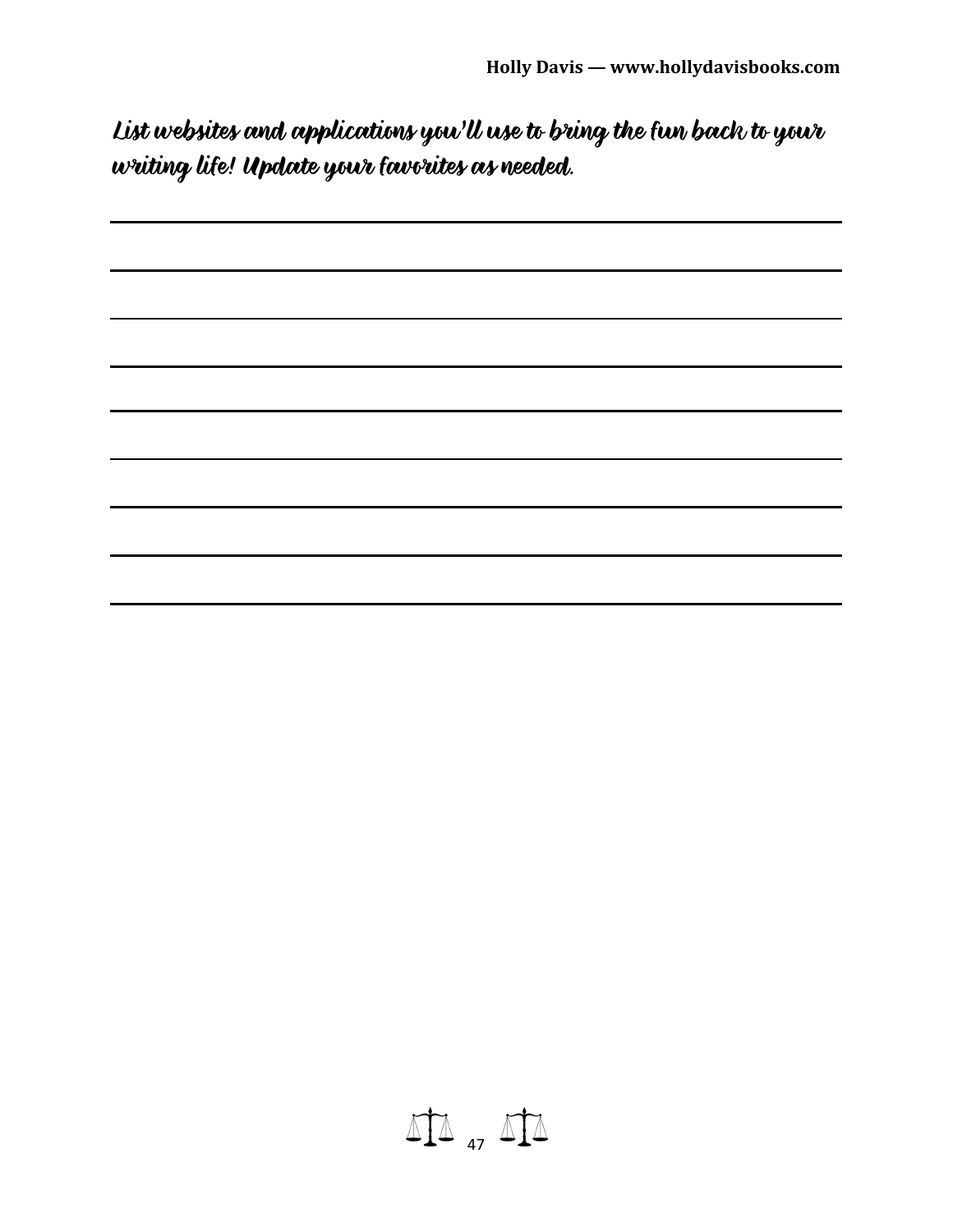### Chapter Eleven: Closing Thoughts

### "First, say to yourself what you would be; And then do what you have to do." –Epictetus

You made it! You've completed this workbook, hopefully with more mental clarity and inner strength, and with a lighted fire that will burn forever and help you crush your writer goals. I want to remind you that this workbook is not for one-time use. It's a sustainable tool that you can use to continuously improve your life. The writer life is filled with ups and downs, and you might find yourself struggling with different things along the way. So, you can come back to a specific section and use it as a magnifying glass to inspect and change the certain aspect of your life you want to work on. Whether or not you notice any specific struggles, I recommend checking-in with yourself with this workbook every couple months to make sure you stay on track and remain what I hope you have become:



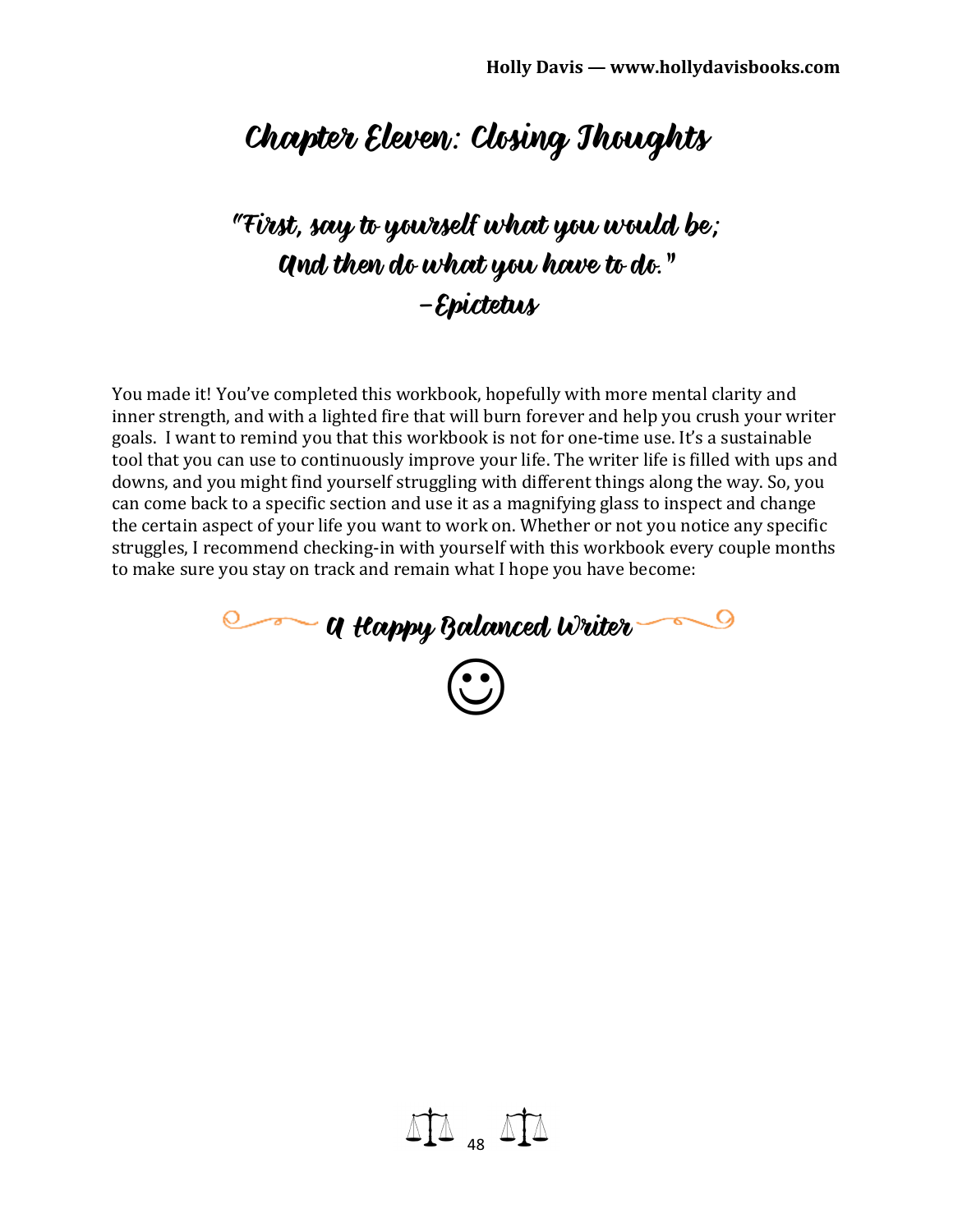**Communication Communication Communication Communication Communication Communication Communication** 

Thank you to my Mastermind Group: Savannah J. Goins, Brittany Wang, and Alicia Grumley, for giving me all of your wisdom and advice to make this workbook the best it could be! You girls are the best!

Thank you to my twin sister, Heather, for motivating me via Skype to work on this workbook. I couldn't do any of this without you.

And thank *you* for purchasing this workbook and for believing in this tool to improve your work/life balance and help you reach your goals.

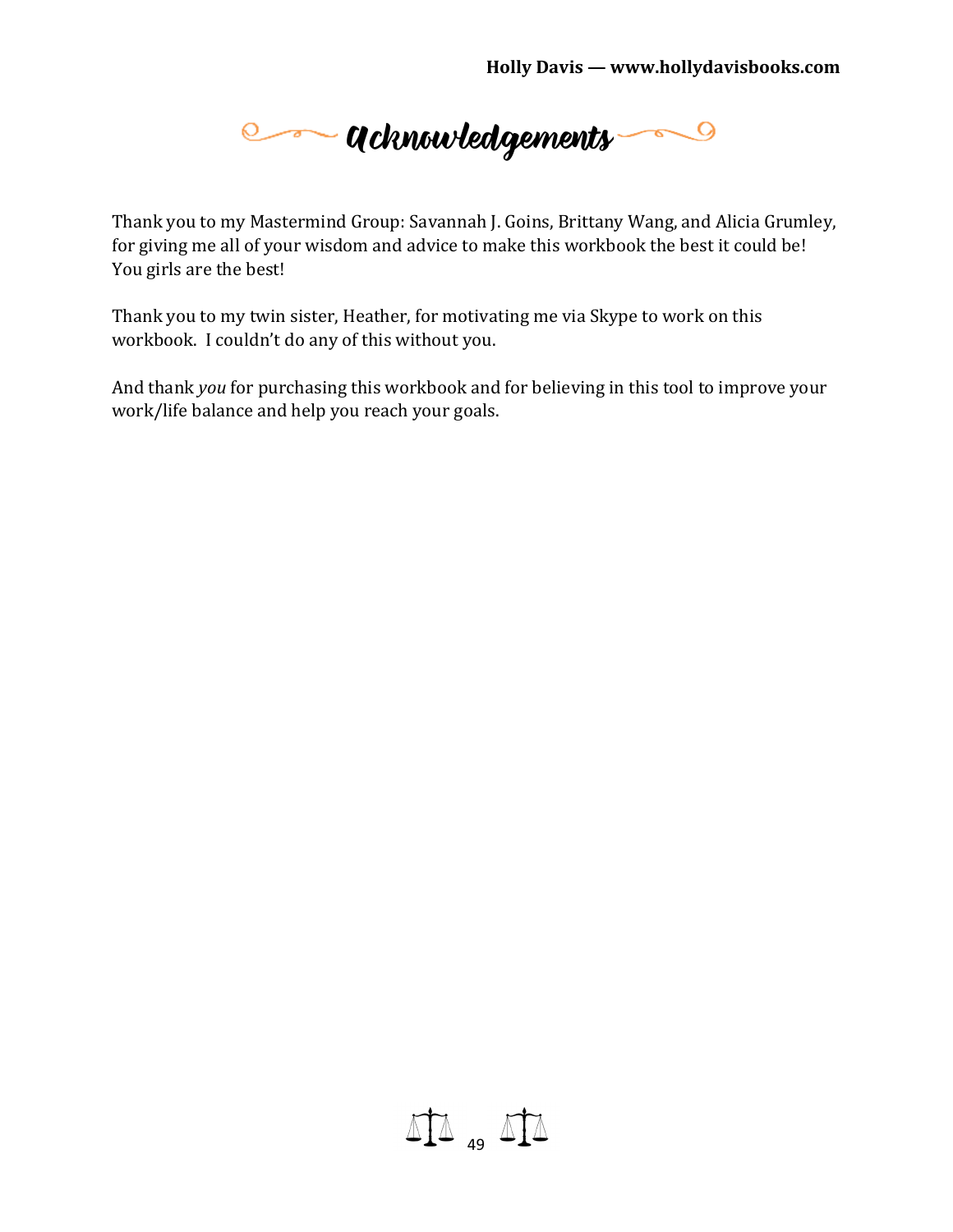



Holly Davis is currently working as an outpatient physical therapist in Chicago. She is engaged to a great guy (wedding date TBD) and is a fur mom to a pitty and two kitties. She began her writing adventures as a young child and has grown from writing Kingdom Hearts fanfiction to writing stories of her own. She is currently querying her third manuscript, a YA urban fantasy with light sci-fi elements called The Celestial Code, which she hopes to traditionally publish as her debut novel.